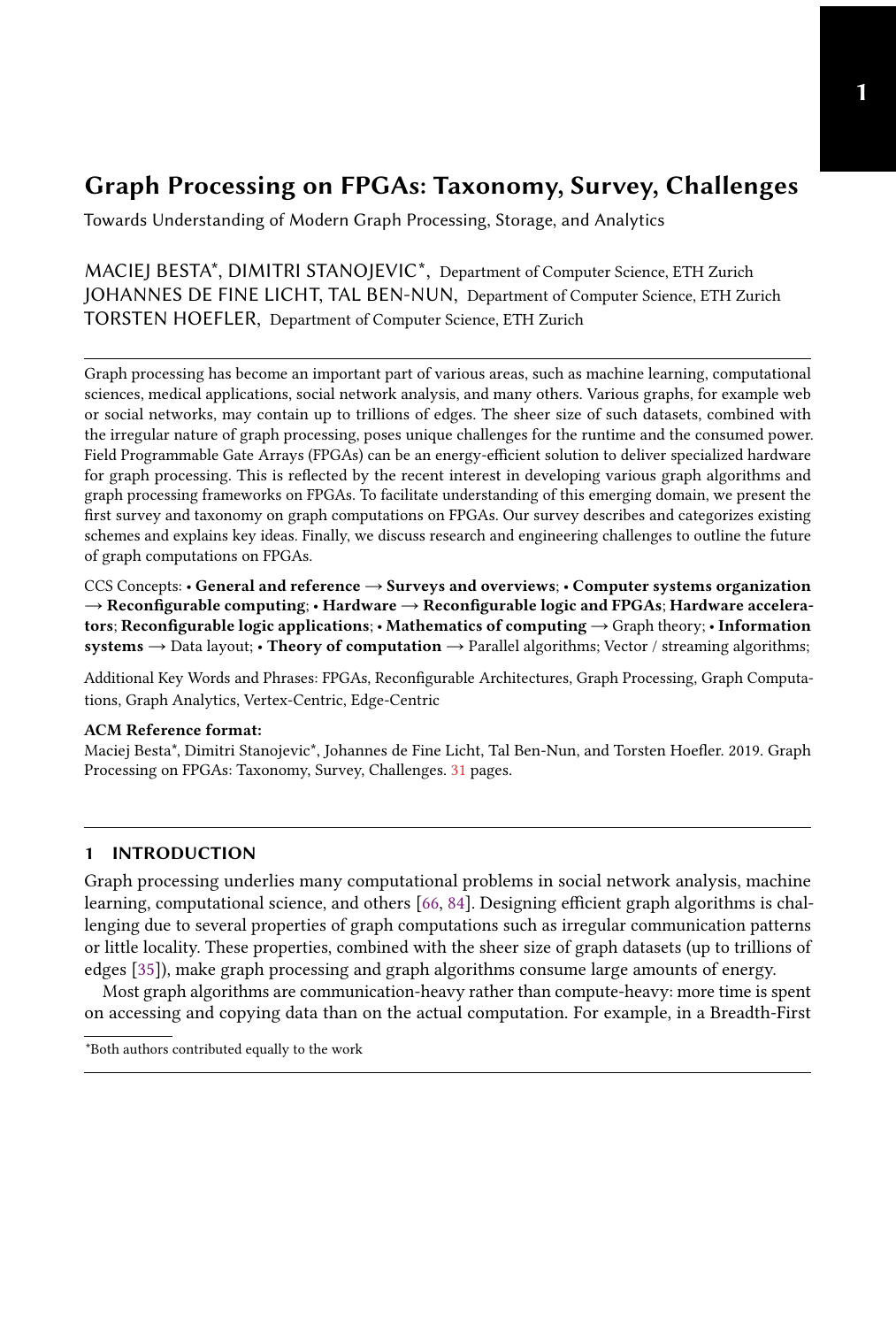Search (BFS) traversal [\[39\]](#page-26-1), a fundamental graph algorithm, one accesses the neighbors of each vertex. In many graphs, for example various social networks, most of these neighborhoods are small (i.e., contain up to tens of vertices), while some are large (i.e., may even contain more than half of all the vertices in a graph). General purpose CPUs are not ideal for such data accesses: They have fixed memory access granularity based on cache line sizes, do not offer flexible high-degree parallelism, and their caches do not work effectively for irregular graph processing that have little or no temporal and spatial locality. GPUs, on the other hand, offer massive parallelism, but exhibit significantly reduced performance when the internal cores do not execute the same instruction (i.e., warp divergence), which is common in graphs with varying degrees.

Field Programmable Gate Arrays (FPGAs) are integrated circuits that can be reprogrammed using hardware description languages. This allows for rapid prototyping of application-specific hardware. An FPGA consists of an array of logic blocks that can be arbitrarily rewired and configured to perform different logical operations. FPGAs usually use low clock frequencies of ≈100–200MHz, but they enable building custom hardware optimized for a given algorithm. Data can directly be streamed to the FPGA without the need to decode instructions, as done by the CPU. This data can then be processed in pipelines or by a network of processing units that is implemented on the FPGA, expressing parallelism at a massive scale. Another major advantage of FPGAs is the large cumulated bandwidth of their on-chip memory. Memory units on the FPGA, such as block RAM (BRAM), can be used to store reusable data to exploit temporal locality, avoiding expensive interactions with main memory. On a Xilinx Alveo U250 FPGA, 2566 memory blocks with 72 bit ports yield an on-chip bandwidth of 7 TB/<sup>s</sup> at 300 MHz, compared to 1 TB/<sup>s</sup> for full 256-bit AVX throughput at maximum turbo clock on a 12-core Intel Xeon Processor E5-4640 v4 CPU. In practice, the advantage of FPGAs can be much higher, as buffering strategies are programmed explicitly, as opposed to the fixed replacement scheme on a CPU.

Developing an application-specific FPGA accelerator usually requires more effort than implementing the same algorithm on the CPU or GPU. There are also many other challenges. For example, modern FPGAs contain in the order of tens of MB of BRAM memory, which is not large enough to hold entire graph data sets used in today's computations. Therefore, BRAM must be used as efficiently as possible, for example by better optimizing memory access patterns. Thus, a significant amount of research has been put into developing both specific graph algorithms on FPGAs and graph processing frameworks that allow to implement various graph algorithms easier, without having to develop everything from scratch [\[40,](#page-26-2) [41,](#page-26-3) [49,](#page-26-4) [76,](#page-27-1) [79,](#page-28-1) [80,](#page-28-2) [85,](#page-28-3) [93,](#page-28-4) [94,](#page-28-5) [125,](#page-30-1) [127,](#page-30-2) [129,](#page-30-3) [130,](#page-30-4) [134](#page-30-5)[–136\]](#page-30-6).

This paper provides the first taxonomy and survey that attempts to cover all the associated areas of graph processing on FPGAs. Our goal is to (1) exhaustively describe related work, (2) illustrate and explain the key ideas, and (3) systematically categorize existing algorithms, schemes, techniques, methodologies, and concepts. We focus on all works researching graph computations on FPGAs, both general frameworks as well as implementations of specific graph algorithms.

What Is the Scope of Existing Surveys? To the best of our knowledge, as of yet there is no other survey on FPGAs for graph processing. Only Horawalavithana [\[128\]](#page-30-7) briefly reviews several hardware accelerators and frameworks for graph computing and discusses problems and design choices. However, the paper only partially focuses on FPGAs and covers only a few selected works.

### 2 BACKGROUND

We first present concepts used in all the sections and summarize the key symbols in Table [1.](#page-2-0)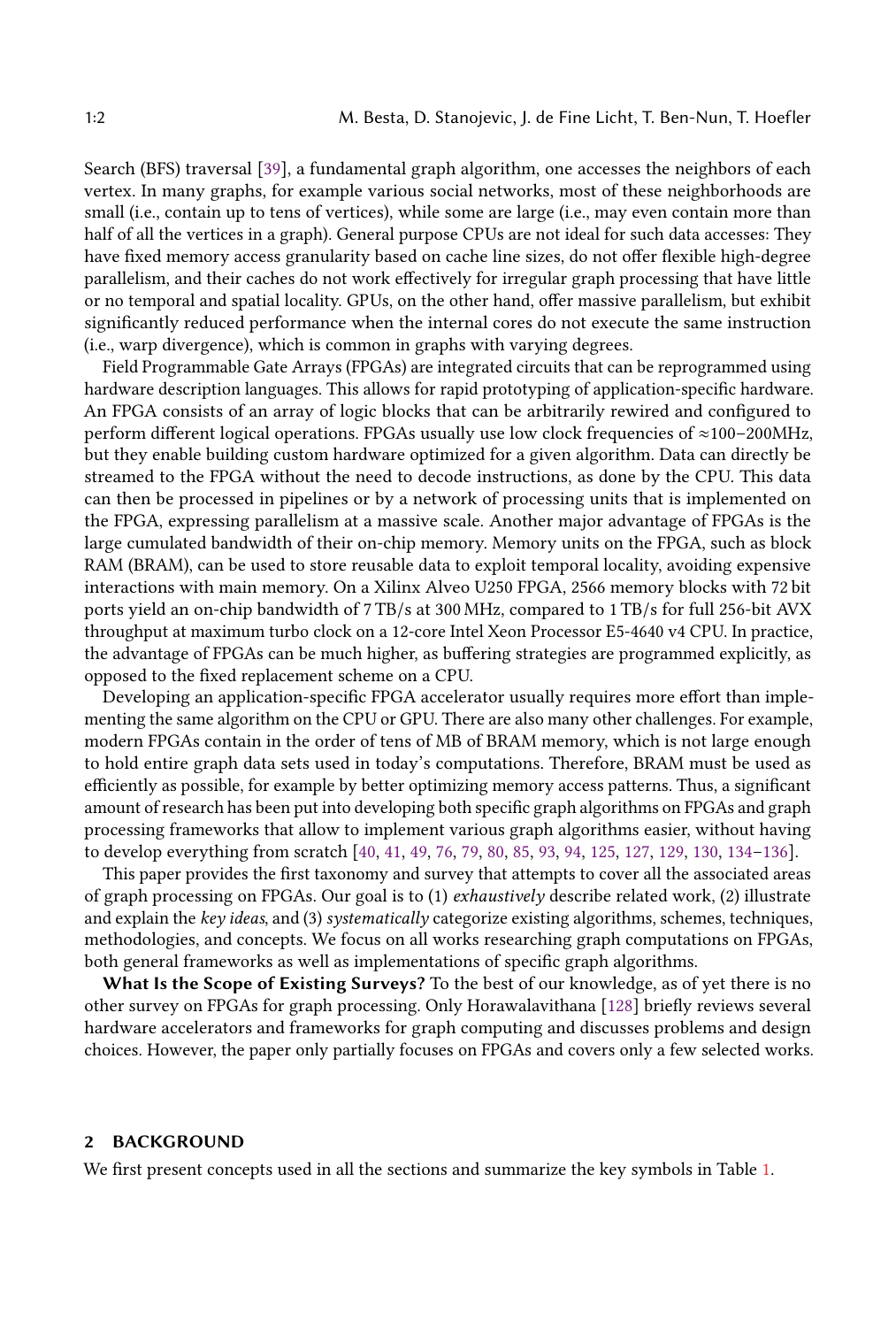<span id="page-2-0"></span>

| G, A                      | A graph $G = (V, E)$ and its adjacency matrix; V and E are sets of vertices and edges. |
|---------------------------|----------------------------------------------------------------------------------------|
| n, m                      | Numbers of vertices and edges in G; $ V  = n$ , $ E  = m$ .                            |
| d, d, D                   | Average degree, maximum degree, and the diameter of $G$ , respectively.                |
| $d_{\tau}$ , $N_{\tau}$ , | The degree and the sequence of neighbors of a vertex $v$ .                             |
| $B_{DRAM}$                | The bandwidth between the FPGA and DRAM.                                               |
| $B_{BRAM}$                | The bandwidth of a BRAM module.                                                        |
|                           |                                                                                        |

|  |  |  |  |  | Table 1. The most important symbols used in the paper. |  |
|--|--|--|--|--|--------------------------------------------------------|--|
|--|--|--|--|--|--------------------------------------------------------|--|

### 2.1 Graphs

We model an undirected graph G as a tuple  $(V, E)$ ; V is a set of vertices and  $E \subseteq V \times V$  is a set of edges;  $|V| = n$  and  $|E| = m$ . If G is directed, we use the name arc to refer to an edge with a specified direction. An edge between vertices v and w is denoted as  $(v, w)$ . We consider both labeled and unlabeled graphs. If a graph is labeled,  $V = \{1, ..., n\}$ , unless stated otherwise. We use the name "label" or "ID" interchangeably.  $N_v$  and  $d_v$  are the neighbors and the degree of a vertex  $v$ . G's diameter is D. A subgraph of G is a graph  $G' = (V', E')$  such that  $V' \subseteq V$  and  $E' \subseteq E$ . In an *induced*<br>subgraph  $F'$  contains only edges  $(u, w)$  such that both zi and w are in  $V'$ . A path in G is a sequence subgraph, E' contains only edges  $(v, w)$  such that both v and w are in V'. A path in G is a sequence of edges in G between two vertices v and w:  $(v, v_1)$ ,  $(v_1, v_2)$ , ...,  $(v_{n-1}, v_n)$ ,  $(v_n, w)$ .

# <span id="page-2-1"></span>2.2 Graph Processing Abstractions

Graph algorithms such as BFS can be viewed in either the traditional combinatorial abstraction or in the algebraic abstraction [\[18,](#page-25-0) [73\]](#page-27-2). In the former, graph algorithms are expressed with data structures such as queues or bags and operations on such structures such as inserting a vertex into a bag [\[81\]](#page-28-6). In the latter, graph algorithms are expressed with basic linear algebra structures and operations such as a series of matrix-vector (MV) or matrix-matrix (MM) products over various semirings [\[74\]](#page-27-3). Both abstractions have advantages and disadvantages in the context of graph processing. For example, BFS based on MV uses no explicit locking [\[105\]](#page-29-0) or atomics [\[106\]](#page-29-1) and has a succinct description. Yet, it may need more work than the traditional BFS [\[126\]](#page-30-8).

### 2.3 Graph Representations and Data Structures

We discuss various graph-related structures used in FPGA works.

2.3.1 Adjacency Matrix, Adjacency List, Compressed-Sparse Row. G can be represented as an **adjacency matrix** (AM) or **adjacency lists** (AL). AL uses  $O(n \log n)$  bits and AM uses  $O(n^2)$  bits.<br>When using AL, a graph is stored using a contiguous array with the adjacency data and a structure.

n When using AL, a graph is stored using a contiguous array with the adjacency data and a structure with offsets to the neighbors of each vertex. When using AM, the graph can be stored using the well-known Compressed-Sparse Row (CSR) format [\[103\]](#page-29-2). In CSR, the corresponding AM is represented with three arrays: val, col, and row. val contains all matrix non-zeros (that correspond to G's edges) in the row major order. col contains the column index for each corresponding value in val; it has the same size  $(O(m))$ . Finally, row contains starting indices in val (and col) of the beginning of each row in the AM (size  $O(n)$ ).

<span id="page-2-2"></span>2.3.2 Sparse and Dense Data Structures. Data structures used in graph processing, such as bitvectors, can be either sparse or dense. In the former, one only stores non-zero elements from a given structure, together with any indices necessary to provide locations of these elements. In the latter, zeros are also stored. In the case of MV, the adjacency matrix is usually sparse (e.g., when using CSR) while the vector can be sparse or dense, respectively resulting in sparse-sparse (SpMSpV) and sparse-dense (SpMV) MV products. The latter entail more work but offer more potential for vectorization; the former is work-efficient but has more irregular memory accesses.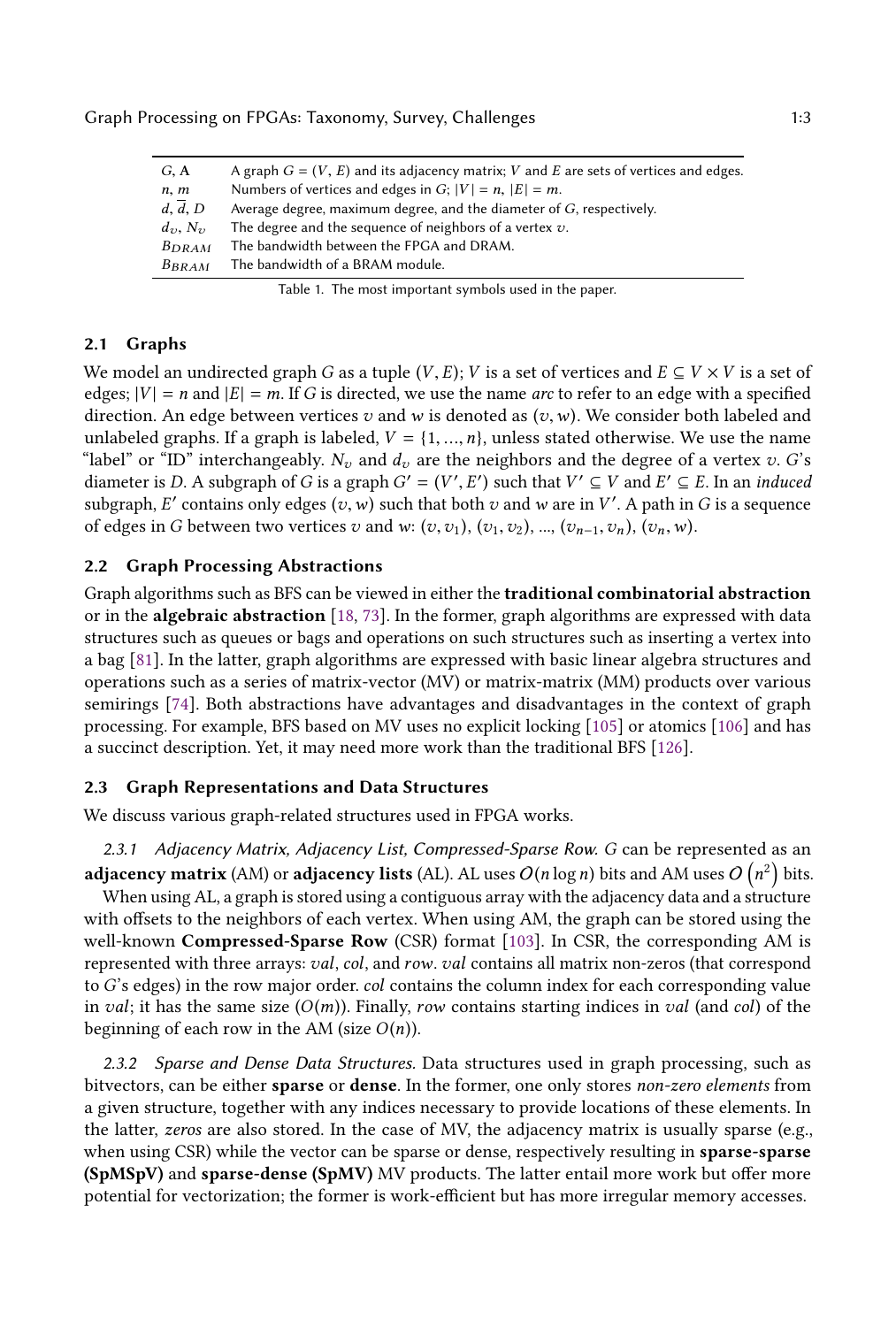1:4 M. Besta, D. Stanojevic, J. de Fine Licht, T. Ben-Nun, T. Hoefler

<span id="page-3-0"></span>

| Graph problem + time complexity of the best<br>(or established) sequential algorithm(s) |                                                | Associated<br>graph/vertex<br>property    |                                                                  | Associated example algorithm and its time/work<br>complexity (in the PRAM CRCW model [6])                                                                          | Selected<br>application   |  |
|-----------------------------------------------------------------------------------------|------------------------------------------------|-------------------------------------------|------------------------------------------------------------------|--------------------------------------------------------------------------------------------------------------------------------------------------------------------|---------------------------|--|
| Single-Source Shortest Path<br>(SSSP) (unweighted) [39]                                 | $O(m+n)$ [39]                                  | Length of a<br>shortest path              | <b>BFS</b> [19]                                                  | $O(D\overline{d} + D\log m)$ , $O(m)$                                                                                                                              | Bipartite<br>testing      |  |
| SSSP (weighted) [39]                                                                    | $O(m + n \log n)$ [52],<br>$O(m)$ [115]        | Length of a<br>shortest path              | $\Delta$ -Stepping [88],<br>Bellman-Ford [9]                     | $O\left(\overline{d}\cdot\overline{W_P}\cdot\log n+\log^2 n\right)^{\dagger}$ , Robotics,<br>$O(n + m + \overline{d} \cdot \overline{W_P} \cdot \log n)^{\dagger}$ | VLSI design               |  |
| All-Pairs Shortest Path<br>(APSP) (unweighted) [39]                                     | $O(mn + n^2)$ [39],<br>$O(n^3)$ [50]           | Length of a<br>shortest path              | <b>BFS</b> [19]                                                  | $O(D\overline{d} + D\log m)$ , $O(nm)$                                                                                                                             | Urban<br>planning         |  |
| All-Pairs Shortest Path<br>(APSP) (weighted) [39]                                       | $O(mn + n^2 \log n)$ [52]                      | Length of a<br>shortest path              | Han et al. [57]                                                  | $O(n^2)$ , $O(n^3)$                                                                                                                                                | Traffic<br>routing        |  |
| [Weakly, Strongly]<br>Connected Components [39], $O(m + n)$ [39]<br>Reachability        |                                                | #Connected<br>components,<br>Reachability | Shiloach-Vishkin [107] $O(\log n)$ , $O(m \log n)$               |                                                                                                                                                                    | Verifying<br>connectivity |  |
| Triangle Counting (TC) [108]                                                            | $O(md)$ ,<br>$O(m^{3/2})$ [104]                | #Triangles                                | GAPBS kernel [8]                                                 | $O\left(\overline{d}^2\right), O\left(m\overline{d}\right)$                                                                                                        | Cluster<br>analysis       |  |
| Minimum Spanning<br>Tree (MST) [39]                                                     | $O(m \log n)$ [39],<br>$O(m\alpha(m, n))$ [33] | MST weight                                | Boruvka <sup>[28]</sup>                                          | $O(\log n)$ , $O(m \log n)$                                                                                                                                        | Design of<br>networks     |  |
| Maximum Weighted<br>Matching (MWM) [97]                                                 | $O(mn^2)$                                      |                                           | MWM weight Blossom Algorithm $[47]$ -                            |                                                                                                                                                                    | Comp.<br>chemistry        |  |
| <b>Betweenness Centrality</b><br>(BC) [29] (unweighted)                                 | $O(nm)$ [29]                                   |                                           | Betweenness Parallel Brandes [8, 29]                             | $O(nD\overline{d} + nD\log m),$<br>O(nm)                                                                                                                           | Network<br>analysis       |  |
| BC [29] (weighted)                                                                      |                                                |                                           | $O(nm + n^2 \log n)$ [29] Betweenness Parallel Brandes [8, 29] – |                                                                                                                                                                    | Network<br>analysis       |  |
| Degree Centrality (DC) [39] $O(m+n)$ [39]                                               |                                                | Degree                                    | Simple listing [39]                                              | $O(1), O(m+n)$                                                                                                                                                     | Ranking<br>vertices       |  |
| PageRank (PR) [96]                                                                      | $O(Im)$ [8]                                    | Rank                                      | GAPBS kernel [8]                                                 | O(Id), O(Im)                                                                                                                                                       | Ranking<br>websites       |  |

Table 2. Overview of fundamental graph problems and algorithms considered in FPGA works. *FBounds in ex*pectation or with high probability.  $\alpha(n, m)$  is the inverse Ackermann function.  $\overline{W_P}$  is the maximum shortest path weight between any two vertices.  $I$  is the number of iterations in PageRank.

# <span id="page-3-1"></span>2.4 Graph Problems and Algorithms

We next present graph algorithms that have been implemented on FPGAs. In the survey, we describe the FPGA designs targeting these algorithms in § [5](#page-12-0) (implementations of specific algorithms on the FPGA) and in  $\S 6$  $\S 6$  (implementations within generic graph processing frameworks on the FPGA). A summary of the fundamental graph problems, algorithms, and properties considered in FPGA-related works can be found in Table [2.](#page-3-0)

2.4.1 Breadth-First Search (BFS). The goal of Breadth-First Search (BFS) [\[39\]](#page-26-1) is to visit each vertex in G. BFS starts with a specified *root* vertex  $r$  and visits all its neighbors  $N_r$ . Then, it visits all<br>the unvisited neighbors of  $r$ 's neighbors, and continues to process each level of neighbors in one the unvisited neighbors of r's neighbors, and continues to process each level of neighbors in one iteration. During the execution of BFS, the *frontier of vertices* is a data structure with vertices that have been visited in the previous iteration and might have edges to unvisited vertices. In the very first iteration, the frontier consists only of the root r. In each following i-th iteration, the frontier contains vertices with distance *i* to the root. The sequential time complexity of BFS is  $O(n + m)$ .

Traditional BFS In the traditional BFS formulation, a frontier is implemented with a bag. At every iteration, vertices are removed in parallel from the bag and all their unvisited neighbors are inserted into the bag; this process is repeated until the bag is empty.

Algebraic BFS BFS can also be implemented with the MV product over a selected semiring. For example, for the tropical semiring [\[18\]](#page-25-0), one updates the vector of distances from the root by multiplying it at every iteration by the adjacency matrix.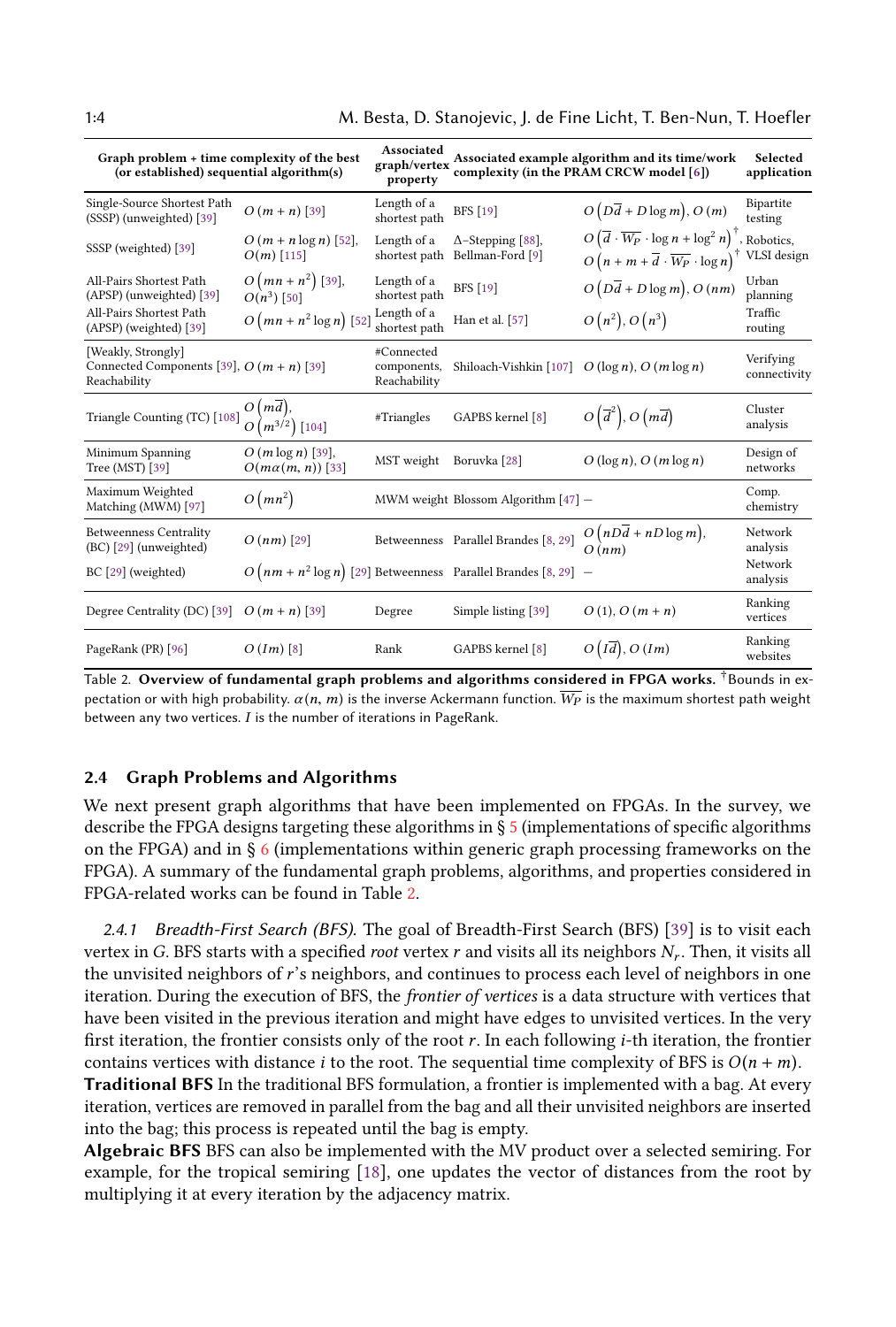2.4.2 Connected Components (CC). A connected component is a subgraph of  $G$  where any two vertices are connected by some path. A connected graph consists of only one connected component. A disconnected graph can have several connected components. In the context of directed graphs, a strongly connected component (SCC) must contain paths from any vertex to any other vertex. In a weakly connected component (WCC), the direction of the edges in a path is not relevant (i.e., computing WCCs is equivalent to finding CCs when treating the input directed graph as undirected). Now, the goal of a CC algorithm is to find all connected components in a given graph G. A simple way to compute CC in linear time is to use BFS and straightforwardly traverse connected components one by one. Another established algorithm for CC has been proposed by Shiloach and Vishkin [\[107\]](#page-29-4). It is based on forming trees among the connected vertices and then dynamically shortening them using pointer jumping. In the end, each connected component is represented by one tree consisting of two levels of vertices: a tree root and its children. The parallel (under the CRCW PRAM model [\[56\]](#page-27-5)) time complexity of this algorithm is  $O(\log n)$ .

2.4.3 Reachability. Reachability is a problem strongly related to CC. Namely, it answers the question of whether there exists a path between any two vertices. Algorithms for finding connected components can be used to solve this problem.

2.4.4 Single-Source Shortest-Paths (SSSP). A shortest path between two vertices  $v, w$  is a path where either the number of edges or, in the case of a weighted graph, the sum of all weights in the path, is the smallest out of all paths between  $v$  and  $w$ . In the Single-Source Shortest-Paths (SSSP) problem, one finds the shortest path between a given source vertex and all other vertices in the graph. Two well-known solutions are Dijkstra's algorithm [\[45\]](#page-26-9) and the Bellman-Ford algorithm [\[9,](#page-24-1) [51\]](#page-26-10). The Bellman-Ford algorithm has a sequential time complexity of  $O(nm)$  and can be used for graphs with negative edge weights, while Dijkstra's algorithm, if implemented with a Fibonacci heap, has a better sequential time complexity of  $O(n \log n + m)$  but cannot handle negative edges.

2.4.5 All-Pairs Shortest-Paths (APSP). The All-Pairs Shortest-Paths (APSP) problem is to find the shortest paths between all pairs of vertices in the graph. One solution, called Johnson's algorithm, is to use the SSSP algorithms such as Dijkstra and Bellman-Ford [\[67\]](#page-27-6). In case of unweighted graphs, the algorithm can be further reduced to BFS. The worst-case sequential runtime is  $O(n^2 \log n + nm)$ .<br>Johnson's algorithm for weighted graphs requires a Fibonacci bean which may be difficult to Johnson's algorithm for weighted graphs requires a Fibonacci heap, which may be difficult to implement. Another solution is the Floyd-Warshall algorithm [\[50\]](#page-26-6), which has the  $O(n^3)$  sequential<br>time complexity and is based on dynamic programming time complexity and is based on dynamic programming.

2.4.6 Minimum Spanning Tree (MST). A spanning tree of a graph is defined as a tree subgraph that includes all the vertices of the graph and a subset of the edges with minimal size. An MST is thus a spanning tree where the edge weight sum is minimal. There exist several algorithms to find the MST of a graph, notably Boruvka's algorithm [\[28\]](#page-25-2), which runs in parallel at a time complexity of O (log n); the sequential Prim's Algorithm [\[101\]](#page-29-7) with  $O(m + n \log n)$  complexity (using a Fibonacci heap); and Kruskal's Algorithm [\[77\]](#page-27-7) with  $O(m \log n)$  time complexity.

2.4.7 PageRank (PR). PageRank (PR) [\[96\]](#page-28-9) is an iterative centrality algorithm that obtains the rank  $r(v)$  of each vertex  $v$ :

$$
r(v) = \frac{1 - f}{n} + \sum_{w \in N_v} \frac{f \cdot r(w)}{d_v}
$$

where  $f$  is a parameter called the damp factor [\[96\]](#page-28-9). PR is used to rank websites. Intuitively, a vertex is deemed "important" (has a high rank) if it is being referenced by other high rank vertices.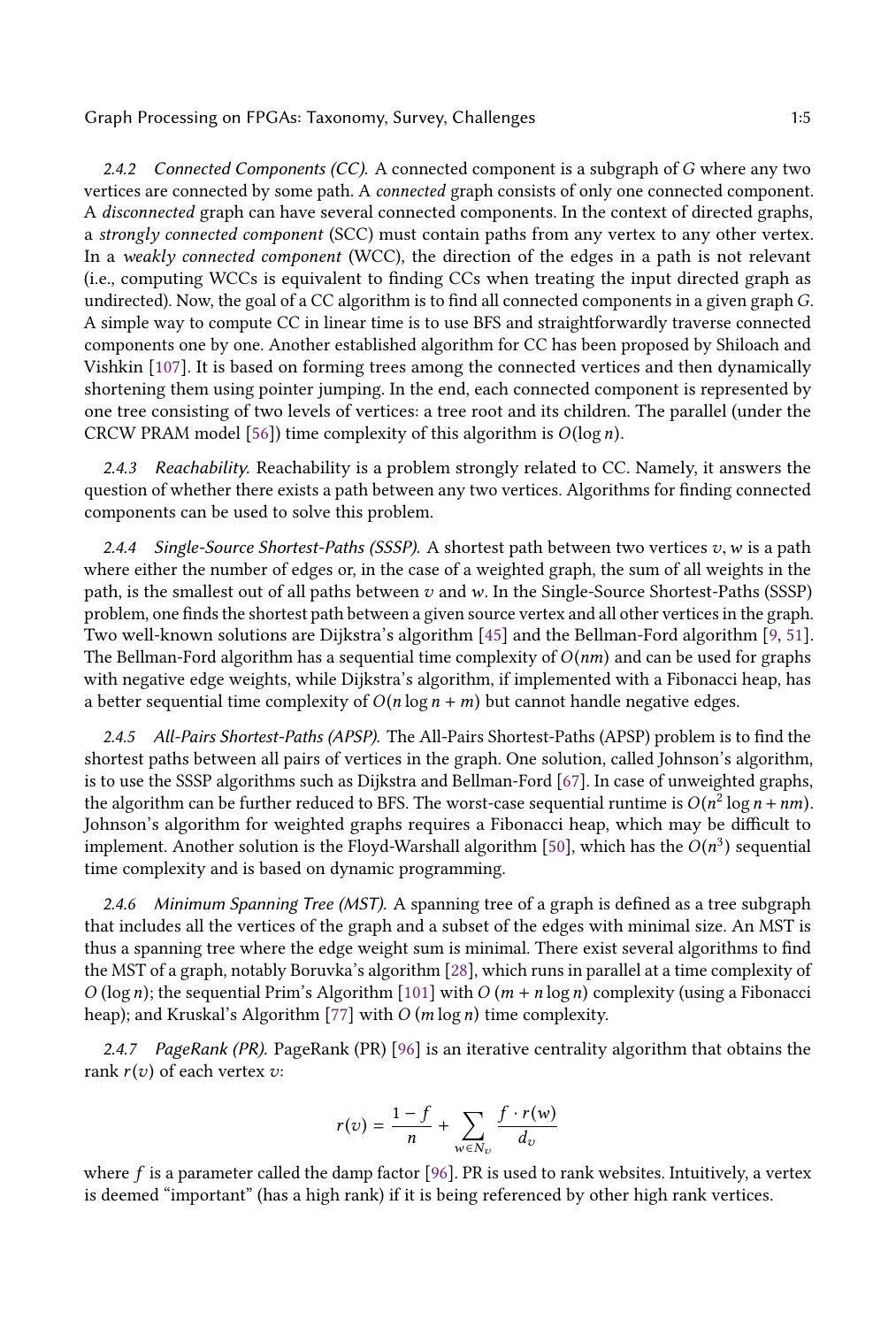The papers covered in this survey implement the traditional iterative PR algorithm where, in each iteration, all edges are processed and the PR of every vertex is recomputed according to the above equation. Usually the maximum number of iterations is set, the algorithm halts if the maximum difference between the ranks of a vertex in two iterations converges below a given threshold.

2.4.8 Graphlet Counting (GC), Triangle Counting (TC). Graphlets are small connected induced subgraphs. An example graphlet is a triangle: a cycle with three vertices. The problem of counting graphlets (GC) is to count the number of different graphlets in a graph. There exist many algorithms for counting graphlets of different sizes. For example, TC can be solved in  $O(m^{3/2})$  time [\[104\]](#page-29-6).

2.4.9 Betweenness Centrality (BC). Centrality measures of vertices in a graph determine the "importance" of each vertex . One such measure is Betweenness Centrality [\[90\]](#page-28-10), which is defined by the ratio of shortest paths in the graph that pass through a given vertex . More formally:

$$
BC(v) = \sum_{\substack{u, w \in V \\ u, w \neq v}} \frac{P_v(u, w)}{P(u, w)},
$$

where  $P(u, w)$  indicates the number of shortest paths between u and w and  $P_v$  is the number of shortest paths that pass through v. To compute BC for every vertex, one can use the Brandes algorithm [\[29\]](#page-25-3) in parallel [\[109\]](#page-29-8), which exhibits a total work of  $O(nm)$ .

2.4.10 Maximum Matching (MM). A matching is defined to be a set of edges  $E' \subseteq E$ , where ery vertex in the pairs of  $E'$  is unique i.e., edges do not share vertices. Maximum Cardinality every vertex in the pairs of E<sup>'</sup> is unique, i.e., edges do not share vertices. Maximum Cardinality<br>Matching and Maximum Weighted Matching (MWM) are commonly computed types of matchings Matching and Maximum Weighted Matching (MWM) are commonly computed types of matchings, where the former is a matching that maximizes  $|E'|$  and the latter (only applicable to weighted<br>graphs) maximizes the sum of the edge weights in  $E'$ . MWM can be computed exactly using the graphs) maximizes the sum of the edge weights in E'. MWM can be computed exactly using the Blossom Algorithm [47], which is inherently sequential Blossom Algorithm [\[47\]](#page-26-8), which is inherently sequential.

2.4.11 Graph-Related Applications. In the same way that some graph algorithms (e.g., BFS) can be implemented with linear algebra operators, many applications outside of graph theory formulate problems as graphs in order to benefit from increased performance. One such example is Deep Neural Networks and the Stochastic Gradient Descent algorithm: in the former, sparsely-connected layers of neurons can be represented as a graph that should be traversed [\[131\]](#page-30-9); whereas in the latter, the algorithm itself creates dependencies that can be modeled as a fine-grained graph and scheduled dynamically [\[69\]](#page-27-8).

Another graph-related application considered in the surveyed works is stereo matching [\[113\]](#page-29-9), where one accepts a pair of stereo images and outputs the disparity map with depth information of all pixels. This problem is solved with the Tree-Reweighted Message Passing (TRW-S) algorithm [\[113\]](#page-29-9).

Finally, one work considers spreading activation [\[82\]](#page-28-11). Here, a given graph is traversed (starting from a selected subset of vertices) in a manner similar to that of a neural network: certain values called activities are propagated through the graph, updating properties of vertices.

2.4.12 Challenges in Graph Processing for FPGAs. Most challenges for efficient graph processing on FPGAs are similar across different algorithms. BFS, the algorithm considered most often, exhibits irregular memory access patterns because it is hard to predict which vertices will be accessed in the next iteration, before iterating through the neighborhood of vertices currently in the frontier. Vertices with small distances between them inG are not necessarily close to one another in memory. Furthermore, most vertices in graphs used in today's computations have small neighborhoods and thus prefetching subsequent memory blocks does not always improve performance.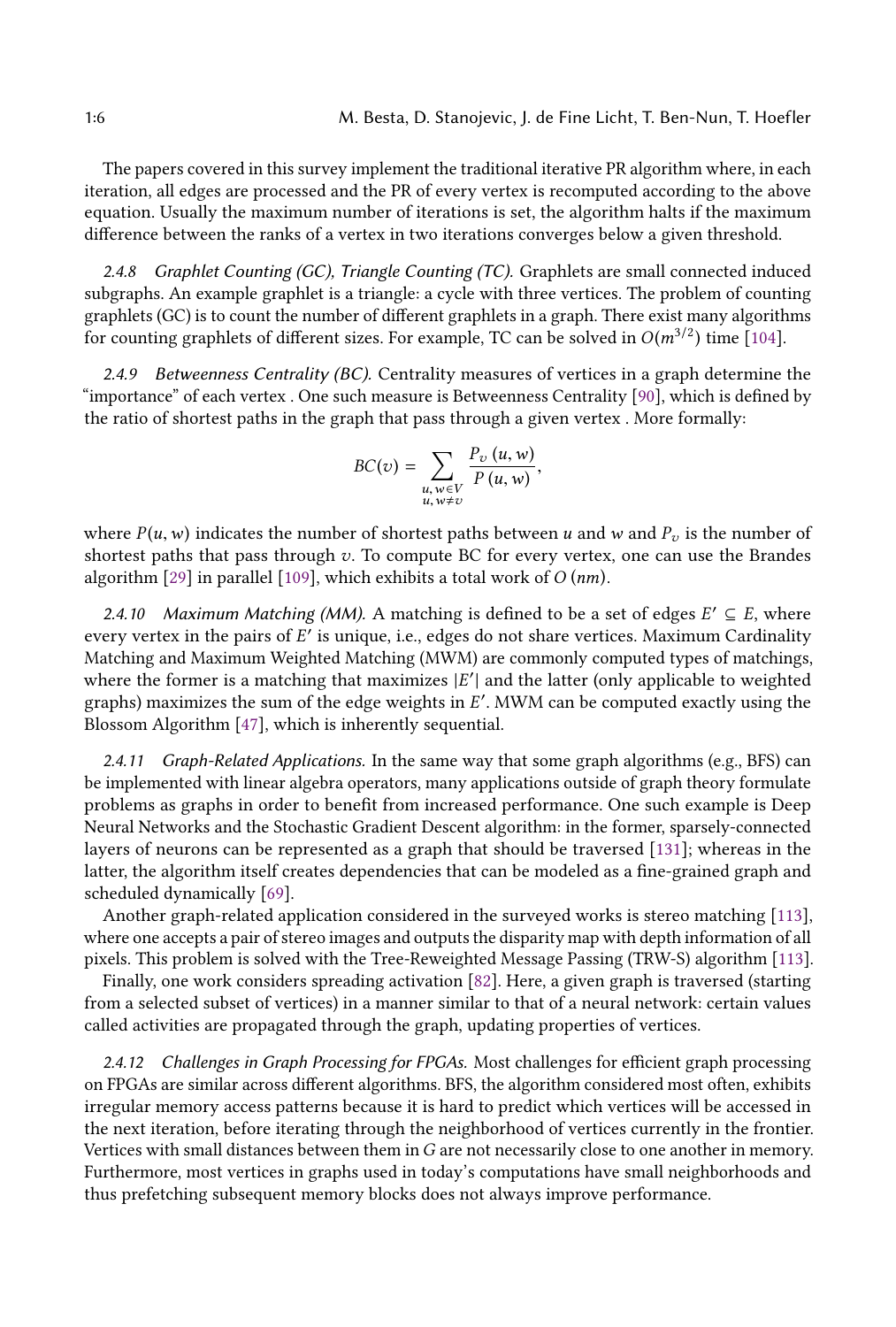# <span id="page-6-0"></span>2.5 Graph Programming Paradigms, Models, and Techniques

We also present graph programming models used in the surveyed works. A detailed description can be found in work by Kalavri et al. [\[68\]](#page-27-9).

2.5.1 Vertex-Centric Model. In the vertex-centric model [\[75,](#page-27-10) [86\]](#page-28-12), the programmer expresses a graph algorithm from the perspective of vertices. One programs an algorithm by developing a (usually small) routine that is executed for each vertex in the graph concurrently. In this routine, one usually has access to the neighbors of a given vertex. Such as approach can lead to many random memory accesses as neighboring vertices may be stored in different regions of the memory. Still, it is often used because many important algorithms such as BFS or PageRank can easily be implemented in this model.

2.5.2 Edge-Centric Streaming Model. In the edge-centric model [\[102\]](#page-29-10), edges are streamed to the processor in the order in which they are stored in the graph data structure. An edge consists of the labels of the two connected vertices and optionally the edge weight. The processor processes edges one by one and, if necessary, it updates some associated data structures. This way of accessing the graph has major advantages because of its sequential memory access pattern, which improves spatial locality. A disadvantage of this approach is the restriction on the order of loading and thus processing edges. This makes the model less suitable for certain algorithms, for example BFS or SSSP. For example, the edge-centric BFS requires several passes over the edges, with each pass only processing those edges that are currently in the frontier. This takes  $O(Dm)$  time, a factor of D more than when using the traditional BFS variant with  $O(m)$  time [\[19\]](#page-25-1).

2.5.3 Gather-Apply-Scatter Model (GAS). Gather-Apply-Scatter (GAS) [\[78,](#page-28-13) [83\]](#page-28-14) is similar to the vertex-centric approach. It also offers the vertex-centric view on graph algorithms. However, it additionally splits each iteration into three parts: gather, apply, and scatter. In the gather phase, a vertex collects information about its neighboring vertices or edges and optionally reduces them to a single value  $\sigma$ . In the apply stage, the state of the vertex is updated based on the previously computed  $\sigma$ , and possibly the properties of the vertex neighbors. Finally, in the **scatter** phase, each vertex propagates its new state to its neighbors. This value will then again be collected in the gather phase of the next iteration. These three phases can be implemented as individual components and for example connected as a pipeline system or in a network of distributed components.

2.5.4 Bulk-Synchronous Parallel (BSP) Model. Bulk-Synchronous Parallel (BSP) [\[118\]](#page-29-11) is a model for designing and analyzing general (i.e., not specifically graph-related) algorithms. Each iteration in the model is called a superstep. After each superstep, parallel processes are synchronized using a barrier. Similarly to the GAS model, each iteration is divided into three phases. In first phase, each process conducts any required local computation. In the next phase, the processes send and receive messages. Finally, a barrier synchronization guarantees that the next super-step only begins after all local computations in the current super-step are finished and all messages in this super-step are exchanged. BSP is frequently used to model and analyze distributed graph algorithms [\[30,](#page-25-4) [46,](#page-26-11) [55\]](#page-27-11).

2.5.5 Asynchronous Execution. While BSP imposes a strict global barrier after each iteration, in an asynchronous execution model [\[83\]](#page-28-14), some processes can advance to the next iteration even before others have finished the previous iteration. In the context of iterative graph algorithms such as PageRank or Shiloach-Vishkin, this enables some vertices to propagate their associated values (e.g., their ranks) to their neighbors more often than others, i.e, not just once per iteration. This can accelerate convergence, but it also requires more complex synchronization mechanisms than in algorithms that use synchronous models.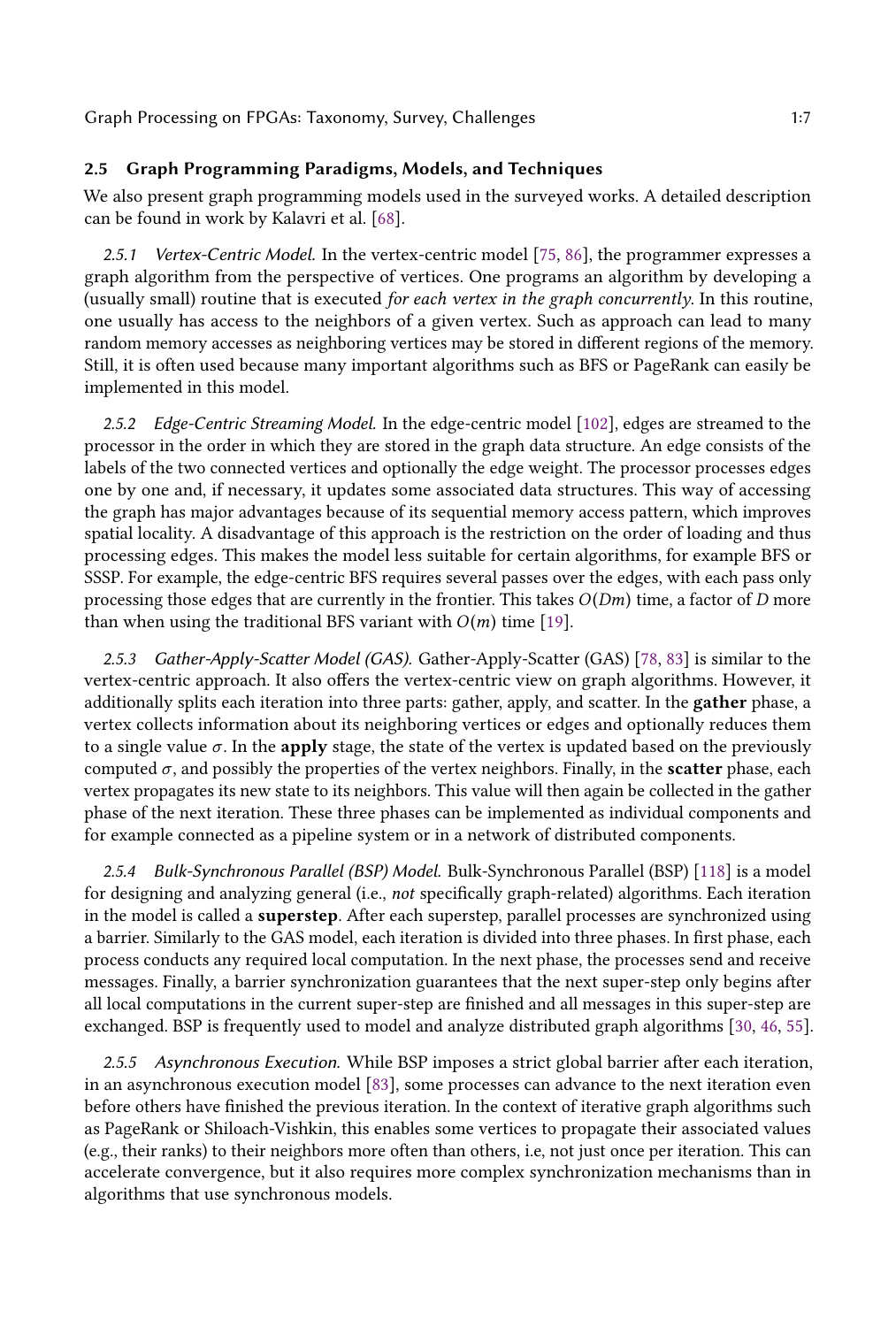2.5.6 MapReduce (MR). MapReduce (MR) [\[44\]](#page-26-12) is a well-known programming model for processing data sets in a parallel, distributed setting. An algorithm based on the MapReduce model is usually composed of several iterations, and each iteration consists of three phases: map, shuffle, reduce. In the map phase, a certain map function is applied to every input value and an intermediary result is generated. Next, in the shuffle phase, compute nodes can redistribute the outcomes of the map phase. In the final reduce phase, a certain reduction function is performed by each node on the data received in the shuffle phase. Such MapReduce iterations can be used to expressed some graph algorithms [\[37\]](#page-26-13).

2.5.7 Substream-Centric. The substream-centric approach [\[13\]](#page-25-5) is a paradigm designed to compute semi-streaming graph algorithms efficiently. In substream-centric algorithms, an input stream of data is divided into substreams, processed independently to increase parallelism while lowering communication costs. Specifically, the semi-streaming model assumes that the input is a sequence of edges, which can be accessed only sequentially, as a stream. The main memory (can be randomly accessed) is assumed to be of size  $O$  (n polylog n). Usually, only one pass over the input stream is allowed, but some algorithms assume a small (usually constant or logarithmic) number of passes. The approach then divides the incoming stream of edges into substreams, processes each substream independently, and merges these results to form the final algorithm outcome.

# 2.6 FPGA Architecture and Terminology

Field-programmable gate arrays (FPGAs) are reconfigurable computing devices that contain a large number of programmable units that can be used to solve specific computational problems (see Figure [1\)](#page-8-0). These logic units include lookup tables (LUTs) to implement combinatorial logic, flip-flops to implement registers, and a programmable interconnect. FPGAs often also provide more specialized units, such as block RAM (BRAM) for bulk storage, and DSP units for accelerating common arithmetic operations.

In contrast to application-specific integrated circuits (ASICs), which are only "configured" once during the manufacturing process, FPGAs can be reconfigured as often as needed. This allows improving and changing the architecture, applying bug-fixes, or using FPGAs to rapidly prototype hardware designs, which can later be manufactured as ASICs. FPGAs additionally allow reconfiguration on the fly to solve different tasks [\[58\]](#page-27-12).

While CPUs and GPUs are instruction-driven, FPGA designs are usually data-driven, which means that an FPGA can process data directly without having to first decode instructions, and does not access a centralized register file or any cache hierarchy. This is usually more power efficient, as instruction decoding, register file lookup, and cache lookup account for the majority of power consumed on instruction-based architectures [\[61\]](#page-27-13).

The reconfigurability comes with the cost of a lowered frequency, usually about 3-10 times lower than that of CPUs, and with less specialized components, e.g., floating point operations are often not native operations, and must be implemented with general purpose logic. Still, carefully engineered FPGA designs can outperform CPU implementations, by exploiting massive parallelism, typically in the form of deep pipelines. As long as there are no feedback data dependencies between iterations of an iterative algorithm, arbitrarily complex computations can be implemented as a pipeline that can produce one result per cycle. Application-specific instructions that are not a part of a CPU instruction set, e.g., a novel hash function, can be implemented on an FPGA to deliver a result every cycle, whereas a CPU implementation would potentially require many CPU instructions.

When FPGA performance models are discussed, we denote the bandwidth between the FPGA and DRAM as  $B_{DRAM}$ . The bandwidth of a single BRAM module is denoted as  $B_{BRAM}$ .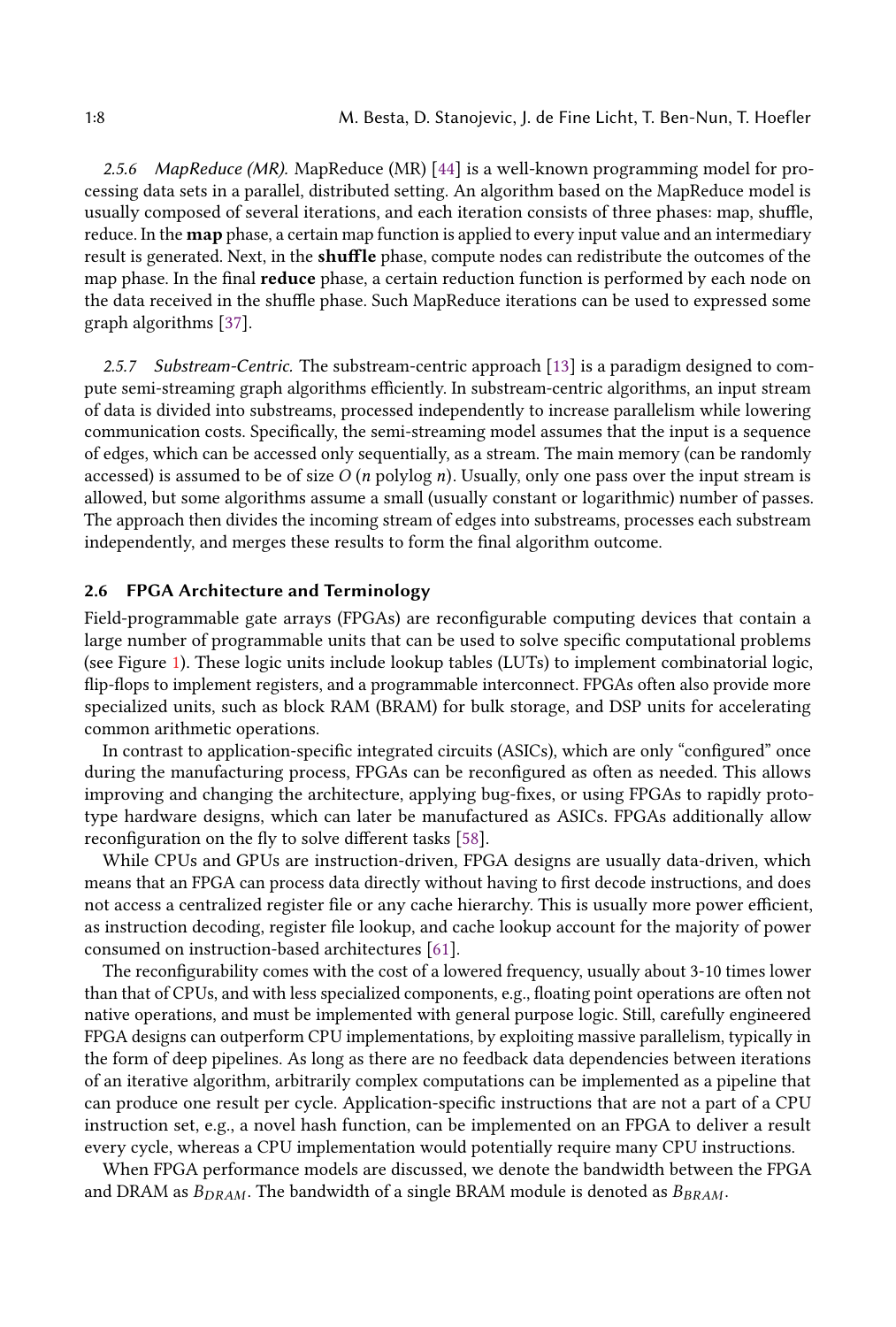<span id="page-8-0"></span>

Fig. 1. Illustration of an FPGA and of two possible hybrid FPGA–CPU computation systems.

2.6.1 FPGA Programming Languages. The traditional way to program an FPGA is to use a hardware description language (HDL) such as Verilog, VHDL, or SystemC. These languages describe the cycle-by-cycle behavior of hardware at the register transfer level (RTL), which can then be synthesized to the underlying hardware resources and used to configure an FPGA. The lowlevel nature of these languages means that they lack many of the high-level concepts that are found in software programming languages. An alternative is to generate HDL using a high-level synthesis (HLS) tool, where the hardware description is derived from a more high-level imperative description. Many HLS tools exist [\[89\]](#page-28-15), and most are based on C, C++ or OpenCL, using directives to aid the developer in expressing architectural features, such as pipelines, hardware replication, and fast memory allocation, in the generated RTL code. Other approaches include the Scala-based Chisel [\[5\]](#page-24-3) that offers a more productive environment for RTL development, and the commercial MaxCompiler [\[99\]](#page-29-12), which compiles to hardware from a dataflow-oriented Java-based language.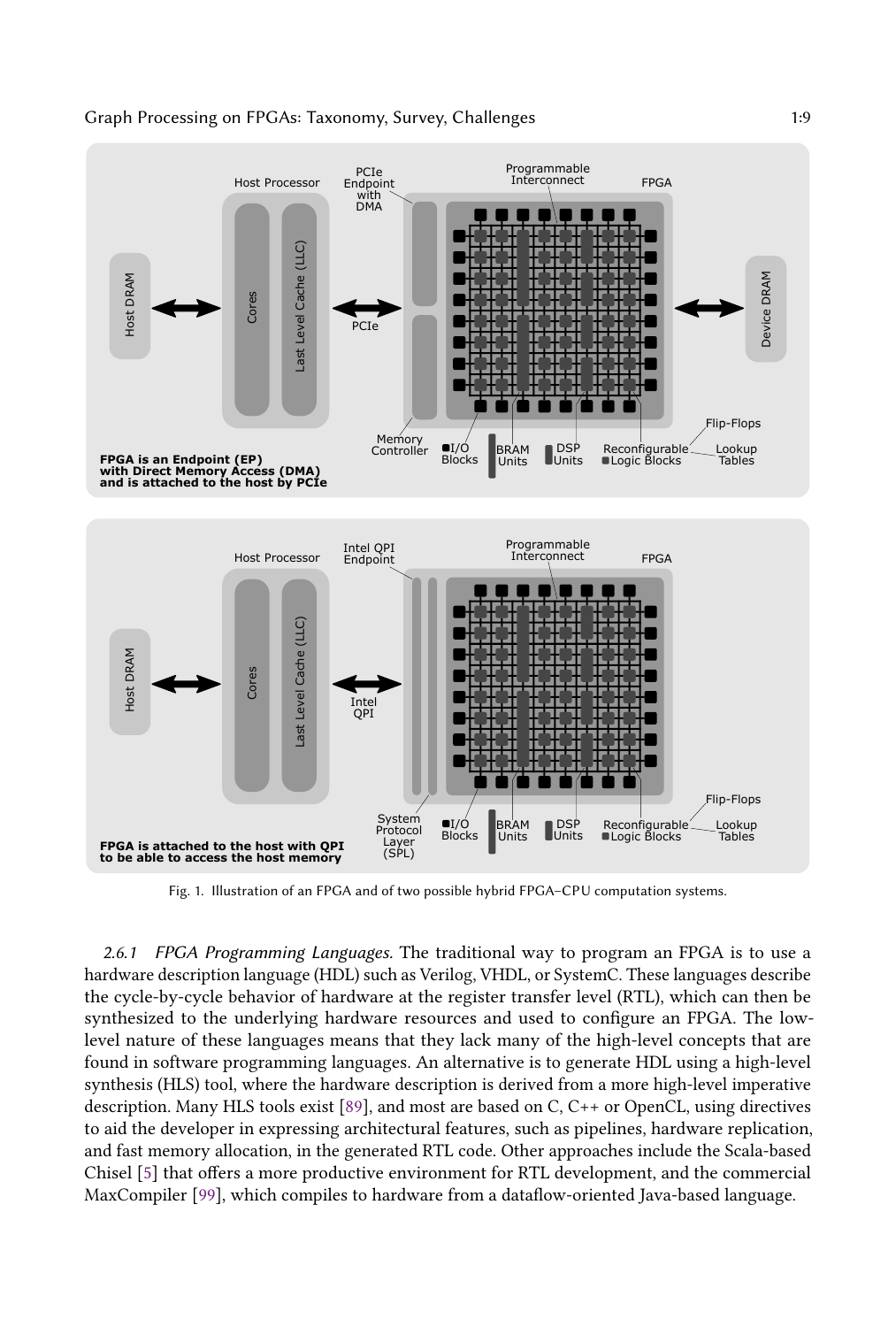2.6.2 Coarsening of FPGA Features. Recent development has seen increasing specialization and diversification in FPGA architectures. Intel's Arria 10 and Stratix 10 families of FPGAs offer native 32-bit floating point (FP32) units, which greatly reduces the area usage of these operations (although 64-bit floating point is still costly), and simplifies certain patterns by supporting native accumulation of FP32 data. Stratix 10 FPGAs also expose "HyperFlex" [\[63\]](#page-27-14) registers, a new family of dedicated routing registers aimed at improving frequency results, in order to narrow the gap to CPU and GPU clock rates. Xilinx UltraScale+ devices add a new class of on-chip RAM called UltraRAM [\[123\]](#page-30-10), that expose access ports of similar width to traditional block RAM, but have larger capacity, allowing large amounts of memory to be stored on the chip without requiring as many individual RAM blocks to be combined. Finally, the Versal [\[124\]](#page-30-11) family of Xilinx devices puts the FPGA on the same chip as an array of "AI engines", capable of performing more traditional SIMD-style arithmetic operations, adding to the compute potential in a hybrid ASIC/FPGA fashion. Common for these trends is a coarsening of components, sacrificing some flexibility for more raw performance and on-chip memory bandwidth for suitable workloads.

<span id="page-9-1"></span>2.6.3 Integration with Hybrid Memory Cubes. A number of surveyed works relies on using the combination of FPGAs and the Hybrid Memory Cube (HMC) technology [\[98\]](#page-28-16). HMC dramatically improves the bandwidth of DRAM. An HMC unit consists of multiple DRAM dies that are connected using the through-silicon-via (TSV) technology. For example, it offers a 8–10× bandwidth improvement over DDR4 and is optimized for parallel random memory access [\[98\]](#page-28-16). Compared to traditional DRAM, HMC has much smaller page sizes (16B), which offers more performance for random memory accesses. Furthermore, HMC implements near memory computing in the form of locking and read-modify-write operations that are computed directly by the HMC unit instead of the CPU. It is even possible to atomically modify individual bits without having to first read the corresponding bytes.

### 3 TAXONOMY

In this section, we describe how we categorize the surveyed work. We summarize the most relevant papers in Table [3.](#page-10-0) We group separately generic graph processing frameworks and specific algorithm implementations. Each group is sorted chronologically. Selected columns in this table constitute criteria used to categorize the surveyed FPGA works, see also Figure [2.](#page-11-0)

The first such criterion is **generality**, i.e., whether a given FPGA scheme is focused on a particular graph problem or whether it constitutes a generic framework that facilitates implementing different graph algorithms. Another criterion is a used graph programming paradigm, model, or technique. We describe the general paradigms, models, and techniques in detail in  $\S 2.5$ . However, certain techniques for graph processing are specific to FPGAs; we cover such techniques separately in § [4.](#page-9-0) Note that many implementations are not based on any particular paradigm or model and they do not use any particular general technique; we denote such works with "None".

We also distinguish between works that target a single FPGA and ones that scale to multiple FPGAs. Finally, we consider the used programming language and the storage location of the whole processed graph datasets. In the latter, "DRAM", "SRAM", or "HMC" indicates that the input dataset is located in DRAM, SRAM, or HMC, and it is streamed in and out of the FPGA during processing (i.e., only a part of the input dataset is stored in BRAM at a time). Contrarily, "BRAM" indicates that the whole dataset is assumed to be located in BRAM. "Hardwired" indicates that the input dataset is encoded in the FPGA reconfigurable logic.

### <span id="page-9-0"></span>4 FPGA-SPECIFIC GRAPH PROGRAMMING TECHNIQUES

We discuss separately graph programming techniques that are unique to FPGAs.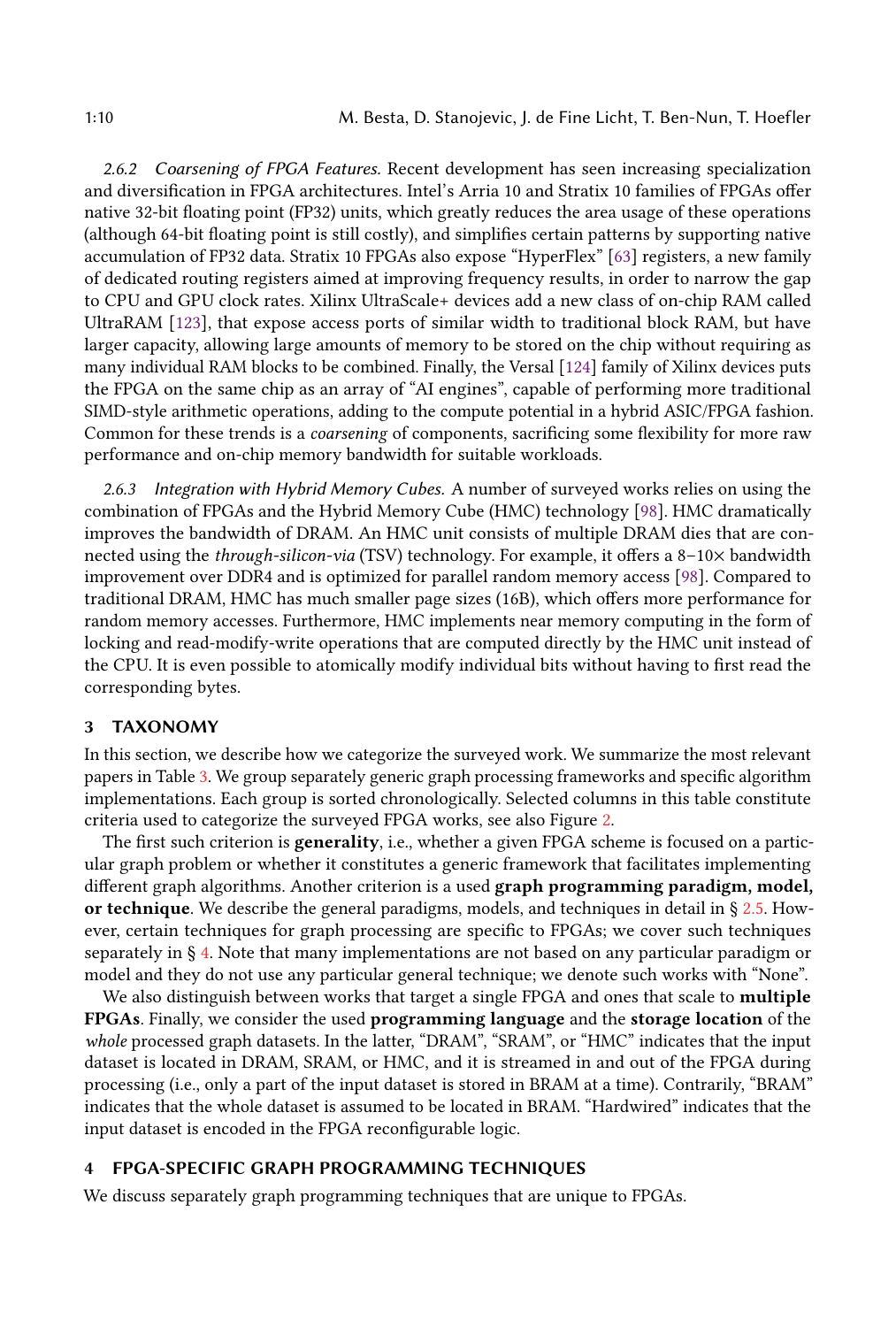|  |  | Graph Processing on FPGAs: Taxonomy, Survey, Challenges |  |
|--|--|---------------------------------------------------------|--|
|--|--|---------------------------------------------------------|--|

<span id="page-10-0"></span>

| Kapre $[71]$<br>spreading<br>ᠿ<br>ᠿ<br>FCCM'06<br><b>BSP</b><br><b>BRAM</b><br>550k<br>220k<br>unsp.<br>(GraphStep)<br>activation <sup>*</sup> [82]<br>$TRW-S^*$ ,<br>Weisz [92]<br>↺<br>FCCM'14<br>Vertex-Centric<br>♦<br><b>DRAM</b><br>110 <sub>k</sub><br>221k<br>unsp.<br>CNN <sup>*</sup> [112]<br>(GraphGen)<br>Kapre [70]<br>Ű<br>ASAP'15<br>Vertex-Centric, BSP<br>$C++$ (HLS) $C$<br><b>BRAM</b><br>17k<br>126k<br>SpMV<br>(GraphSoC)<br>Dai [40]<br>Ω<br>Δ<br>FPGA'16<br><b>BFS</b><br><b>DRAM</b><br>41.6M<br>1.4B<br>None<br>unsp.<br>(FPGP)<br>Oguntebi [93]<br>BFS, SpMV, PR,<br>ᠿ<br>FPGA'16<br><b>BRAM</b><br>None<br>MaxJ (HLS)<br>16M<br>128M<br>Vertex Cover<br>(GraphOps)<br>ᠿ<br>FCCM'16<br>SSSP, WCC, MST Edge-Centric<br><b>DRAM</b><br>4.7M<br>65.8M<br>Zhou $[134]$<br>10<br>unsp.<br>Engelhardt [49]<br>Migen<br>ᠿ<br>FPL'16<br>BFS, PR, SSSP, CC Vertex-Centric<br>18<br><b>BRAM</b><br>128k<br>512k<br>(GraVF)<br>(HLS)<br>Dai [41]<br>Ω<br>ᠿ<br>1.4B<br>FPGA'17<br>PR, BFS, WCC<br><b>DRAM</b><br>41.6M<br>None<br>unsp.<br>(ForeGraph)<br>Hybrid (Vertex-<br>SBAC-PAD'17<br>ą<br><b>DRAM</b><br>160M<br>Zhou [136]<br>BFS, SSSP<br>10M<br>unsp.<br>and Edge-Centric)<br>BFS, SSSP, CC,<br>Transactional<br>System-<br>ᠿ<br>ᠿ<br>FPGA'17<br><b>DRAM</b><br>24M<br>58M<br>Ma [85]<br>Verilog<br>TC, BC<br>Memory [16, 59]<br>Lee $[79]$<br>BFS, PR, CC,<br>↺<br>FPGA'17<br><b>DRAM</b><br>1.8B<br>Graph Virtualization<br>$C_{++}$ (HLS)<br>ą<br>124M<br>(ExtraV)<br>AT $*$ [60]<br>ᠿ<br>CF'18<br>Edge-Centric, GAS<br>♥<br><b>DRAM</b><br>1.4B<br>Zhou [135]<br>SpMV, PR<br>41.6M<br>unsp.<br>↺<br>۰ę<br>69M<br>Yang [125]<br>report (2018)<br>BFS, PR, WCC<br>None<br>OpenCL<br>4.85M<br>↺<br>۱ę<br><b>BRAM</b><br>69M<br>report $(2018)$<br>BFS, PR, WCC<br>4.85M<br>Yao [127]<br>None<br>unsp.<br>Ů<br>۱ę<br>Hardwired<br>2051<br>Babb [4]<br>report (1996)<br>SSSP<br>None<br>Verilog<br>512<br>ᠿ<br>SSSP<br>2048<br>32k<br>Dandalis [43]<br>report (1999)<br>∙<br>None<br>Hardwired<br>unsp.<br>SSSP<br><b>VHDL</b><br>ą<br>4096<br>Tommiska [116]<br>None<br><b>BRAM</b><br>64<br>report $(2001)$<br>∙<br>Hardwired<br>Reachability,<br>PAM-<br>FPL'02<br>♦<br>$(3-state)$<br>88<br>7744<br>Mencer <sup>[87]</sup><br>∙<br>None<br>SSSP<br>-Blox II<br>buffers)<br>Bondhugula [27] IPDPS'06<br>APSP<br>Dynamic Program.<br>ą<br><b>DRAM</b><br>ņ<br>unsp.<br>unsp.<br>ą<br>♥<br>SSSP<br><b>VHDL</b><br>88<br>Sridharan[110]<br>TENCON'09<br>None<br>BRAM<br>64<br>ICFTP'10<br>Wang [121]<br>ą<br>BFS<br>None<br>SystemC<br><b>DRAM</b><br>65.5k<br>1M<br>↺<br>FTP'11<br>ą<br>GC<br><b>DRAM</b><br>300k<br>3M<br>Betkaoui [21]<br>Vertex-Centric<br>Verilog<br>SSSP<br>ą<br>Jagadeesh [65]<br>report $(2011)$<br>€<br><b>VHDL</b><br>Hardwired<br>128<br>466<br>None<br>↺<br>FPL'12<br>18<br>APSP<br>$\approx$ DRAM<br>38k<br>Betkaoui [22]<br>Vertex-Centric<br>Verilog<br>72M<br>ᠿ<br>٠ę<br>Betkaoui[23]<br>ASAP'12<br><b>BFS</b><br>Vertex-Centric<br>Verilog<br><b>DRAM</b><br>16.8M<br>1.1B<br>Attia <sup>[2]</sup><br>ᠿ<br>ı,<br><b>BFS</b><br>Vertex-Centric<br><b>VHDL</b><br><b>DRAM</b><br>IPDPS'14<br>8.4M<br>536M<br>(CyGraph)<br>DRAM,<br>Ni [91]<br>♥<br><b>BFS</b><br>None<br>Verilog<br>ą<br>16M<br>512M<br>report $(2014)$<br>SRAM<br>IPDPS'15<br>SSSP<br><b>DRAM</b><br>Zhou [132]<br>ą<br>None<br>♦<br>1M<br>unsp.<br>unsp.<br>۰ę<br>5M<br>Zhou [133]<br>ReConFig'15<br>♥<br>PR<br>Edge-Centric<br><b>DRAM</b><br>2.4M<br>unsp.<br>$\approx$ DRAM<br>65M<br>FPL'15<br>ą<br><b>BFS</b><br>None<br>2.1M<br>Umuroglu [117]<br>Chisel<br>ą<br>SSSP<br>None<br>ą<br><b>DRAM</b><br>23.9M 58.2M<br>Lei $[80]$<br>report $(2016)$<br>unsp.<br>ą<br>Zhang [129]<br>FPGA'17<br>10<br><b>BFS</b><br>MapReduce<br>HMC<br>33.6M 536.9M<br>unsp. | Reference<br>(scheme name) | Venue | Generic | Considered | <b>Programming Model</b><br>Design <sup>1</sup> Problems <sup>2</sup> (§ 2.4) or Technique <sup>4</sup> (§ 2.5) Language FPGAs <sup>4</sup> Location <sup>5</sup> | Used | Multi | Input | $n^{\dagger}$ | $m^{\dagger}$ |
|-------------------------------------------------------------------------------------------------------------------------------------------------------------------------------------------------------------------------------------------------------------------------------------------------------------------------------------------------------------------------------------------------------------------------------------------------------------------------------------------------------------------------------------------------------------------------------------------------------------------------------------------------------------------------------------------------------------------------------------------------------------------------------------------------------------------------------------------------------------------------------------------------------------------------------------------------------------------------------------------------------------------------------------------------------------------------------------------------------------------------------------------------------------------------------------------------------------------------------------------------------------------------------------------------------------------------------------------------------------------------------------------------------------------------------------------------------------------------------------------------------------------------------------------------------------------------------------------------------------------------------------------------------------------------------------------------------------------------------------------------------------------------------------------------------------------------------------------------------------------------------------------------------------------------------------------------------------------------------------------------------------------------------------------------------------------------------------------------------------------------------------------------------------------------------------------------------------------------------------------------------------------------------------------------------------------------------------------------------------------------------------------------------------------------------------------------------------------------------------------------------------------------------------------------------------------------------------------------------------------------------------------------------------------------------------------------------------------------------------------------------------------------------------------------------------------------------------------------------------------------------------------------------------------------------------------------------------------------------------------------------------------------------------------------------------------------------------------------------------------------------------------------------------------------------------------------------------------------------------------------------------------------------------------------------------------------------------------------------------------------------------------------------------------------------------------------------------------------------------------------------------------------------------------------------------------------------------------------------------------------------------------------------------------------------------------------------------------------------------------------------------------------------------------|----------------------------|-------|---------|------------|-------------------------------------------------------------------------------------------------------------------------------------------------------------------|------|-------|-------|---------------|---------------|
|                                                                                                                                                                                                                                                                                                                                                                                                                                                                                                                                                                                                                                                                                                                                                                                                                                                                                                                                                                                                                                                                                                                                                                                                                                                                                                                                                                                                                                                                                                                                                                                                                                                                                                                                                                                                                                                                                                                                                                                                                                                                                                                                                                                                                                                                                                                                                                                                                                                                                                                                                                                                                                                                                                                                                                                                                                                                                                                                                                                                                                                                                                                                                                                                                                                                                                                                                                                                                                                                                                                                                                                                                                                                                                                                                                                           |                            |       |         |            |                                                                                                                                                                   |      |       |       |               |               |
|                                                                                                                                                                                                                                                                                                                                                                                                                                                                                                                                                                                                                                                                                                                                                                                                                                                                                                                                                                                                                                                                                                                                                                                                                                                                                                                                                                                                                                                                                                                                                                                                                                                                                                                                                                                                                                                                                                                                                                                                                                                                                                                                                                                                                                                                                                                                                                                                                                                                                                                                                                                                                                                                                                                                                                                                                                                                                                                                                                                                                                                                                                                                                                                                                                                                                                                                                                                                                                                                                                                                                                                                                                                                                                                                                                                           |                            |       |         |            |                                                                                                                                                                   |      |       |       |               |               |
|                                                                                                                                                                                                                                                                                                                                                                                                                                                                                                                                                                                                                                                                                                                                                                                                                                                                                                                                                                                                                                                                                                                                                                                                                                                                                                                                                                                                                                                                                                                                                                                                                                                                                                                                                                                                                                                                                                                                                                                                                                                                                                                                                                                                                                                                                                                                                                                                                                                                                                                                                                                                                                                                                                                                                                                                                                                                                                                                                                                                                                                                                                                                                                                                                                                                                                                                                                                                                                                                                                                                                                                                                                                                                                                                                                                           |                            |       |         |            |                                                                                                                                                                   |      |       |       |               |               |
|                                                                                                                                                                                                                                                                                                                                                                                                                                                                                                                                                                                                                                                                                                                                                                                                                                                                                                                                                                                                                                                                                                                                                                                                                                                                                                                                                                                                                                                                                                                                                                                                                                                                                                                                                                                                                                                                                                                                                                                                                                                                                                                                                                                                                                                                                                                                                                                                                                                                                                                                                                                                                                                                                                                                                                                                                                                                                                                                                                                                                                                                                                                                                                                                                                                                                                                                                                                                                                                                                                                                                                                                                                                                                                                                                                                           |                            |       |         |            |                                                                                                                                                                   |      |       |       |               |               |
|                                                                                                                                                                                                                                                                                                                                                                                                                                                                                                                                                                                                                                                                                                                                                                                                                                                                                                                                                                                                                                                                                                                                                                                                                                                                                                                                                                                                                                                                                                                                                                                                                                                                                                                                                                                                                                                                                                                                                                                                                                                                                                                                                                                                                                                                                                                                                                                                                                                                                                                                                                                                                                                                                                                                                                                                                                                                                                                                                                                                                                                                                                                                                                                                                                                                                                                                                                                                                                                                                                                                                                                                                                                                                                                                                                                           |                            |       |         |            |                                                                                                                                                                   |      |       |       |               |               |
|                                                                                                                                                                                                                                                                                                                                                                                                                                                                                                                                                                                                                                                                                                                                                                                                                                                                                                                                                                                                                                                                                                                                                                                                                                                                                                                                                                                                                                                                                                                                                                                                                                                                                                                                                                                                                                                                                                                                                                                                                                                                                                                                                                                                                                                                                                                                                                                                                                                                                                                                                                                                                                                                                                                                                                                                                                                                                                                                                                                                                                                                                                                                                                                                                                                                                                                                                                                                                                                                                                                                                                                                                                                                                                                                                                                           |                            |       |         |            |                                                                                                                                                                   |      |       |       |               |               |
|                                                                                                                                                                                                                                                                                                                                                                                                                                                                                                                                                                                                                                                                                                                                                                                                                                                                                                                                                                                                                                                                                                                                                                                                                                                                                                                                                                                                                                                                                                                                                                                                                                                                                                                                                                                                                                                                                                                                                                                                                                                                                                                                                                                                                                                                                                                                                                                                                                                                                                                                                                                                                                                                                                                                                                                                                                                                                                                                                                                                                                                                                                                                                                                                                                                                                                                                                                                                                                                                                                                                                                                                                                                                                                                                                                                           |                            |       |         |            |                                                                                                                                                                   |      |       |       |               |               |
|                                                                                                                                                                                                                                                                                                                                                                                                                                                                                                                                                                                                                                                                                                                                                                                                                                                                                                                                                                                                                                                                                                                                                                                                                                                                                                                                                                                                                                                                                                                                                                                                                                                                                                                                                                                                                                                                                                                                                                                                                                                                                                                                                                                                                                                                                                                                                                                                                                                                                                                                                                                                                                                                                                                                                                                                                                                                                                                                                                                                                                                                                                                                                                                                                                                                                                                                                                                                                                                                                                                                                                                                                                                                                                                                                                                           |                            |       |         |            |                                                                                                                                                                   |      |       |       |               |               |
|                                                                                                                                                                                                                                                                                                                                                                                                                                                                                                                                                                                                                                                                                                                                                                                                                                                                                                                                                                                                                                                                                                                                                                                                                                                                                                                                                                                                                                                                                                                                                                                                                                                                                                                                                                                                                                                                                                                                                                                                                                                                                                                                                                                                                                                                                                                                                                                                                                                                                                                                                                                                                                                                                                                                                                                                                                                                                                                                                                                                                                                                                                                                                                                                                                                                                                                                                                                                                                                                                                                                                                                                                                                                                                                                                                                           |                            |       |         |            |                                                                                                                                                                   |      |       |       |               |               |
|                                                                                                                                                                                                                                                                                                                                                                                                                                                                                                                                                                                                                                                                                                                                                                                                                                                                                                                                                                                                                                                                                                                                                                                                                                                                                                                                                                                                                                                                                                                                                                                                                                                                                                                                                                                                                                                                                                                                                                                                                                                                                                                                                                                                                                                                                                                                                                                                                                                                                                                                                                                                                                                                                                                                                                                                                                                                                                                                                                                                                                                                                                                                                                                                                                                                                                                                                                                                                                                                                                                                                                                                                                                                                                                                                                                           |                            |       |         |            |                                                                                                                                                                   |      |       |       |               |               |
|                                                                                                                                                                                                                                                                                                                                                                                                                                                                                                                                                                                                                                                                                                                                                                                                                                                                                                                                                                                                                                                                                                                                                                                                                                                                                                                                                                                                                                                                                                                                                                                                                                                                                                                                                                                                                                                                                                                                                                                                                                                                                                                                                                                                                                                                                                                                                                                                                                                                                                                                                                                                                                                                                                                                                                                                                                                                                                                                                                                                                                                                                                                                                                                                                                                                                                                                                                                                                                                                                                                                                                                                                                                                                                                                                                                           |                            |       |         |            |                                                                                                                                                                   |      |       |       |               |               |
|                                                                                                                                                                                                                                                                                                                                                                                                                                                                                                                                                                                                                                                                                                                                                                                                                                                                                                                                                                                                                                                                                                                                                                                                                                                                                                                                                                                                                                                                                                                                                                                                                                                                                                                                                                                                                                                                                                                                                                                                                                                                                                                                                                                                                                                                                                                                                                                                                                                                                                                                                                                                                                                                                                                                                                                                                                                                                                                                                                                                                                                                                                                                                                                                                                                                                                                                                                                                                                                                                                                                                                                                                                                                                                                                                                                           |                            |       |         |            |                                                                                                                                                                   |      |       |       |               |               |
|                                                                                                                                                                                                                                                                                                                                                                                                                                                                                                                                                                                                                                                                                                                                                                                                                                                                                                                                                                                                                                                                                                                                                                                                                                                                                                                                                                                                                                                                                                                                                                                                                                                                                                                                                                                                                                                                                                                                                                                                                                                                                                                                                                                                                                                                                                                                                                                                                                                                                                                                                                                                                                                                                                                                                                                                                                                                                                                                                                                                                                                                                                                                                                                                                                                                                                                                                                                                                                                                                                                                                                                                                                                                                                                                                                                           |                            |       |         |            |                                                                                                                                                                   |      |       |       |               |               |
|                                                                                                                                                                                                                                                                                                                                                                                                                                                                                                                                                                                                                                                                                                                                                                                                                                                                                                                                                                                                                                                                                                                                                                                                                                                                                                                                                                                                                                                                                                                                                                                                                                                                                                                                                                                                                                                                                                                                                                                                                                                                                                                                                                                                                                                                                                                                                                                                                                                                                                                                                                                                                                                                                                                                                                                                                                                                                                                                                                                                                                                                                                                                                                                                                                                                                                                                                                                                                                                                                                                                                                                                                                                                                                                                                                                           |                            |       |         |            |                                                                                                                                                                   |      |       |       |               |               |
|                                                                                                                                                                                                                                                                                                                                                                                                                                                                                                                                                                                                                                                                                                                                                                                                                                                                                                                                                                                                                                                                                                                                                                                                                                                                                                                                                                                                                                                                                                                                                                                                                                                                                                                                                                                                                                                                                                                                                                                                                                                                                                                                                                                                                                                                                                                                                                                                                                                                                                                                                                                                                                                                                                                                                                                                                                                                                                                                                                                                                                                                                                                                                                                                                                                                                                                                                                                                                                                                                                                                                                                                                                                                                                                                                                                           |                            |       |         |            |                                                                                                                                                                   |      |       |       |               |               |
|                                                                                                                                                                                                                                                                                                                                                                                                                                                                                                                                                                                                                                                                                                                                                                                                                                                                                                                                                                                                                                                                                                                                                                                                                                                                                                                                                                                                                                                                                                                                                                                                                                                                                                                                                                                                                                                                                                                                                                                                                                                                                                                                                                                                                                                                                                                                                                                                                                                                                                                                                                                                                                                                                                                                                                                                                                                                                                                                                                                                                                                                                                                                                                                                                                                                                                                                                                                                                                                                                                                                                                                                                                                                                                                                                                                           |                            |       |         |            |                                                                                                                                                                   |      |       |       |               |               |
|                                                                                                                                                                                                                                                                                                                                                                                                                                                                                                                                                                                                                                                                                                                                                                                                                                                                                                                                                                                                                                                                                                                                                                                                                                                                                                                                                                                                                                                                                                                                                                                                                                                                                                                                                                                                                                                                                                                                                                                                                                                                                                                                                                                                                                                                                                                                                                                                                                                                                                                                                                                                                                                                                                                                                                                                                                                                                                                                                                                                                                                                                                                                                                                                                                                                                                                                                                                                                                                                                                                                                                                                                                                                                                                                                                                           |                            |       |         |            |                                                                                                                                                                   |      |       |       |               |               |
|                                                                                                                                                                                                                                                                                                                                                                                                                                                                                                                                                                                                                                                                                                                                                                                                                                                                                                                                                                                                                                                                                                                                                                                                                                                                                                                                                                                                                                                                                                                                                                                                                                                                                                                                                                                                                                                                                                                                                                                                                                                                                                                                                                                                                                                                                                                                                                                                                                                                                                                                                                                                                                                                                                                                                                                                                                                                                                                                                                                                                                                                                                                                                                                                                                                                                                                                                                                                                                                                                                                                                                                                                                                                                                                                                                                           |                            |       |         |            |                                                                                                                                                                   |      |       |       |               |               |
|                                                                                                                                                                                                                                                                                                                                                                                                                                                                                                                                                                                                                                                                                                                                                                                                                                                                                                                                                                                                                                                                                                                                                                                                                                                                                                                                                                                                                                                                                                                                                                                                                                                                                                                                                                                                                                                                                                                                                                                                                                                                                                                                                                                                                                                                                                                                                                                                                                                                                                                                                                                                                                                                                                                                                                                                                                                                                                                                                                                                                                                                                                                                                                                                                                                                                                                                                                                                                                                                                                                                                                                                                                                                                                                                                                                           |                            |       |         |            |                                                                                                                                                                   |      |       |       |               |               |
|                                                                                                                                                                                                                                                                                                                                                                                                                                                                                                                                                                                                                                                                                                                                                                                                                                                                                                                                                                                                                                                                                                                                                                                                                                                                                                                                                                                                                                                                                                                                                                                                                                                                                                                                                                                                                                                                                                                                                                                                                                                                                                                                                                                                                                                                                                                                                                                                                                                                                                                                                                                                                                                                                                                                                                                                                                                                                                                                                                                                                                                                                                                                                                                                                                                                                                                                                                                                                                                                                                                                                                                                                                                                                                                                                                                           |                            |       |         |            |                                                                                                                                                                   |      |       |       |               |               |
|                                                                                                                                                                                                                                                                                                                                                                                                                                                                                                                                                                                                                                                                                                                                                                                                                                                                                                                                                                                                                                                                                                                                                                                                                                                                                                                                                                                                                                                                                                                                                                                                                                                                                                                                                                                                                                                                                                                                                                                                                                                                                                                                                                                                                                                                                                                                                                                                                                                                                                                                                                                                                                                                                                                                                                                                                                                                                                                                                                                                                                                                                                                                                                                                                                                                                                                                                                                                                                                                                                                                                                                                                                                                                                                                                                                           |                            |       |         |            |                                                                                                                                                                   |      |       |       |               |               |
|                                                                                                                                                                                                                                                                                                                                                                                                                                                                                                                                                                                                                                                                                                                                                                                                                                                                                                                                                                                                                                                                                                                                                                                                                                                                                                                                                                                                                                                                                                                                                                                                                                                                                                                                                                                                                                                                                                                                                                                                                                                                                                                                                                                                                                                                                                                                                                                                                                                                                                                                                                                                                                                                                                                                                                                                                                                                                                                                                                                                                                                                                                                                                                                                                                                                                                                                                                                                                                                                                                                                                                                                                                                                                                                                                                                           |                            |       |         |            |                                                                                                                                                                   |      |       |       |               |               |
|                                                                                                                                                                                                                                                                                                                                                                                                                                                                                                                                                                                                                                                                                                                                                                                                                                                                                                                                                                                                                                                                                                                                                                                                                                                                                                                                                                                                                                                                                                                                                                                                                                                                                                                                                                                                                                                                                                                                                                                                                                                                                                                                                                                                                                                                                                                                                                                                                                                                                                                                                                                                                                                                                                                                                                                                                                                                                                                                                                                                                                                                                                                                                                                                                                                                                                                                                                                                                                                                                                                                                                                                                                                                                                                                                                                           |                            |       |         |            |                                                                                                                                                                   |      |       |       |               |               |
|                                                                                                                                                                                                                                                                                                                                                                                                                                                                                                                                                                                                                                                                                                                                                                                                                                                                                                                                                                                                                                                                                                                                                                                                                                                                                                                                                                                                                                                                                                                                                                                                                                                                                                                                                                                                                                                                                                                                                                                                                                                                                                                                                                                                                                                                                                                                                                                                                                                                                                                                                                                                                                                                                                                                                                                                                                                                                                                                                                                                                                                                                                                                                                                                                                                                                                                                                                                                                                                                                                                                                                                                                                                                                                                                                                                           |                            |       |         |            |                                                                                                                                                                   |      |       |       |               |               |
|                                                                                                                                                                                                                                                                                                                                                                                                                                                                                                                                                                                                                                                                                                                                                                                                                                                                                                                                                                                                                                                                                                                                                                                                                                                                                                                                                                                                                                                                                                                                                                                                                                                                                                                                                                                                                                                                                                                                                                                                                                                                                                                                                                                                                                                                                                                                                                                                                                                                                                                                                                                                                                                                                                                                                                                                                                                                                                                                                                                                                                                                                                                                                                                                                                                                                                                                                                                                                                                                                                                                                                                                                                                                                                                                                                                           |                            |       |         |            |                                                                                                                                                                   |      |       |       |               |               |
|                                                                                                                                                                                                                                                                                                                                                                                                                                                                                                                                                                                                                                                                                                                                                                                                                                                                                                                                                                                                                                                                                                                                                                                                                                                                                                                                                                                                                                                                                                                                                                                                                                                                                                                                                                                                                                                                                                                                                                                                                                                                                                                                                                                                                                                                                                                                                                                                                                                                                                                                                                                                                                                                                                                                                                                                                                                                                                                                                                                                                                                                                                                                                                                                                                                                                                                                                                                                                                                                                                                                                                                                                                                                                                                                                                                           |                            |       |         |            |                                                                                                                                                                   |      |       |       |               |               |
|                                                                                                                                                                                                                                                                                                                                                                                                                                                                                                                                                                                                                                                                                                                                                                                                                                                                                                                                                                                                                                                                                                                                                                                                                                                                                                                                                                                                                                                                                                                                                                                                                                                                                                                                                                                                                                                                                                                                                                                                                                                                                                                                                                                                                                                                                                                                                                                                                                                                                                                                                                                                                                                                                                                                                                                                                                                                                                                                                                                                                                                                                                                                                                                                                                                                                                                                                                                                                                                                                                                                                                                                                                                                                                                                                                                           |                            |       |         |            |                                                                                                                                                                   |      |       |       |               |               |
|                                                                                                                                                                                                                                                                                                                                                                                                                                                                                                                                                                                                                                                                                                                                                                                                                                                                                                                                                                                                                                                                                                                                                                                                                                                                                                                                                                                                                                                                                                                                                                                                                                                                                                                                                                                                                                                                                                                                                                                                                                                                                                                                                                                                                                                                                                                                                                                                                                                                                                                                                                                                                                                                                                                                                                                                                                                                                                                                                                                                                                                                                                                                                                                                                                                                                                                                                                                                                                                                                                                                                                                                                                                                                                                                                                                           |                            |       |         |            |                                                                                                                                                                   |      |       |       |               |               |
|                                                                                                                                                                                                                                                                                                                                                                                                                                                                                                                                                                                                                                                                                                                                                                                                                                                                                                                                                                                                                                                                                                                                                                                                                                                                                                                                                                                                                                                                                                                                                                                                                                                                                                                                                                                                                                                                                                                                                                                                                                                                                                                                                                                                                                                                                                                                                                                                                                                                                                                                                                                                                                                                                                                                                                                                                                                                                                                                                                                                                                                                                                                                                                                                                                                                                                                                                                                                                                                                                                                                                                                                                                                                                                                                                                                           |                            |       |         |            |                                                                                                                                                                   |      |       |       |               |               |
|                                                                                                                                                                                                                                                                                                                                                                                                                                                                                                                                                                                                                                                                                                                                                                                                                                                                                                                                                                                                                                                                                                                                                                                                                                                                                                                                                                                                                                                                                                                                                                                                                                                                                                                                                                                                                                                                                                                                                                                                                                                                                                                                                                                                                                                                                                                                                                                                                                                                                                                                                                                                                                                                                                                                                                                                                                                                                                                                                                                                                                                                                                                                                                                                                                                                                                                                                                                                                                                                                                                                                                                                                                                                                                                                                                                           |                            |       |         |            |                                                                                                                                                                   |      |       |       |               |               |
|                                                                                                                                                                                                                                                                                                                                                                                                                                                                                                                                                                                                                                                                                                                                                                                                                                                                                                                                                                                                                                                                                                                                                                                                                                                                                                                                                                                                                                                                                                                                                                                                                                                                                                                                                                                                                                                                                                                                                                                                                                                                                                                                                                                                                                                                                                                                                                                                                                                                                                                                                                                                                                                                                                                                                                                                                                                                                                                                                                                                                                                                                                                                                                                                                                                                                                                                                                                                                                                                                                                                                                                                                                                                                                                                                                                           |                            |       |         |            |                                                                                                                                                                   |      |       |       |               |               |
| FPGA'18<br>ų<br><b>BFS</b><br>None<br>HMC<br>Zhang $[130]$<br>unsp.                                                                                                                                                                                                                                                                                                                                                                                                                                                                                                                                                                                                                                                                                                                                                                                                                                                                                                                                                                                                                                                                                                                                                                                                                                                                                                                                                                                                                                                                                                                                                                                                                                                                                                                                                                                                                                                                                                                                                                                                                                                                                                                                                                                                                                                                                                                                                                                                                                                                                                                                                                                                                                                                                                                                                                                                                                                                                                                                                                                                                                                                                                                                                                                                                                                                                                                                                                                                                                                                                                                                                                                                                                                                                                                       |                            |       |         |            |                                                                                                                                                                   |      |       |       |               |               |
| ą<br><b>BFS</b><br>ą<br><b>HMC</b><br>Kohram [76]<br>FPGA'18<br>None<br>unsp.                                                                                                                                                                                                                                                                                                                                                                                                                                                                                                                                                                                                                                                                                                                                                                                                                                                                                                                                                                                                                                                                                                                                                                                                                                                                                                                                                                                                                                                                                                                                                                                                                                                                                                                                                                                                                                                                                                                                                                                                                                                                                                                                                                                                                                                                                                                                                                                                                                                                                                                                                                                                                                                                                                                                                                                                                                                                                                                                                                                                                                                                                                                                                                                                                                                                                                                                                                                                                                                                                                                                                                                                                                                                                                             |                            |       |         |            |                                                                                                                                                                   |      |       |       |               |               |
| FPGA'19<br>ą<br>МM<br>ą<br><b>DRAM</b><br>Besta [13]<br>Substream-Centric<br>4.8M 117M<br>Verilog                                                                                                                                                                                                                                                                                                                                                                                                                                                                                                                                                                                                                                                                                                                                                                                                                                                                                                                                                                                                                                                                                                                                                                                                                                                                                                                                                                                                                                                                                                                                                                                                                                                                                                                                                                                                                                                                                                                                                                                                                                                                                                                                                                                                                                                                                                                                                                                                                                                                                                                                                                                                                                                                                                                                                                                                                                                                                                                                                                                                                                                                                                                                                                                                                                                                                                                                                                                                                                                                                                                                                                                                                                                                                         |                            |       |         |            |                                                                                                                                                                   |      |       |       |               |               |

Table 3. Summary of the features of selected works sorted by publication date. <sup>1</sup>Generic Design: this criterion indicates whether a given scheme provides a graph processing framework that supports more than one graph algorithm  $\mathcal{O}$  or whether it focuses on concrete graph algorithm(s) ( $\P$ ). <sup>2</sup>Considered Problems: this column lists graph problems (or algorithms) that are explicitly considered in a given work; they are all explained in § [2.4.](#page-3-1)  $^3$ Us<mark>ed Programming Paradigm,</mark> Model, or Technique: this column specifies programming paradigms and models used in each work; they are all discussed in § [2.5](#page-6-0) and § [4.](#page-9-0) "None" indicates that a given scheme does not use any particular general programming model or paradigm or technique. <sup>4</sup>Multi FPGAs: this criterion indicates whether a given scheme scales to multiple FPGAs ( $\bigcirc$ ) or not ( $\bigcirc$ ). <sup>5</sup>Input Location: this column indicates the location of the whole input graph dataset. "DRAM", "SRAM", or "HMC" indicates that it is located in DRAM, SRAM, or HMC, and it is streamed in and out of the FPGA during processing (i.e., only a part of the input dataset is stored in BRAM at a time). Contrarily, "BRAM" indicates that the whole dataset is assumed to be located in BRAM. "Hardwired" indicates that the input dataset is encoded in the FPGA reconfigurable logic.  $n^{\dagger}$ ,  $m^{\dagger}$ :<br>these two columns contain the numbers of vertices and edges used in the largest graphs c these two columns contain the numbers of vertices and edges used in the largest graphs considered in respective works. In any of the columns, "unsp." indicates that a given value is not specified.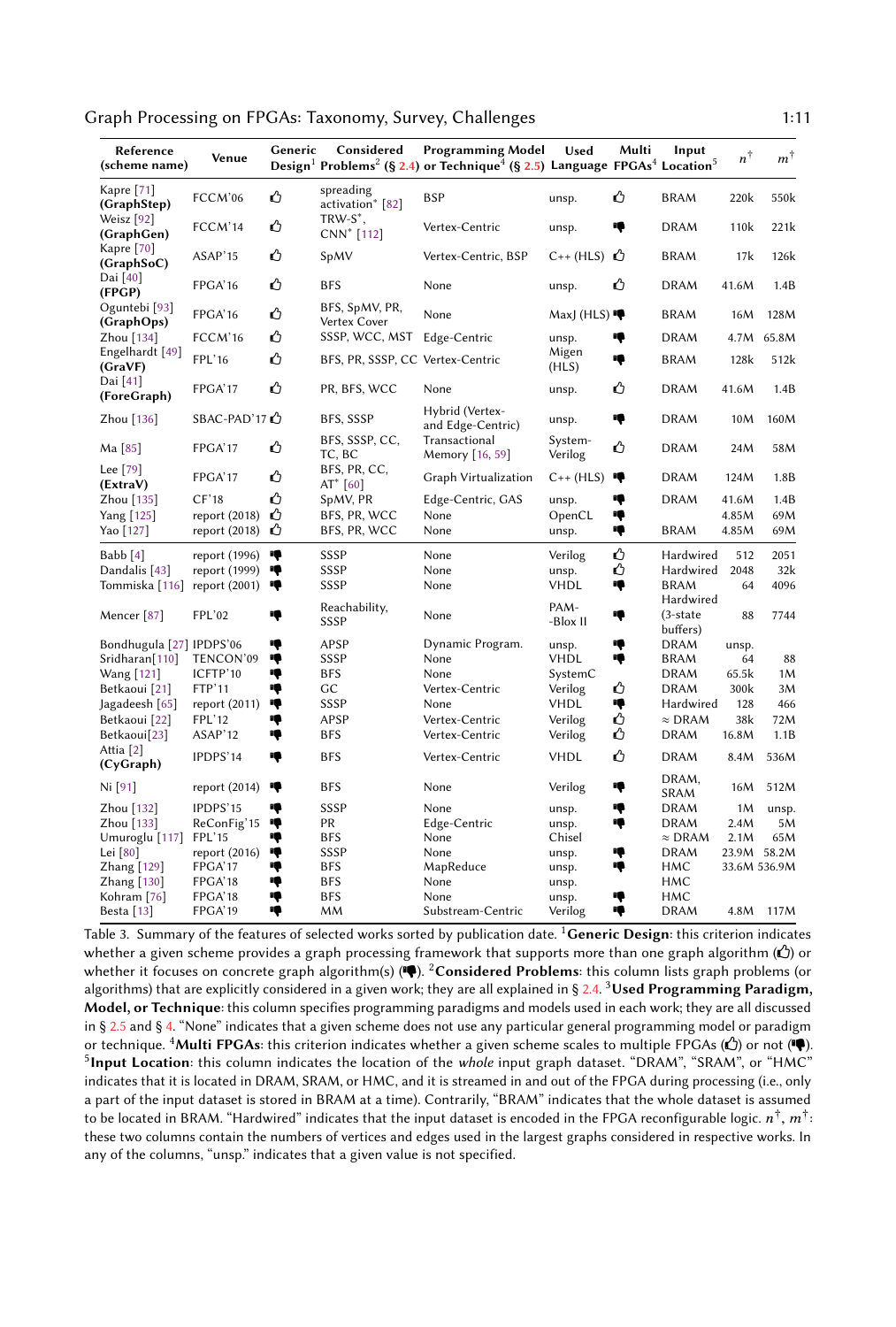<span id="page-11-0"></span>

Fig. 2. The categorization of the considered domains of graph processing on FPGAs. All the categories are gathered in a form of a tree. The tree root in the centre represents all graph processing schemes implemented on FPGAs. The children of the tree root correspond to various general criteria that can be used to categorize FPGA graph processing schemes, e.g., whether or not a given FPGA scheme constitutes a generic graph processing framework or whether it is an implementation of a particular algorithm.

# <span id="page-11-1"></span>4.1 Direct Hardware Mapping

One of the earliest approaches in FPGA graph processing was to to map a graph completely onto the FPGA using logical units and wires to physically represent every single vertex and edge. The obvious limitation of all these approaches is that the size of input graphs is limited by the amount of the FPGA reconfigurable resources.

In 1996, Babb et al. [\[4\]](#page-24-4) introduced dynamic computation structures, a technique that compiles a given graph problem to Verilog code and then maps it to an FPGA. Each vertex of the input graph is physically represented on the FPGA. This system was then able to solve the Bellman-Ford algorithm to find all shortest paths from a specified source vertex. The approach requires to reconfigure the FPGA whenever the input graph changes.

Later, Mencer and Huelsbergen [\[62,](#page-27-20) [87\]](#page-28-18) presented a more flexible design where a graph topology can be changed on the FPGA using tri-state buffers to represent entries of the adjacency matrix.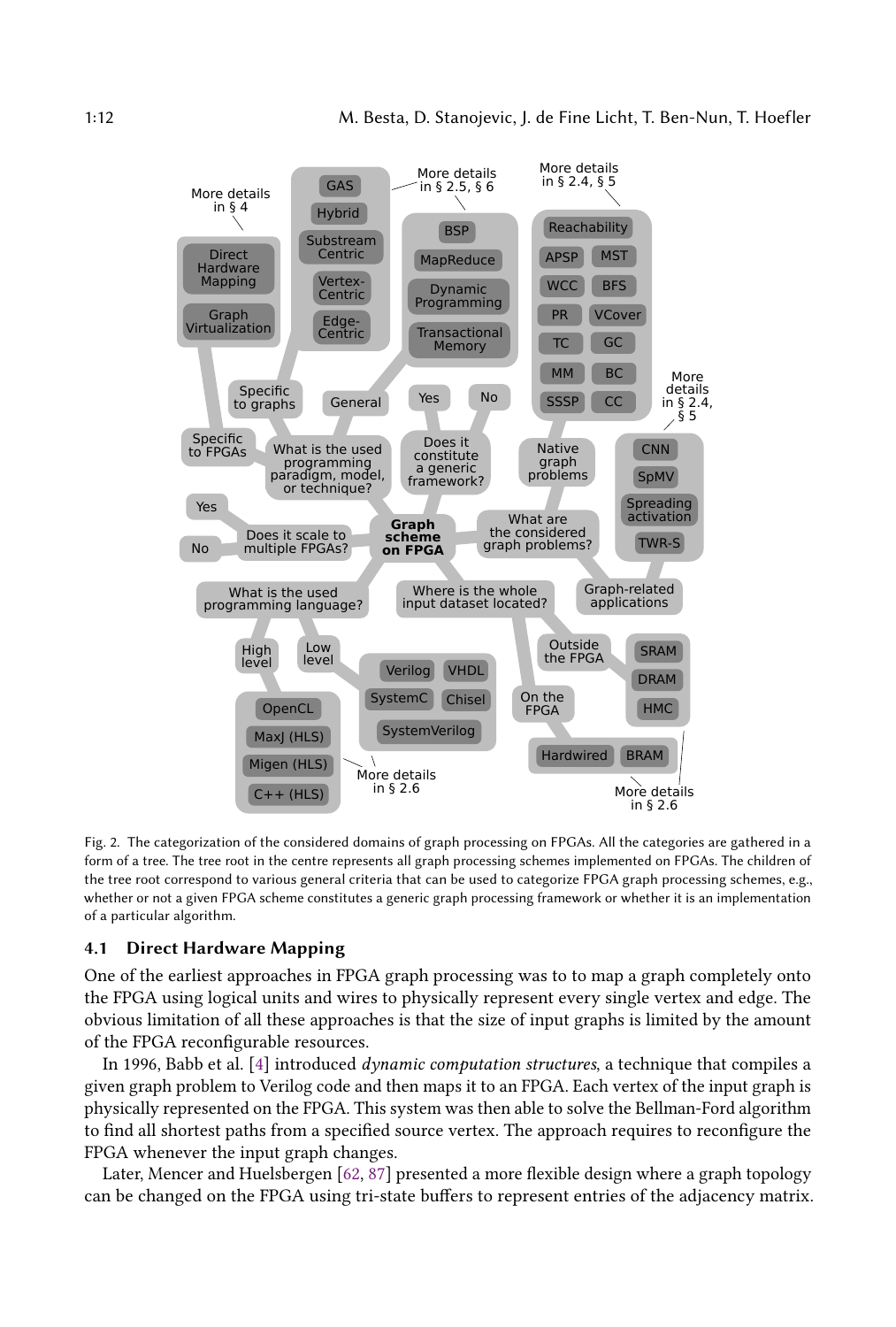This, however, still requires  $O(n)$  space on the chip. Simple graph problems, such as reachability of some vertex  $b$  from another vertex  $a$ , can be solved by propagating a signal through  $a$  and checking whether it reaches b. Other problems, such as SSSP or CC, can be solved in a similar manner with slightly more complex circuits.

Finally, Dandalis et al. [\[43\]](#page-26-14) represent vertices as processing elements but store edges in the main memory so that they can be loaded dynamically to represent same-size graphs with different edge sets without having to reconfigure the FPGA. Jagadeesh et al. [\[65\]](#page-27-19) implement a similar design but propose changes to the design of the processing elements to reduce the number of cycles per iteration. Both approaches can compute arbitrary graphs as long as the FPGA has been configured with enough processing elements.

# 4.2 Graph Virtualization

Graph Virtualization is a technique proposed by Lee et al. [\[79\]](#page-28-1), where the program running on the host processor is provided with the illusion that the input graph resides in the main memory and is stored using some simple format such as Adjacency Array, while in reality the graph is stored in a more complex, possibly multi-level and compressed form on a storage managed by an accelerator such as FPGA. The motivation is to use the accelerator to offload tasks related with graph decompression and filtering from the host processor. Additionally, graph virtualization enables the accelerator to apply various optimizations and functionalities to the data, for example multi-versioning, without affecting processor functions or programmability. This technique can be used together with any accelerator, not only an FPGA. However, as the proposed design is implemented on an FPGA system, we include it in this survey.

### <span id="page-12-0"></span>5 SPECIFIC GRAPH ALGORITHMS ON FPGA

We now discuss selected hardware implementations of individual graph algorithms. Such schemes form one significant part of research works dedicated to graph processing on FPGAs.

### 5.1 BFS

Works on BFS constitute the largest fraction of graph processing schemes on FPGAs. We now describe selected works, focusing on explaining key ideas and summarizing important outcomes.

5.1.1 Using Hybrid CPU-FPGA Processing. One idea for efficient BFS traversals is to combine the different compute characteristics of the FPGA and the CPU. Specifically, Umuroglu et al. [\[117\]](#page-29-16) present an efficient BFS implementation on a CPU-FPGA hybrid system. The paper focuses especially on small-world graphs [\[122\]](#page-30-16) which have a very low diameter. In such graphs, the size of the frontier exhibits a specific pattern throughout the BFS algorithm. The frontier remains fairly small in the first several iterations, but then grows quickly in the next steps, to become small again at the end of the traversal [\[7\]](#page-24-6). As the authors estimate, the frontier contains on average about 75% of all the vertices in the considered graphs during the fourth iteration. The authors use this observation while splitting the work between the CPU and the FPGA: small frontiers do not offer much parallelism but can be efficiently computed on the CPU while large frontiers can be parallelized on the FPGA. The implementation described in the paper thus computes the first and last steps on the CPU and uses the FPGA only to compute the steps with the large frontiers. The implemented BFS is expressed using the language of linear algebra (i.e., frontier expansion is implemented as multiplying the adjacency matrix and a vector that stores the current frontier, see  $\S 2.2$  $\S 2.2$  for more details).

Another idea in the work by Umuroglu et al. [\[117\]](#page-29-16) is to read the whole frontier array sequentially. In BFS, an important operation is to verify whether a certain vertex is in the frontier. Instead of querying only for those vertices, the authors propose to read the whole frontier array into BRAM and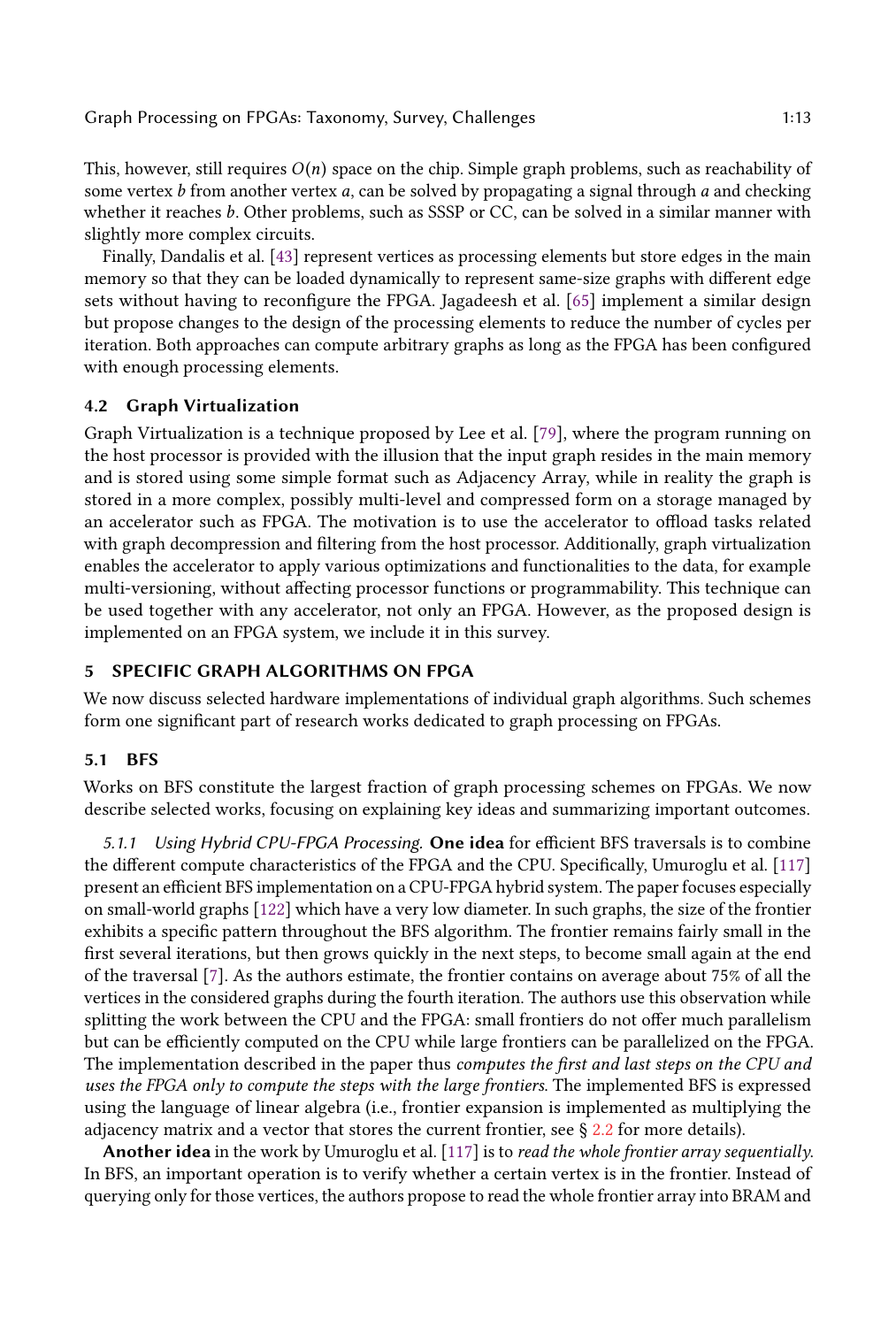thus remove the need for random memory accesses. Because of the small-world graph assumption, we know that the frontiers will contain a significant amount of vertices.

Various Insights The authors name three important ways for using a large portion of the available DRAM bandwidth: A high rate of requests to make the latency of individual requests less significant, using large bursts of requests, and a sequential access pattern to increase the number of row buffer hits [\[117\]](#page-29-16). The authors argue that it is more efficient to treat sparse bit vectors as dense (see § [2.3.2](#page-2-2) for an explanation of sparse and dense structures) and read them sequentially instead of accessing (most often randomly) only the parts that are know to contain the required data.

Remarks on Evaluation As the vector that is the result of the MV multiplication (i.e., the result of the frontier expansion) is stored in BRAM, the BRAM poses a hard limit on the size of graphs that can be computed using this approach. In fact, the authors were unable to use graphs with more than 2 million nodes and 65 million edges due to the limited on-chip BRAM size. The size of the result vector is n words; the paper reports that 82% of the BRAM is used for the result vector.

5.1.2 Using Hybrid Memory Cubes (HMC). The key idea due to Zhang et al.  $[129]$  is to use Hybrid Memory Cubes (HMC) to implement an efficient BFS implementation on FPGAs (we discuss HMC in more detail in § [2.6.3](#page-9-1) and § [7.1.1\)](#page-22-0). The authors build an analytical performance model of the HMC memory access latencies that allows them to analyze performance bottlenecks. HMC allows to select the size of the transferred data payload to be anything between 16 bytes and 128 bytes. The analysis shows that, depending on data locality [\[114\]](#page-29-17), either small or large read granularity is more efficient. For example, reading a list of neighbors in a BFS traversal has better data locality than updating the parent of a single vertex. Thus, the main insight is that different payload sizes for accessing different data structures in BFS can be used to optimize performance.

In contrast to Umuroglu et al. [\[117\]](#page-29-16), the authors do not use a hybrid FPGA-CPU setting and run the whole BFS on the FPGA, including iterations with smaller frontiers. In such iterations, the bitmaps are very sparse and entries should be accessed without having to iterate the whole array. The **proposed solution** is to use a level of indirection in a form of a second smaller bitmap where each entry represents an OR reduction of  $k$  entries in the larger bitmap. This second bitmap is conveniently small enough such that it can be stored in BRAM  $(k \text{ can be set to be arbitrarily large}).$ 

Implementation Details The authors implement BFS in a framework based on the MapReduce paradigm. Mapper modules read the current frontier of the BFS and extract the adjacency lists of those vertices. Reducer modules then update the parents of the newly visited vertices and store them in the new frontier. The frontiers are stored as bitmaps in the main memory.

Remarks on Evaluation The described work enables processing arbitrarily large graphs. However, the used HMC module had a limited capacity of 4GB, limiting the size of used graphs.

5.1.3 Customizing Graph Representations. The main idea by Attia et al.  $[2]$  is to use a custom graph representation to reduce the memory bandwidth usage in their BFS design [\[2\]](#page-24-5). The representation is based on the CSR format. One observation the authors make is that the information stored in the row array is only needed until a vertex has been visited for the first time. Thus, the authors propose to additionally store both the visited flag as well as the distance of a visited vertex in the row array. In their design, the least significant bit of an entry  $row[i]$  indicates whether the vertex  $i$ has been visited. If i has been visited, the rest of the entry stores the distance to the source vertex. Otherwise,  $row[i]$  stores the offset of its neighborhood in *col* as well as the number of neighbors. In another optimization, instead of pushing vertex to the frontier queue [\[19\]](#page-25-1), the authors propose to push the value  $row[i]$  since only this value is needed in the subsequent iteration. It should be noted that this version of BFS only outputs the distance of each vertex from the source but not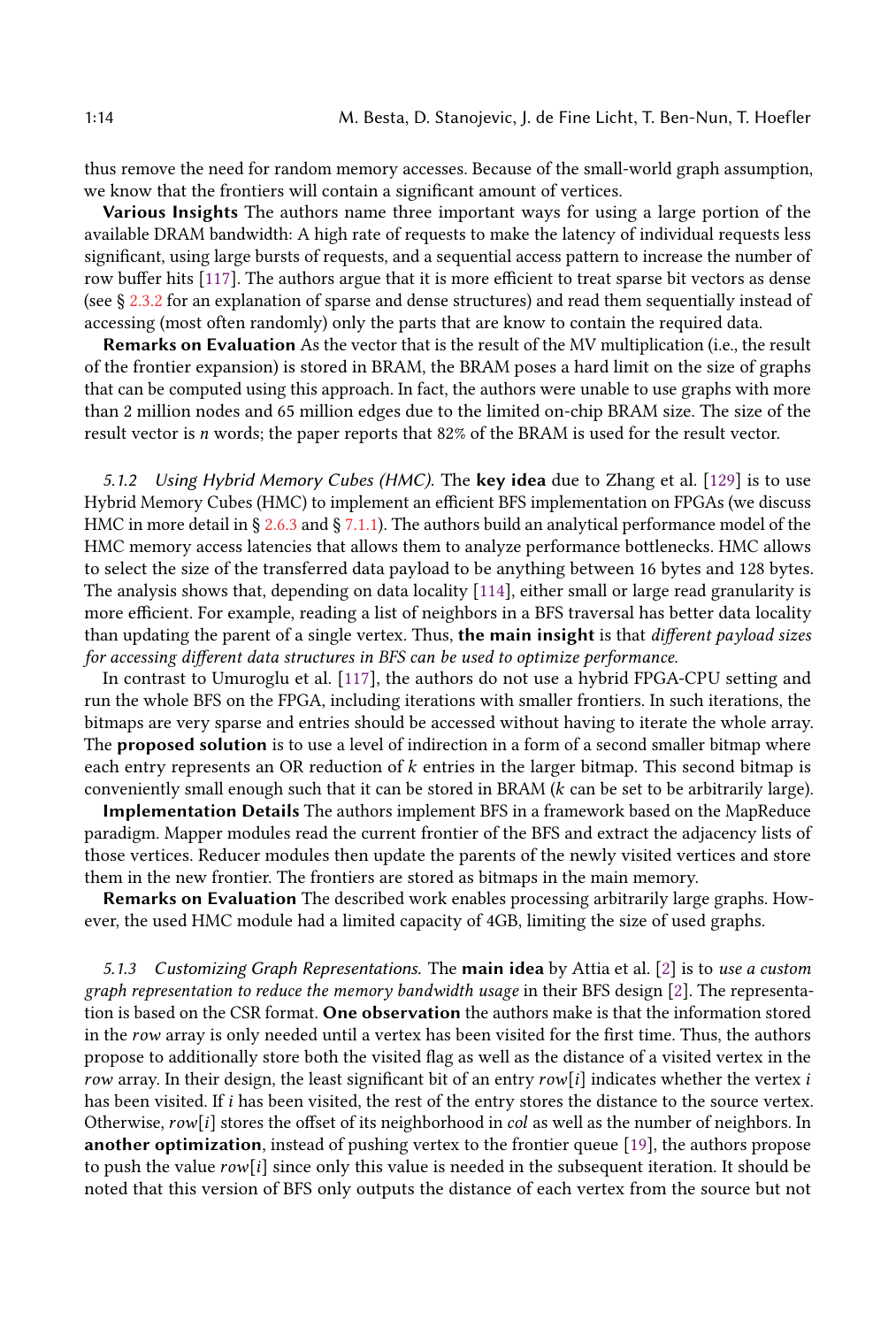their parents. All these optimizations improve spatial locality and reduce the amount of data that has to be read from DRAM.

5.1.4 Others. Other implementations of BFS on FPGAs have been proposed [\[23,](#page-25-10) [91,](#page-28-19) [121\]](#page-30-13). They come with various optimizations and schemes, for example Wang et al. [\[121\]](#page-30-13) deliver a messagepassing multi-softcore architecture with a variety of optimizations (dual-threaded processing, using bitmaps for output, and pipelining), Ni et al. [\[91\]](#page-28-19) combine using SRAM chips and DRAM modules with optimized pipelining, and Betkaoui et al. [\[23\]](#page-25-10) decouple computation and communication while maintaining a large number of memory requests in flight at any given time, to make use of the parallel memory subsystem. Finally, FPGAs are used to accelerate a distributed BFS traversal [\[12\]](#page-24-7). Specifically, they implement virtual-to-physical address mapping in a cluster of GPUs based on the Remote Direct Memory Access [\[54\]](#page-26-15) technology.

# 5.2 SSSP

Tommiska and Skyttä [\[116\]](#page-29-14) implement Dijkstra's SSSP algorithm on the FPGA using VHDL. The input graph, represented as an adjacency matrix, and the result data are stored on the internal storage of the FPGA, which drastically limits the size of graphs that can be computed. An interesting feature of this design, which is also found in some later works [\[132\]](#page-30-14), is using the comparator block which is able to process multiple edges in parallel to find the one with the smallest distance.

The key idea in the work by Sridharan et al. [\[110\]](#page-29-15) is to use a linear-programming based solution for certain graph problems on the FPGA, which forms the only work on solving graph problems on FPGAs using linear programming. However, their design also limits the size of graphs that can be processed; the authors could only test their implementation on a graph with 44 vertices.

Zhou et al. [\[132\]](#page-30-14) developed an FPGA graph accelerator for solving SSSP using the Bellman-Ford algorithm. The first key feature of this architecture is, unlike in previous approaches, storing the input graph in DRAM. The second key feature is that the architecture is fully pipelined with the ability to process multiple edges concurrently;  $p$  edges are read in parallel and the corresponding data is driven through multiple architecture blocks, each of which can process  $p$  instances at once. The first stage is the sorting block, which makes sure that if more than one of the  $p$  edges target the same destination vertex, only the one with the minimal value is used to produce an update. Next, the memory read block fetches the weights of the targeted destination vertices from DRAM. These values are then passed to the computation block, which compares the proposed updated weight (i.e, the new distance) and the current weight of the destination vertices and decides whether to perform the update. Finally, the memory write block stores the updated values to DRAM. It also counts the number of successful updates during one whole iteration and makes sure to terminate the algorithm if no more updates have occurred. Finally, the **third key part** of the architecture is a data-forwarding technique to prevent race conditions that can occur when two edges with the same destination are processed in consecutive cycles. The authors propose to sort the edges by their destination vertices since all updates to the same vertex would follow consecutively and the minimal value could be found easily in the sorting block, thus reducing the number of updates that have to be written to DRAM. The performance limitation in the design is the bandwidth and the high number of random memory accesses that have to be made.

A slightly different approach is taken by Lei at al. [\[80\]](#page-28-2), using a version of the so called "eager" Dijkstra algorithm [\[48\]](#page-26-16) instead of Bellman-Ford. The algorithm works with a priority queue and can be parallelized by removing multiple vertices from the queue in each iteration. A similar priority queue such as in work by Sun and Srikanthan [\[111\]](#page-29-18), called systolic array priority queue (SAPQ), is implemented on the FPGA. However, to support the processing of large graphs, elements that overflow the queue are moved to DRAM. The benefit of this queue implementation is that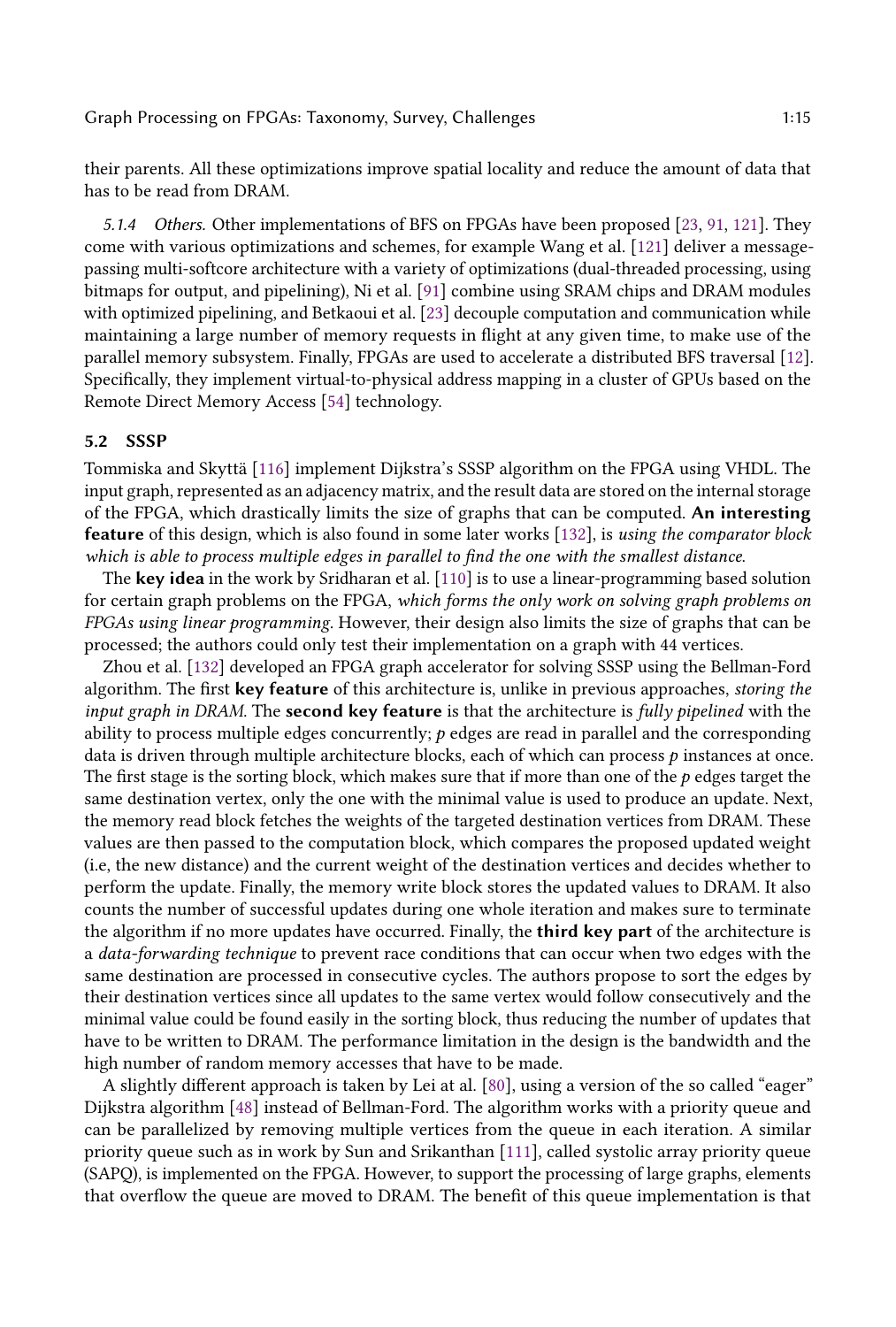enqueuing an element and dequeuing the minimum element are performed in constant time. In each iteration,  $\lambda$  vertices are picked from the priority queue and processed in one of  $\lambda$  processing elements in parallel. Similarly to Zhou et al's approach [\[132\]](#page-30-14), this design suffers from the large amount of off-chip memory accesses. The authors derive a performance model based on the total number of memory accesses. Namely, in each iteration,  $(512 + 64d)\lambda$  memory accesses are required for reading the graph data and  $1024d\lambda$  memory accesses are needed to store the results (d is the average degree in the input graph). It should be noted that one iteration in this case corresponds to reading  $\lambda$  vertices from the priority queue and not traversing the whole data structure. Since different DRAM modules are used to store the graph data, the priority queue, and the results, the performance bottleneck depends on the module which is used most. Thus, assuming that the bandwidth is the limiting factor, the total processing time is  $1024d\lambda\Phi_{DRAM}$  for L iterations.

### 5.3 APSP

Bondhugula et al. [\[26,](#page-25-11) [27\]](#page-25-7) solve the APSP using a parallel version of the Floyd-Warshall algorithm. The input graph is stored in off-chip memory and only the required slices (i.e., parts of the adjacency matrix) are streamed to the FPGA BRAM modules. The tiling scheme by Venkataraman, et al. [\[120\]](#page-29-19) is used to partition the graph into multiple tiles of size  $B \times B$ , where B is a scheme parameter. The architecture contains B pipelined processing elements, with each one being able to process up to l values from a row per cycle. These values are passed from one processing element to another until they are finally stored back to the memory by the last processing element. The tile size is limited by the resources available on the FPGA.

Betkaoui et al. [\[22\]](#page-25-9) solve APSP for unweighted graphs by running BFS from each vertex. The design contains multiple processing units, each of which is able to run one BFS instance in parallel with others. Each processing unit has its own local memory but is also connected to a shared memory system where the graph representation is stored. The key idea (for optimizing memory accesses) is to use the on-chip memory for data requiring irregular patterns (e.g., the current status of vertices) and the off-chip memory for data that can be accessed sequentially (e.g., the edges of the graph). For this, they design a bitmap scheme that can efficiently store the visit status of vertices (i.e., whether each vertex was visited) and emulates queues used in the algorithm. Since each of the three bitmaps contain at most  $n$  bits, the authors make the assumption that these bitmaps can fit in the on-chip memory. However, since each of the  $p$  processing element stores three bitmaps of size  $n$ , the total space requirement is  $3pn$ . Thus, this assumption does not hold for larger graphs.

#### 5.4 PageRank

The only work which describes an FPGA accelerator specifically tailored for PageRank was done by Zhou et al. [\[133\]](#page-30-15). The authors use a two-phase algorithm (based on the GAS model, see § [2.5\)](#page-6-0) similar to their general approaches in FPGA graph processing frameworks [\[134,](#page-30-5) [135\]](#page-30-12), which we discuss in more detail in § [6.9.](#page-20-0) During each iteration, the scatter phase processes all edges, generates updates, and stores the updates in off-chip memory. The gather phase reduces the updates and applies them to the array with ranks. The main focus of the approach is to reduce the number of random memory accesses during the algorithm. This is achieved by reading the edges and the vertex properties in the scatter phase sequentially, reading the updates and writing the updated PageRank values in the gather phase sequentially, and reducing the number of random memory writes in the scatter phase by leveraging the order in which the edges are being processed to merge some of the updates before writing them to DRAM.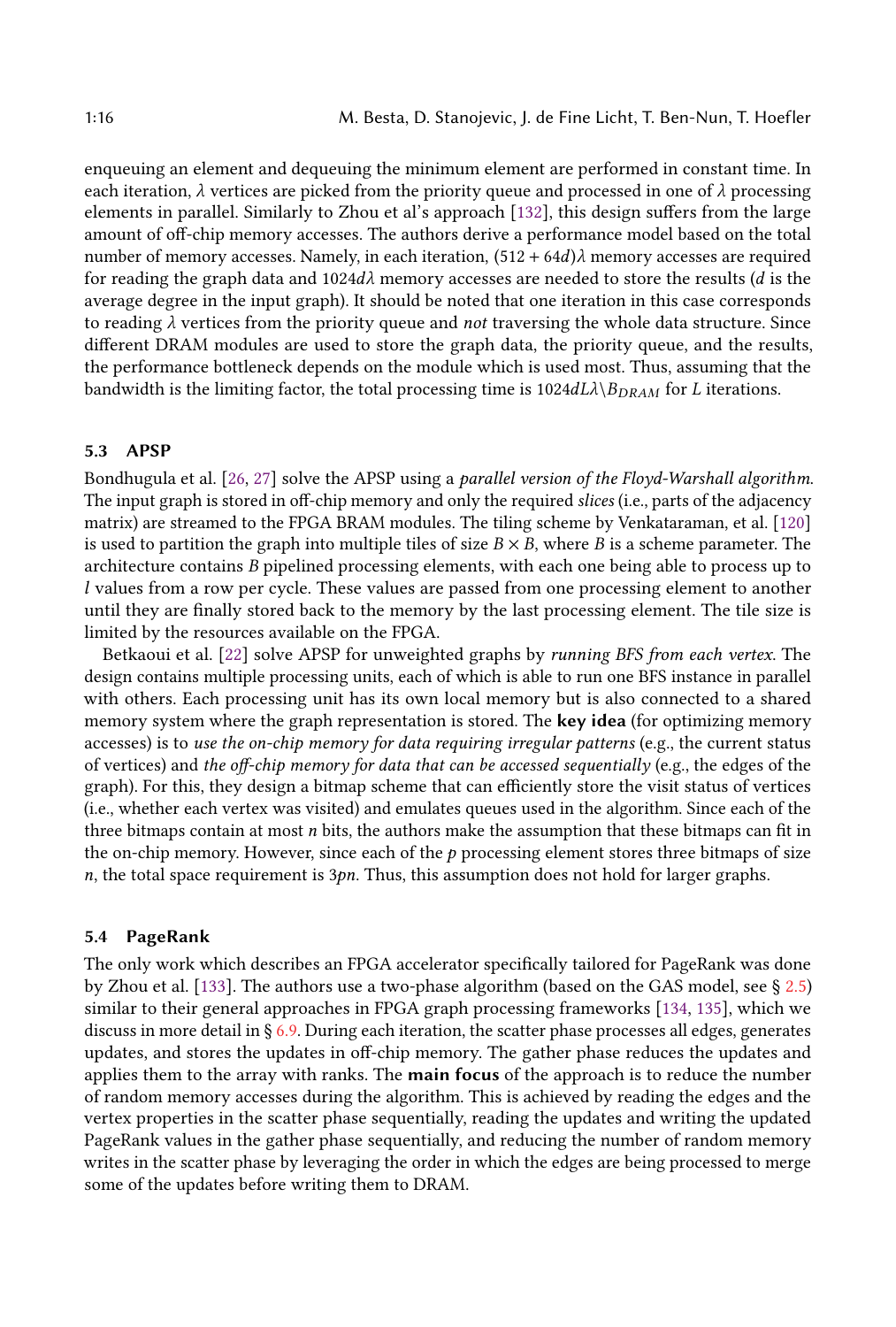# 5.5 Application-Driven Graph Problems

Finally, there have been attempts at implementing various specific graph-related applications on FPGAs. An example is DNA Assembly based on De Bruijn graphs [\[38\]](#page-26-17) using FPGAs [\[100,](#page-29-20) [119\]](#page-29-21).

# <span id="page-16-0"></span>6 GENERIC GRAPH PROCESSING FRAMEWORKS ON FPGA

A lot of effort was placed in designing generic frameworks for facilitating the implementation of graph algorithms on the FPGA. The goal of such a framework is to (1) allow the user to easily and rapidly develop their graph algorithms, using some proposed graph programming abstraction or programming model, and (2) generate an FPGA implementation from such user code. This yields two major advantages to custom FPGA designs: portability and programmability. First, the user algorithm is not tied to one specific FPGA device but can be compiled to various FPGA devices. Second, the framework is usually built around a specific programming model and any graph algorithm that is compatible with this model can be implemented without having to change the core of the framework. In the following, we present selected FPGA graph frameworks chronologically.

# 6.1 [2006] GraphStep [\[71\]](#page-27-15)

GraphStep by Kapre et al. [\[71\]](#page-27-15) is one of the first approaches to design a generic FPGA architecture that is not specific to only one graph algorithm. In GraphStep, every vertex is abstracted to be an actor that can send messages and invoke selected pre-programmed methods on its neighboring vertices. The computation associated with each vertex is divided into several steps; these steps are synchronized across all the vertices. First, each vertex receives input messages coming from its neighbors. Second, a vertex awaits the synchronization barrier. Third, a vertex updates its state. Finally, a vertex sends messages to its neighbors.

The used model resembles BSP, with a difference that communicating objects are graph vertices and communication can only occur between adjacent vertices. It also resembles the vertex-centric model introduced later in the Pregel paper [\[86\]](#page-28-12). Such a model can be realized in several ways, among others, being hardware mapped like the early works of Bobb and Mencer (see § [4.1\)](#page-11-1) where every vertex is physically represented on the FPGA, or by having multiple processing elements on the FPGA, with each element taking care of a certain range of vertices.

High-degree vertices are decomposed into multiple vertices with smaller degrees to avoid bottlenecks. Additionally, a selected graph partitioning scheme that minimizes sizes of cuts [\[31\]](#page-25-12) is used to maximize the locality of vertices stored on the same memory block.

Multiple processing engines are distributed on the FPGA, each of them being able to process one edge per cycle using a pipelined architecture. One such processing engine needs 320 Virtex-2 slices, and thus a XC2V6000 FPGA can hold around 32 such processing engines, connected with a Butterfly topology [\[15,](#page-25-13) [42\]](#page-26-18). The input graph data resides in BRAM instead of external memory since the FPGA on-chip bandwidth is one to two orders of magnitude higher than the off-chip bandwidth to and from DRAM. For larger graphs that do not fit the on-chip memory, they propose to distribute the data among multiple FPGAs. This way the bandwidth would scale with the size of the data. 64K edges can be stored on the BRAM of one XC2V6000 FPGA and hence 16 such FPGAs are required to store and process the whole ConceptNet. 48 additional FPGAs are used to route the communication. In total, 64 FPGA are required to solve a graph problem with 550,000 edges; only 25% of the incorporated FPGAs perform the actual computation.

GraphStep implements the spreading activation of the ConceptNet knowledge base [\[82\]](#page-28-11), as an example application of their framework.

The authors compare their approach with a sequential implementation on a 3.4GHz Pentium-4 Xeon and obtain speedups of 10–20×.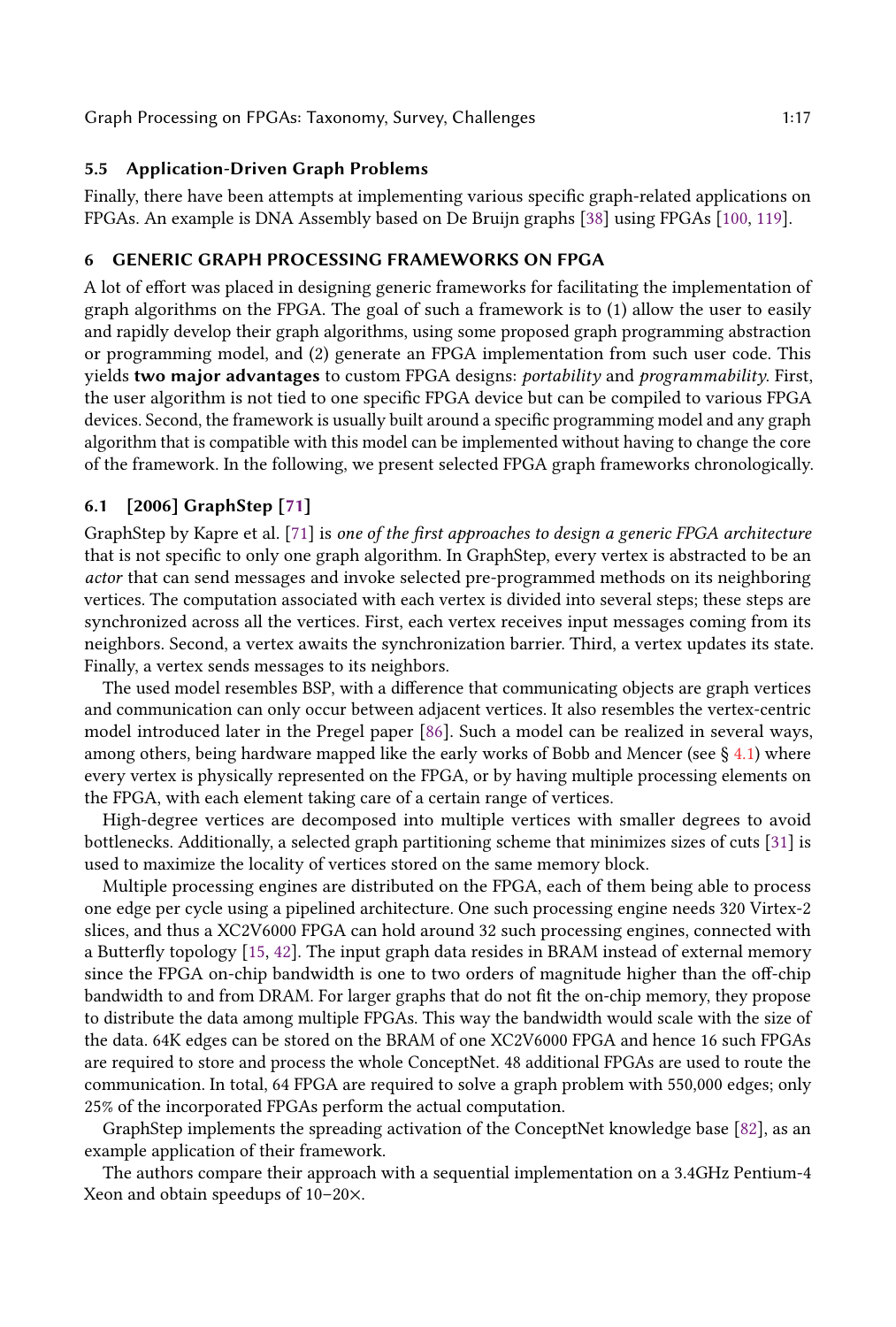# 6.2 [2011] Framework by Betkaoui et al. [\[21\]](#page-25-8)

The next FPGA graph processing framework is built upon a vertex-centric approach. The authors use the graphlet counting problem as a case study. The leading design choice behind their work is to maximize the utilization of the available parallelism by implementing a large number of processing units on the FPGA. All processing units have a direct access to the shared off-chip memory, which consists of multiple memory banks, to increase throughput and allow memory operations to be performed in parallel. This approach can even be scaled to multiple FPGA units.

On the other hand, no form of caching is used and the data is not prefetched to BRAM. This leads to large latencies when accessing data from DRAM. These latencies are alleviated by and their cost is outweighed with the large amount of used parallelism.

The authors implement their design on the Convey HC-1, a hybrid system, featuring an Intel Xeon dual-core host CPU and four programmable Xilinx Virtex 5 FPGAs [\[3\]](#page-24-8). The FPGAs are connected to 16 DDR2 memory channels over a crossbar. There are 8 independent memory controllers with connections to each device, each one implemented on a V5LX110 FPGA. The memory itself consists of 16 special Scatter-Gather-DIMMs, totaling 8GB of memory and a peak bandwidth of 80 GB/s. These memory units offer very good random memory access performance.

# 6.3 [2014] GraphGen [\[92\]](#page-28-17)

GraphGen is a framework that can compile graph algorithms, which are expressed according to the vertex-centric programming paradigm, onto a target FPGA. The main focus is on enabling developers to program graph applications on hardware accelerators without requiring any knowledge about the specific platform.

In contrast to previous graph frameworks, GraphGen allows to store graph data in DRAM, thus enabling the processing of much larger graphs that would otherwise not fit in BRAM. For this, the graph is partitioned (according to the 1D graph partitioning scheme [\[25\]](#page-25-14)) into smaller subgraphs, each of which can fit in BRAM. The compiler generates an FPGA program for each subgraph. The compilation procedure is thus dependent on both the graph algorithm and the graph data, which means that the FPGA kernel needs to be recompiled whenever the graph data changes or the user wishes to compute the same algorithm on another data set.

The computation revolves around an update function that is executed on every vertex of the graph. This function is specified as a series of custom graph instructions. The user needs to define these instructions and provide appropriate RTL implementations for them. They are then integrated in the graph processor and used by the compiler to construct the update function.

The architecture is based on the CoRAM abstraction [\[36\]](#page-26-19), a memory abstraction model for FPGAs. The model specifies buffers which are used for the transfer of data between the FPGA and other devices. The data transport between CoRAM buffers and external DRAM is then specified using a C-like language and managed by so called control threads.

The framework applies several additional optimizations to reduce the bandwidth usage. First, double buffering is used to prevent stalls while waiting for new data. Second, edges are sorted according to the order in which they are accessed. Thus, memory access requests can be coalesced to reduce the number of independent memory accesses. Third, pipelining is used in the processing elements to achieve high clock rates. The GraphGen compiler schedules instruction such that data hazards are avoided. Moreover, the incorporated programming model allows multiple edges to be read the same cycle. Finally, custom SIMD (single-instruction multiple-data) instructions are supported to allow processing data elements together.

The authors provide two case studies for GraphGen, stereo matching using the Tree-Reweighted Message Passing algorithm (TRW-S) [\[112\]](#page-29-13) and handwriting recognition using a Convolutional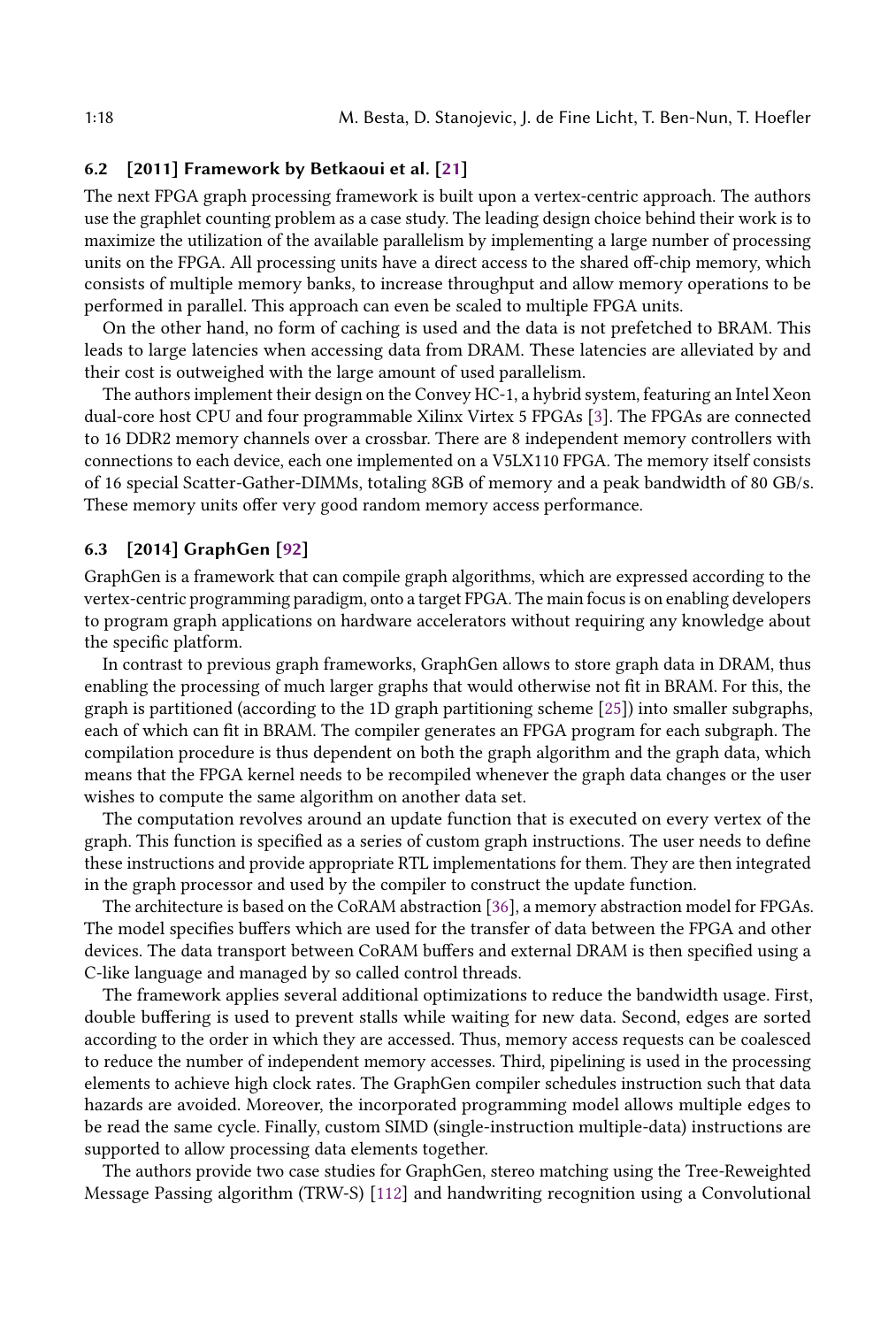Neural Network (CNN) [\[10,](#page-24-9) [11,](#page-24-10) [95\]](#page-28-20). When compared to software implementations, they achieve a speedup of 14.6× and 2.9× in FPGA implementations compiled by GraphGen for TRW-S and CNN, respectively. Both applications come from the computer vision domain and work on 2D images that are modeled as 2D grids. The advantage of such graph data sets is their regularity: every pixel is only adjacent to the eight other pixels around it. Thus, it is relatively straightforward to split the graph into subgraphs while still maintaining high locality.

# 6.4 [2015] GraphSoC [\[70,](#page-27-16) [72\]](#page-27-21)

GraphSoc [\[70,](#page-27-16) [72\]](#page-27-21) is an FPGA graph processing framework that comes with an instruction set architecture for performing algorithms on sparse graphs. The input graph is stored entirely on the FPGA BRAMs using the CSR format. The FPGA contains multiple processing elements which are responsible for processing subsets of the graph and are connected with a Network-on-Chip (NOC) [\[14\]](#page-25-15). Each processing element is implemented as a 3-stage pipeline in which an instruction is fetched, decoded and then executed. Instead of having general-purpose registers, the architecture has special dedicated registers for vertices, edges, and instructions. There are also registers dedicated to counting loops that allow zero-overhead looping.

Graph algorithms are expressed using the BSP model. There are four customizable instructions, send, receive, accum, and update, that can be specified to implement the needed functionality of a wide range of algorithms.

The authors implement GraphSoc in high-level C++ and use High-Level Synthesis (HLS) to generate RTL. They also use the PaToH partitioner [\[32\]](#page-26-20) to minimize the number of inter-partition connections when distributing the vertices among the processing elements.

If the data set is too large to fit in the BRAM, multiple FPGA devices are used. For this case, the authors describe the design of a Beowulf cluster of 32 Zync Z7020 boards for the computation of large sparse graphs [\[72\]](#page-27-21).

# 6.5 [2016] FPGP [\[40\]](#page-26-2)

FPGP [\[40\]](#page-26-2) is a framework that uses *intervals* and *shards* to improve locality of processed graphs and to enable the processing of arbitrarily large data sets by storing only the currently relevant graph partitions in BRAM. Vertices are partitioned into  $P$  intervals based on their vertex IDs. Each interval has a corresponding shard (also called a bucket) that contains all edges that point towards one of the vertices in this interval. A shard is further divided into sub-shards, based on the source vertex of the edges. Edges inside each sub-shard are then sorted by their destination vertex. This partitioning scheme is chosen so that the order of updating vertices corresponds to the intervals. This makes it possible to have multiple processing units on an FPGA or even multiple FPGAs compute different intervals in parallel. While the edges are streamed from memory shard by shard, the vertices are computed interval by interval. This partitioning scheme is further described in a paper describing the NXgraph processing system, developed by the same authors [\[34\]](#page-26-21) (NXgraph is a graph processing system designed for efficient graph computation on single servers).

The FPGP framework enables the user to express different graph algorithms by only implementing the kernel function, which is executed for each edge by dedicated processing units. The kernel function takes as input the properties of the source and destination vertices of an edge and computes the new property of the destination vertex. During the computation of an interval the updated vertices are stored locally on in BRAM and then later written to the shared memory together with other vertices in the interval.

The general scheme behind the framework works as follows. For every interval  $I_j$ , the framework<br>ocesses all edges in the corresponding consecutively stored sub-shards  $S_{i,j}$ , where i denotes the processes all edges in the corresponding consecutively stored sub-shards  $S_{i,j}$ , where  $i$  denotes the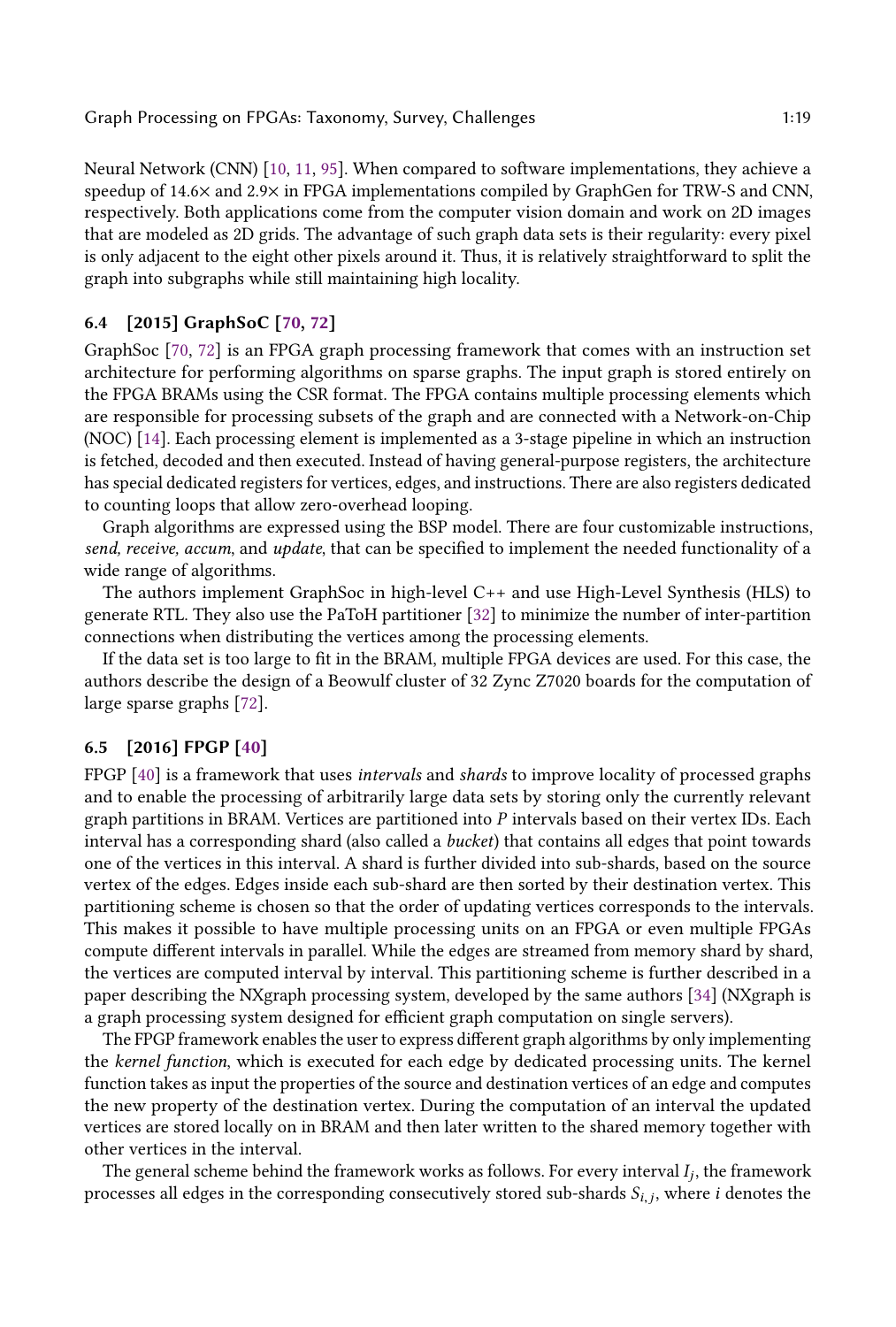interval to which the sources vertices of the edges belong. For every sub-shard  $S_{i,j}$ , the properties<br>of the vertices in interval  $i$  are loaded to the EPCA and the kernel function is performed for every of the vertices in interval i are loaded to the FPGA and the kernel function is performed for every edge in the sub-shard. After the whole shard is processed, the updated interval  $I_j$  is stored back to the abort the shared memory and the next interval is loaded to BRAM. Depending on the algorithm different the shared memory and the next interval is loaded to BRAM. Depending on the algorithm, different numbers of iterations are needed. Thus, the entire source property array is being loaded P times. Since P can be expressed as  $\frac{n}{MBRAM}$ ,  $M_{BRAM}$  being the available BRAM memory on the chip, the total communication cost for reading vertex properties is in  $O(n^2)$ .<br>The authors build a model to describe the performance of the fra

The authors build a model to describe the performance of the framework. They derive formulas that describe the effect of several factors on the performance, including limited bandwidth. FPGP uses two different memory systems: local DRAM banks that store the edges and a shared off-chip DRAM that stores the vertex properties. The communication for loading the vertex properties used for one iteration of an algorithm is given as  $\frac{P_{ID_{\nu}}}{N_{chip}B_{share}}$  where  $b_{\nu}$  is the number of bits per vertex property,  $N_{chip}$  is the number of FPGAs, and  $B_{share}$  is the bandwidth to the shared memory.

The authors evaluate the performance of FPGP with a BFS implementation on both the Twitter graph and the Yahoo web graph and compare the results with frameworks built for the CPU to show that their FPGA implementation can outperform CPU implementations.

# 6.6 [2016] GraphOps [\[93\]](#page-28-4)

In GraphOps, the authors provide a set of building blocks from which graph algorithms can be composed. These blocks are then placed on the FPGA and connected together. Example blocks include ForAllPropRdr (it fetches the vertex properties of all the neighbors of a vertex from memory to the FPGA), NbrPropRed (it performs a reduction on the vertex properties of a neighborhood. The reduction can be customized depending on the algorithm), and ElemUpdate (it writes the updated value of a vertex back to memory). The authors show how to use these three blocks and some utility and control-flow blocks to implement PageRank and other algorithms.

For example, during one iteration, the PageRank algorithm would execute the three operations for every vertex in the graph. The first block reads the vertex properties from memory, then this data is passed to the second block to perform the reduction. Finally, the last block receives the updated value and the address of the vertex and updates the memory location accordingly.

The authors implement a range of different graph algorithms to illustrate the flexibility of GraphOps. In their evaluation, they conclude that the bottleneck for all implementations is the memory bandwidth between FPGA and DRAM. Parallelism is only available in the pipelined architecture of the blocks and inside individual blocks.

GraphOps does not describe how to implement multiple parallel pipelines. Moreover, data that is fetched from memory is only used to update a single vertex, but never reused among multiple vertices. Such reuse could potentially lower the communication costs and thus improve the performance. Since multiple blocks can issue memory read or write requests simultaneously, the memory channel needs to serve different memory interfaces. This, as well as the fact that the neighborhoods are not accessed in the order in which they are stored in memory, leads to a large number of random memory requests which place an even harder burden on the memory bandwidth. The authors conclude that performance of GraphOps corresponds to only <sup>1</sup>/<sup>6</sup> of the theoretically available throughput.

To alleviate the memory bandwidth bottleneck between FPGA and DRAM, GraphOps uses a locality-optimized graph representation which trades redundancy for better locality and thus overall less communication (see also § [7.1.3\)](#page-22-1).

Instead of storing the properties of vertices as an array of size n, they propose to replicate the property value for every single incoming edge. The "locally optimized property array" is thus an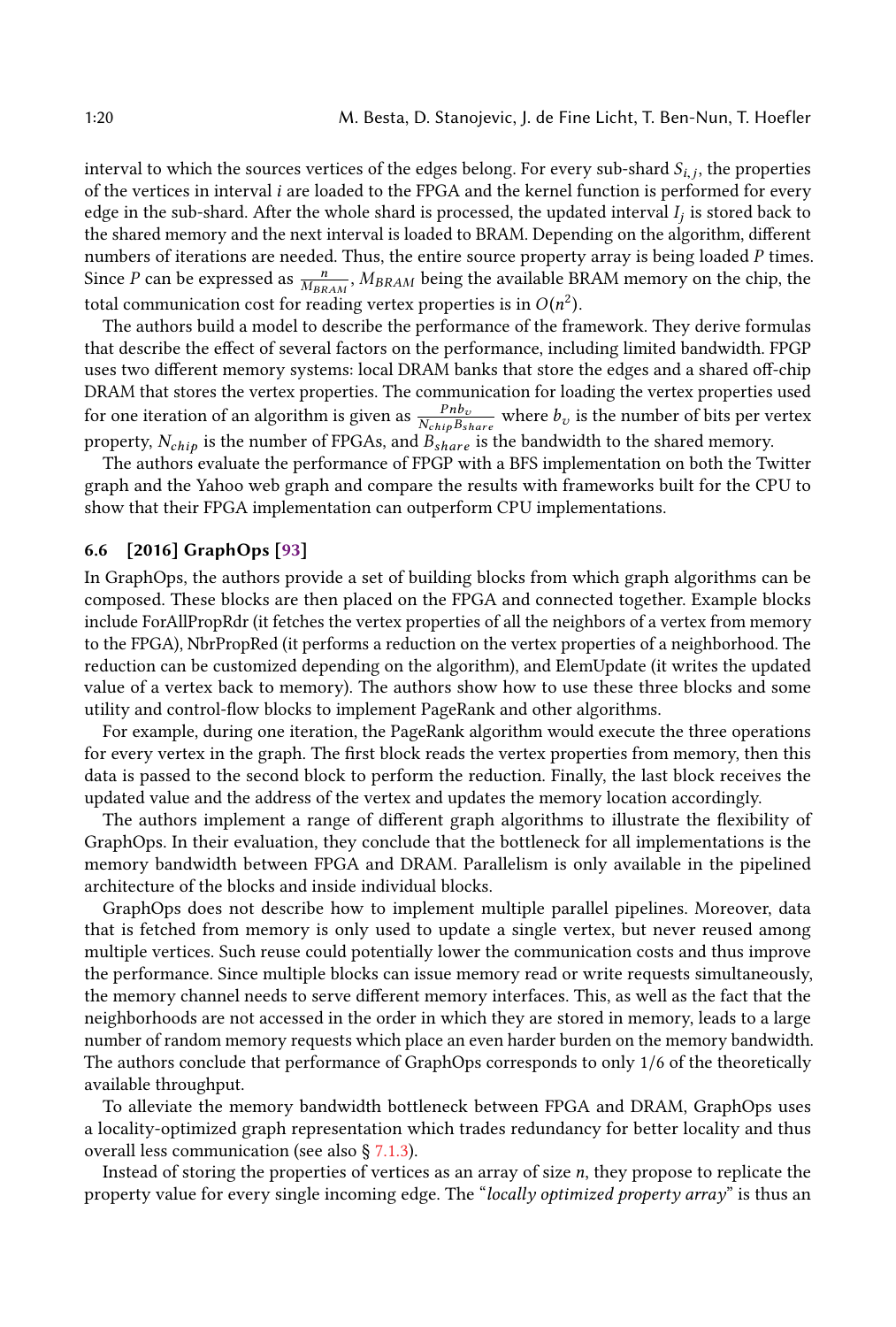array of size  $m$  where every entry  $i$  represents the property of the destination vertex of the edge that is stored in entry *i* of the adjacency array. This design has two major benefits. First, it removes one level of indirection when accessing the property of an adjacent vertex. In a traditional adjacency array, one first needs to access the index of the adjacent neighbor and then use it to access the property array. In GraphOps, one can directly access the property of a neighbor without having to know its ID. Second, the properties of all neighboring vertices are now stored consecutively in memory. This improves spatial locality as there is now only one random memory access needed to access all properties of adjacent vertices. On the other hand, updates have to be propagated to the replicated entries.

# 6.7 [2016] GraVF [\[49\]](#page-26-4)

GraVF [\[49\]](#page-26-4) offers flexibility and ease of programming by only specifying two functions used as building blocks for graph algorithms. GraVF is based on the BSP model. In each superstep, the Apply function defines how a vertex property is updated based on the incoming messages and the Scatter function defines which messages are sent to the vertex neighbors. Vertices are divided among the processing elements on the FPGA. The synchronization step is implemented with a barrier algorithm similar to that of Wang et al. [\[121\]](#page-30-13). All vertices and edges are stored on the FPGA, limiting the size of graphs that can be processed by the framework. The largest graph that the authors were able to test on a Xilinx Virtex 7 had 128k vertices and 512k edges.

# 6.8 [2017] ForeGraph [\[41\]](#page-26-3)

In their second FPGA graph framework, ForeGraph [\[41\]](#page-26-3), Dai and others focus on efficient scaling to multiple FPGAs. The driving observation in their work is that multiple FPGAs enable more on-chip storage, more parallelism, and more higher bandwidth. The solution behind ForeGraph is to use a separate off-chip DRAM module for each FPGA. Similarly to the strategy in FPGP, the input graph is partitioned into  $P$  intervals and shards. However, now every partition corresponds to one of P FPGA devices. Each FPGA is thus processing the edges that lead to its share of the graph but needs to access the source vertex properties from other FPGA devices. Since the vertex properties of a whole partition may not fit in the BRAM of its FPGA, the partitions are further divided into Q sub-blocks in the same way.

Both FPGP and ForeGraph are based on the assumption that the updated vertex properties can be computed in intervals and that after all edges leading to some interval i have been processed, the vertex properties of the interval would not have to be updated again until the next iteration of the algorithm. However, there exist graph algorithms that make an update of some vertex  $w$ when traversing an edge  $(u, v)$  where neither  $u = w$  nor  $v = w$  and also w does not lie in the same interval as v. An example is the Shiloach-Vishkin algorithm where previous components have to be accessed and reassigned [\[107\]](#page-29-4). This and similar cases are handled by a graph processing paradigm where all updates are first collected in some temporary memory and then merged together. An example would be edge-centric frameworks from Zhou and Prasanna [\[135\]](#page-30-12).

# <span id="page-20-0"></span>6.9 [2016 – 2018] Frameworks by Zhou and Prasanna [\[134](#page-30-5)[–136\]](#page-30-6)

Throughout multiple papers Zhou and Prasanna follow the edge-centric paradigm where, instead of accessing neighborhoods of vertices, all edges are streamed to the FPGA and processed in the order in which they arrive, similarly to the well-known system X-Stream [\[102\]](#page-29-10). This results in sequential reads to the graph data structure and leads to better bandwidth usage. As the edges are sorted by their source vertex, the required vertex properties can also be read sequentially by buffering small intervals of vertex properties in BRAM.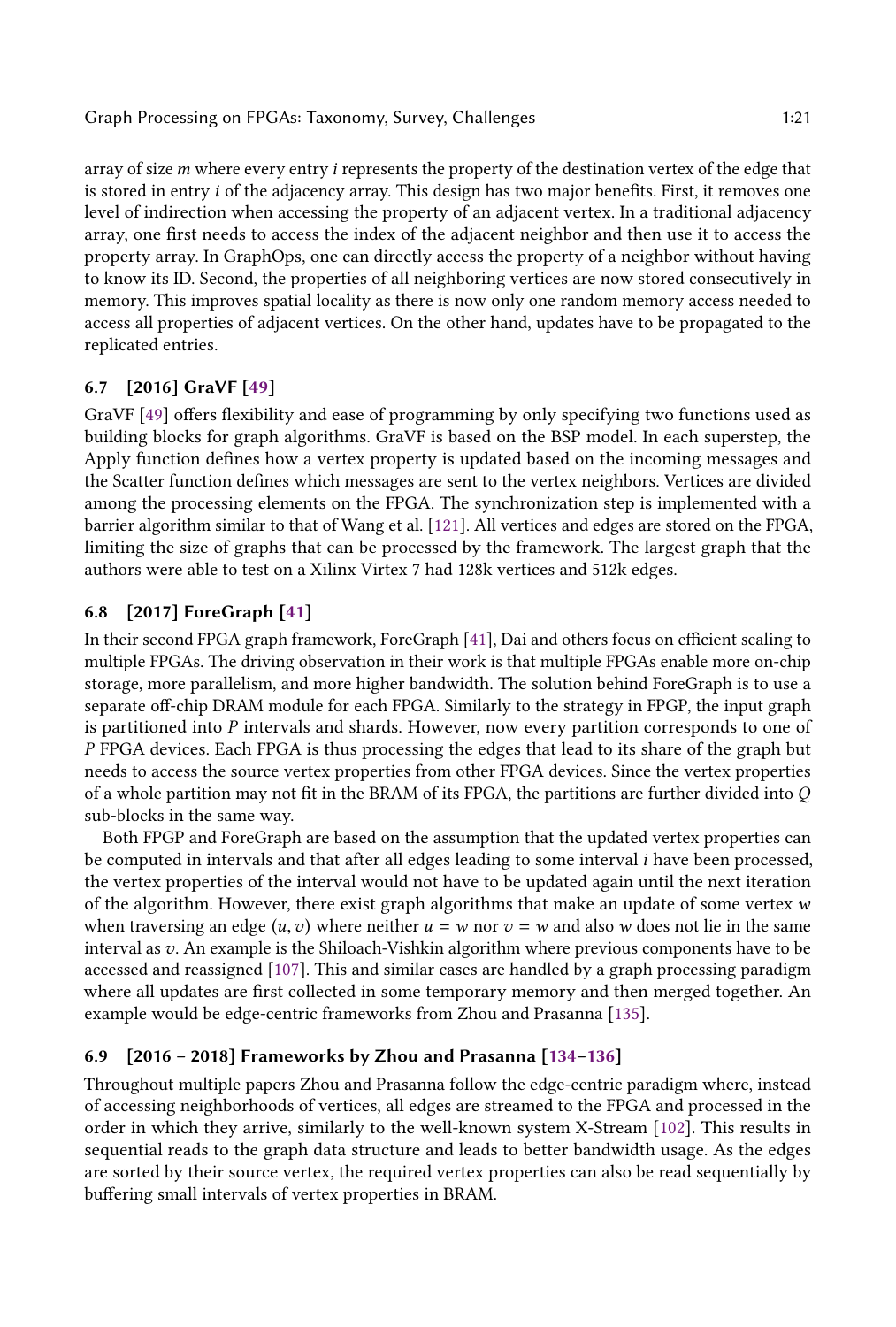The framework follows the Gather-Scatter programming model. In the first (scatter) phase, all edges are processed and the resulting updates are stored into buckets, sorted by the interval in which the updated vertex is located. Because of the limited size of BRAM modules, these buckets reside in DRAM and thus random memory writes are required. In the second (gather) phase, the updates are again streamed to the FPGA, merged together using an algorithm-specific reduction function and then written to the vertex property array in DRAM.

Random writes to DRAM often lead to row-conflicts, taking place when two consecutive memory accesses target different rows in DRAM [\[64\]](#page-27-22). To reduce the number of row conflicts in the scatter phase, the authors propose to sort the edges inside each partition by their destination vertex. Thus, updates to the same row in DRAM happen consecutively. Given that there are  $P$  partitions, one can show that there will be at most  $O(P^2)$  row-conflicts. Additionally, since now updates that target the same destination vertex are processed consecutively, these updates can be reduced on the EPCA same destination vertex are processed consecutively, these updates can be reduced on the FPGA before being stored to the update bucket, reducing communication.

To lower power consumption, the authors temporarily deactivate BRAM modules through the 'enable' port [\[1\]](#page-24-11) when they are not needed. Parallelism is implemented in the form of concurrent pipelines. Each pipeline can fetch and process a new edge in each cycle. There are three stages in each pipeline which perform slightly different for the scatter and the gather phase. In the scatter phase, the pipeline first reads the property of the source vertex from BRAM, then computes the update and finally writes the update to DRAM. In the gather phase, each pipeline reads an update message, reads the destination vertex and its property, performs the reduction, and stores the property back to BRAM. After all updates of an interval have been processed, the vertex properties are written back to DRAM.

One problem with the approach occurs when multiple pipelines concurrently process updates with the same destination vertex. For this case, the authors implement a combining network which reduces concurrently processed updates in case they have the same destination.

The authors observe that some algorithms, such as BFS or SSSP, are not a perfect fit for the edge-centric model as during each iteration of the algorithm only certain parts of the graph needs to be accessed. Thus, in an edge-centric model, several iterations through the edge list would need to take place (e.g., D iterations in BFS), and in many of these iterations only a few edges would actually be needed. Consequently, similarly to the observation by Umuroglu et al. [\[117\]](#page-29-16), the authors take into account that the size of the frontier can vary drastically between different iterations. They observe that if the frontier is large enough, the edge-centric iteration is still more performant than randomly accessing only the required neighborhoods of the vertices in the frontier. However, for smaller frontiers, the vertex-centric approach is more efficient. Thus, they implement a hybrid approach that dynamically switches between the two paradigms based on the number of vertices in the frontier [\[136\]](#page-30-6).

# 7 KEY PROBLEMS AND SOLUTIONS

In this section, we separately present the key problems that make graph processing on FPGAs challenging and we discuss how they are approached by various works. We focus on two key problems that are addressed by the vast majority of works dedicated to graph processing on FPGAs: insufficient bandwidth between the FPGA and DRAM (§ [7.1\)](#page-22-2) and low internal FPGA storage (§ [7.2\)](#page-23-0). Both of these challenges are strongly related in that most schemes that address one of them are also suitable for the other one. Thus, the structure of this section is not rigid.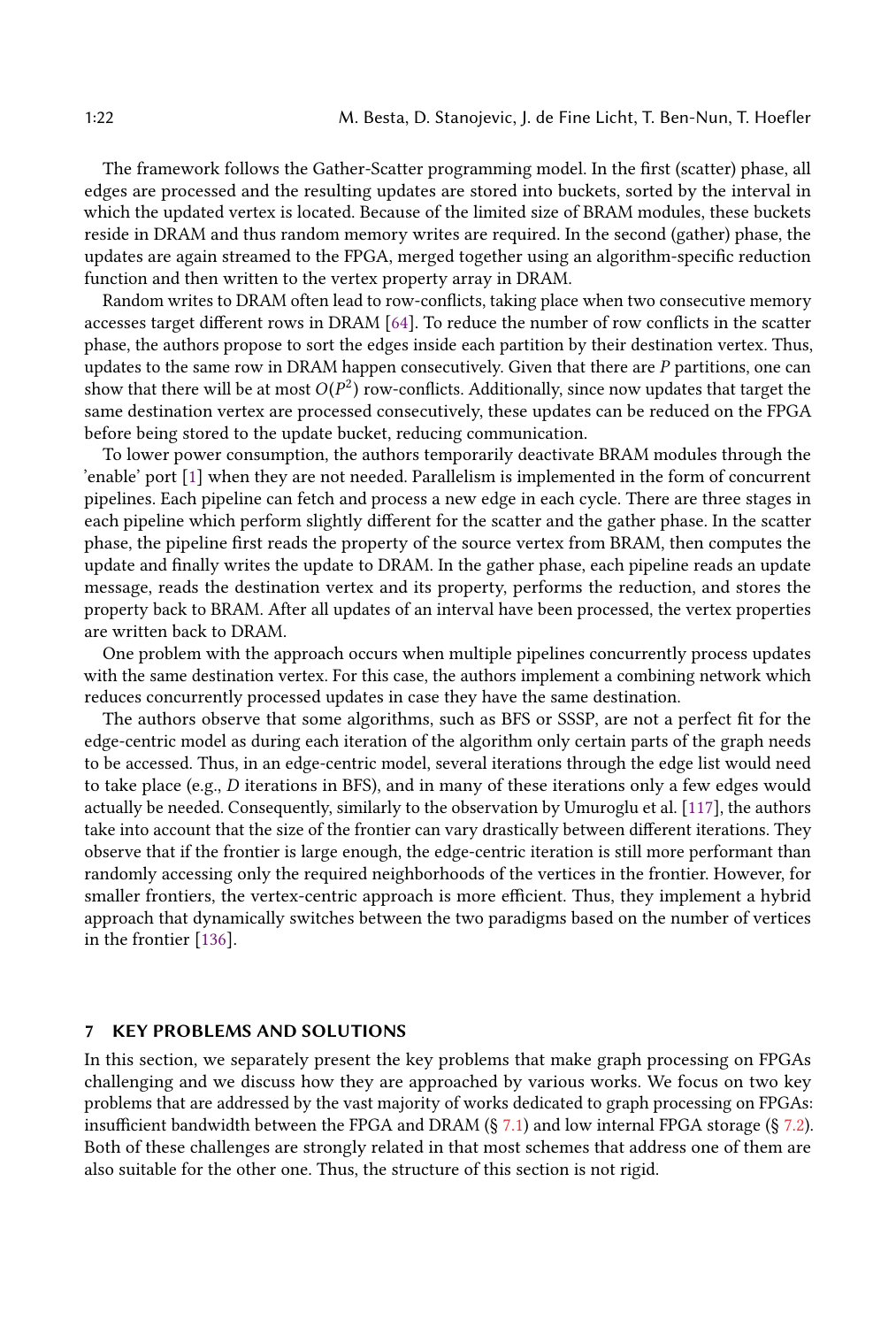# <span id="page-22-2"></span>7.1 Insufficient DRAM–FPGA Bandwidth

The first key problem is the low bandwidth between the FPGA and the main memory. This which makes graph processing memory-bound as most graph algorithms perform relatively simple computations on large amounts of data. Moreover, many graph algorithms require significant numbers of random accesses to DRAM [\[19\]](#page-25-1). This incurs further overheads as randomly accessing values from DRAM is substantially slower than loading data that is stored consecutively. We now present several solutions proposed in the FPGA literature for this particular issue.

<span id="page-22-0"></span>7.1.1 High-Performance Memory Interfaces. Several works use modern memory interfaces that enable high bandwidth. The Hybrid Memory Cube (HMC) technology dramatically improves the bandwidth of DRAM. Benefits for graph processing on FPGA coming from HMCs are due to (1) the HMC substantial bandwidth improvement over traditional DRAM, (2) optimized parallel random memory access, and (3) in-memory locking and atomic operations. Now, HMCs are used by various FPGA solutions for graph processing, starting from the work by Zhang et al. [\[129\]](#page-30-3). Two more recent approaches have been able to further increase the performance of graph algorithms on FPGAs equipped with HMC by using several techniques such as relabeling indices according to their degrees [\[130\]](#page-30-4) and incorporating degree-aware adjacency list compression [\[76\]](#page-27-1).

7.1.2 Near-Data Computing on FPGA. Certain efforts propose to implement near-data computing architectures on FPGAs to ensure area and energy efficiency. For example, Heterogeneous Reconfigurable Logic (HRL) [\[53\]](#page-26-22) is a reconfigurable architecture that implements near-data processing functionalities. HRL combines coarse-grained and fine-grained reconfigurable logic blocks. Among its other features are the separation of routing network into ones related to data and control signals. The former is based on a static bus-based routing fabric while the latter uses fine-grained bit-level design. Moreover, HRL uses specialized units for more efficient handling of branch operations and irregular data layouts. Now, the authors evaluate HRL on a wide spectrum of workloads, among others graph algorithms such as SSSP. HRL improves performance (per Watt) by 2.2× over FPGA and 1.7× over coarse-grained reconfigurable logic (CGRA), and it achieves 92% of the peak performance of a native near-data computing system based on custom accelerators for graph analytics and other workloads.

<span id="page-22-1"></span>7.1.3 Data Redundancy for Sequential Accesses. As loading consecutive memory words is significantly more efficient that random memory accesses, some FPGA works focus on developing graph data layouts that exhibit more potential for sequential accesses. One example is the GraphOps [\[93\]](#page-28-4) graph processing framework, where instead of storing the properties of vertices as an array of size n, the property values are replicated for every single incoming edge. Other examples are graph processing frameworks and implementations of specific algorithms where edges are streamed between the FPGA and the main memory, according to the edge-centric graph programming model [\[134](#page-30-5)[–136\]](#page-30-6).

7.1.4 Merging Updates on FPGA. A common step in graph algorithms is the reduction (i.e., merging) of updates that target the same vertex. For example, in BFS, multiple vertices in the frontier might be connected with the same vertex, but only one of them should be declared as its parent. Another example is PageRank, where several updates to a vertex are summed. Writing all these updates to DRAM unnecessarily stresses the available bandwidth as the updates could already be reduced on the FPGA before being stored to DRAM.

This solution to the limited bandwidth problem is proposed by Zhou et al. [\[135\]](#page-30-12) in their optimized data layout that allows to combine some updates directly on the FPGA such that only one value has to be written to DRAM. In their edge-centric framework, the graph is split into partitions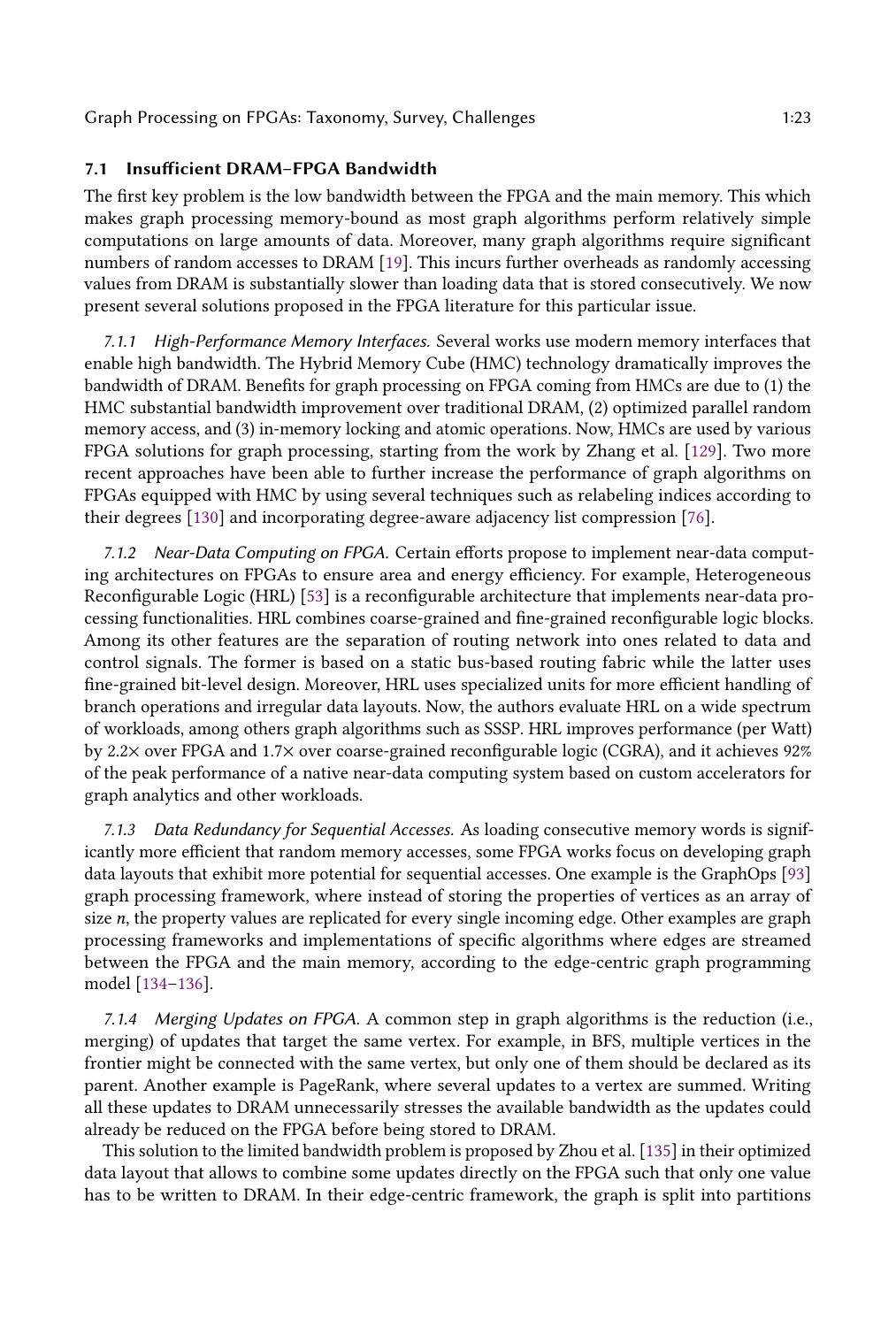according to the source vertices (i.e., vertices with identical source vertices are placed inside the same partition). Then, the edges inside each partition are sorted by their destination vertex. Thus, edges with the same destination vertex are processed consecutively and the corresponding updates be combined. More details on this framework is provided in § [6.9.](#page-20-0)

Dai et al. [\[40,](#page-26-2) [41\]](#page-26-3) reduce updates that target the same graph partition on the FPGA BRAM. This is achieved by partitioning the graph and sorting the edges by their destination vertex. Thus, all updates that target the same vertex are processed in the same batch. The size of the partitions is chosen such that the interval of updates fits BRAM.

7.1.5 Graph Compression. Another way to reduce the amount of communication between the FPGA and the main memory is graph compression [\[17,](#page-25-16) [20\]](#page-25-17). For example, Lee et al. [\[79\]](#page-28-1) use compression for accelerating graph algorithms. The authors use their own compression scheme based on the established Webgraph framework [\[24\]](#page-25-18). They achieve compression ratios between 1.9 and 9.36, where the highest compression rates are obtained for web graphs.

### <span id="page-23-0"></span>7.2 Insufficient FPGA Internal Memory

Modern FPGAs host a set of configurable memory modules, called BRAM, which allow to store and access small amounts of data directly on the FPGA instead of the DRAM on the host machine. This memory can be compared to the cache in modern CPUs, only that the FPGA decides which data is stored in BRAM. Unfortunately, the capacity of BRAM is fairly small when compared to DRAM.

The problem of insufficient amounts of BRAM to store full graph datasets is complementary to the previous problem of insufficient bandwidth between FPGA and DRAM: fast and unlimited access to DRAM would diminish or even invalidate the importance of the ability to store large data structures in BRAM (and vice versa). Thus, some of the approaches described in the following sections could also be used to address the problem of insufficient DRAM–FPGA bandwidth.

Some existing approaches simply assume that the whole graph data set can be loaded into BRAM [\[4,](#page-24-4) [27,](#page-25-7) [49,](#page-26-4) [65,](#page-27-19) [71,](#page-27-15) [87,](#page-28-18) [92\]](#page-28-17). However, this approach limits the size of graphs that can be processed, see Table [3](#page-10-0) for the details on the largest graphs used in surveyed works.

7.2.1 Partitioning the Graph. A common solution for processing large data structures with insufficient storage space is to split the data structure into smaller partitions which are loaded and executed one after the other. Partitioning a graph is difficult because no partition is fully separated from others: While processing one partition, one might have to update vertices that are stored in other partitions that are still residing in the larger, slower memory.

Zhou and Prasanna use the edge-centric approach of X-Stream but leave out the shuffle phase by directly storing the updates in sets corresponding to the partitions [\[134\]](#page-30-5). In another paper, the same authors use the same model with some improvements, such as merging the updates directly on the FPGA if the updates correspond to the same partition [\[135\]](#page-30-12). In their approach, the graph is divided into  $k$  partitions of approximately similar sizes. Each partition consists of an interval (range) of vertices, a shard containing edges that have one source vertex in the interval, and a set of values representing the updates that come from incoming edges (called bins). In the scatter phase, updates are written to the corresponding bins. In the gather phase, these updates are combined to compute new vertex values. Now, because of the data layout when processing one partition, all relevant vertex properties can be loaded into BRAM. Updates, however, can also target vertices from other partitions and thus have to be written to DRAM during the scatter phase.

Some works use more sophisticated partitioning approaches to improve the locality of vertices inside each partition and thus reduce the inter-partition communication. In GraphStep [\[71\]](#page-27-15), the authors use the UMPack's multi-level partitioner [\[31\]](#page-25-12). Another work [\[70\]](#page-27-16) uses the hypergraph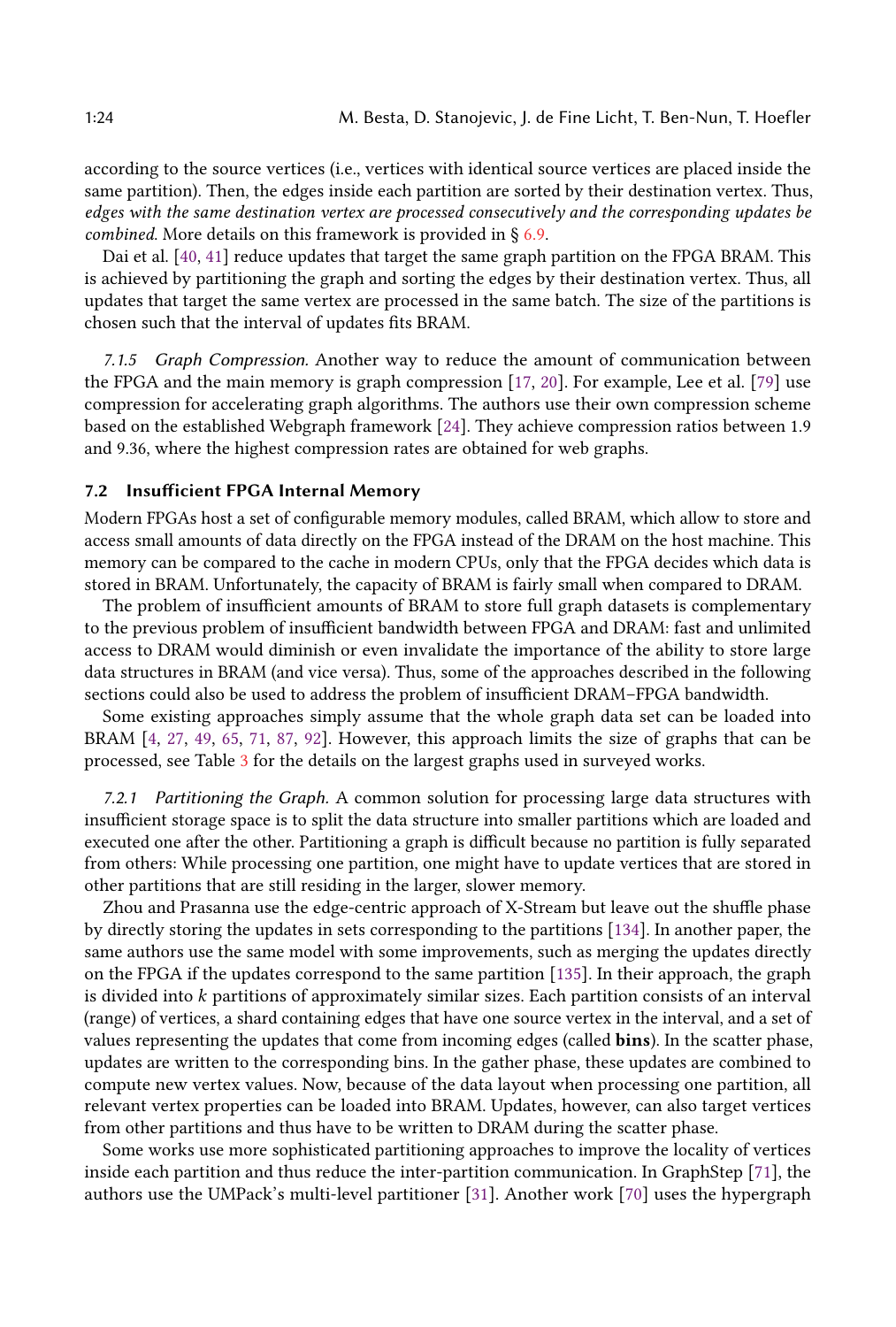partitioning tool PaToH [\[32\]](#page-26-20). Elaborate partitioning can reduce communication but it usually entails some additional pre-processing cost.

7.2.2 Using multiple FPGAs. Many graph FPGA papers argue in favor of using multiple FPGAs and thus scaling computational resources and achieving better performance [\[2,](#page-24-5) [4,](#page-24-4) [21,](#page-25-8) [23,](#page-25-10) [40,](#page-26-2) [41,](#page-26-3) [70,](#page-27-16) [71\]](#page-27-15). Some of these papers require the use of multiple FPGA when processing larger graphs that do not fit the BRAM modules of a single FPGA. Other designs aim to allow the scaling of performance above the performance that can be delivered by a single FPGA. One common problem with using multiple FPGAs is the communication overhead. In FPGP [\[40\]](#page-26-2), the devices use a shared memory for the vertex properties which poses a bandwidth problem if too many devices use the same memory. ForeGraph [\[41\]](#page-26-3) solves this problem by using a separate DRAM module for each device and an interconnect between all devices through which updates are transferred.

# 8 CONCLUSION

Graph processing on FPGAs is an important area of research as it can be used to accelerate numerous graph algorithms by reducing the amount of consumed power. Yet, it contains a diverse set of algorithms and processing frameworks, with a plethora of techniques and approaches. We present the first survey that analyzes the rich world of graph processing on FPGAs. We list and categorize the existing work, discuss key ideas, and present key insights and design choices. Our work can be used by architects and developers willing to select the best FPGA scheme in a given setting.

#### REFERENCES

- <span id="page-24-11"></span>[1] "Reducing Power Consumption in Xilinx FPGAs". available at: <https://vhdlguru.blogspot.com/2011/07>.
- <span id="page-24-5"></span>[2] O. G. Attia, T. Johnson, K. Townsend, P. Jones, and J. Zambreno. Cygraph: A reconfigurable architecture for parallel breadth-first search. In 2014 IEEE International Parallel & Distributed Processing Symposium Workshops (IPDPSW), pages 228–235. IEEE, 2014.
- <span id="page-24-8"></span>[3] W. Austin, V. Heuveline, and J.-P. Weiss. Convey HC-1 hybrid core computer-The potential of FPGAs in numerical simulation. KIT, 2010.
- <span id="page-24-4"></span>[4] J. W. Babb, M. Frank, and A. Agarwal. Solving graph problems with dynamic computation structures. In High-Speed Computing, Digital Signal Processing, and Filtering Using Reconfigurable Logic, volume 2914, pages 225–237. International Society for Optics and Photonics, 1996.
- <span id="page-24-3"></span>[5] J. Bachrach, H. Vo, B. Richards, Y. Lee, A. Waterman, R. Avižienis, J. Wawrzynek, and K. Asanović. Chisel: constructing hardware in a scala embedded language. In DAC Design Automation Conference 2012, pages 1212–1221. IEEE, 2012.
- <span id="page-24-0"></span>[6] P. Beame and J. Hastad. Optimal bounds for decision problems on the crcw pram. Journal of the ACM (JACM), 36(3):643–670, 1989.
- <span id="page-24-6"></span>[7] S. Beamer, K. Asanović, and D. Patterson. Direction-optimizing breadth-first search. Scientific Programming, 21(3-4):137–148, 2013.
- <span id="page-24-2"></span>[8] S. Beamer, K. Asanović, and D. Patterson. The gap benchmark suite. arXiv preprint arXiv:1508.03619, 2015.
- <span id="page-24-1"></span>[9] R. Bellman. On a routing problem. Quarterly of applied mathematics, 16(1):87–90, 1958.
- <span id="page-24-9"></span>[10] T. Ben-Nun, M. Besta, S. Huber, A. N. Ziogas, D. Peter, and T. Hoefler. A Modular Benchmarking Infrastructure for High-Performance and Reproducible Deep Learning. IEEE, May 2019. Accepted at the 33rd IEEE International Parallel & Distributed Processing Symposium (IPDPS'19).
- <span id="page-24-10"></span>[11] T. Ben-Nun and T. Hoefler. Demystifying Parallel and Distributed Deep Learning: An In-Depth Concurrency Analysis. CoRR, abs/1802.09941, Feb. 2018.
- <span id="page-24-7"></span>[12] M. Bernaschi, M. Bisson, E. Mastrostefano, and D. Rossetti. Breadth first search on apenet+. In 2012 SC Companion: High Performance Computing, Networking Storage and Analysis, pages 248–253. IEEE, 2012.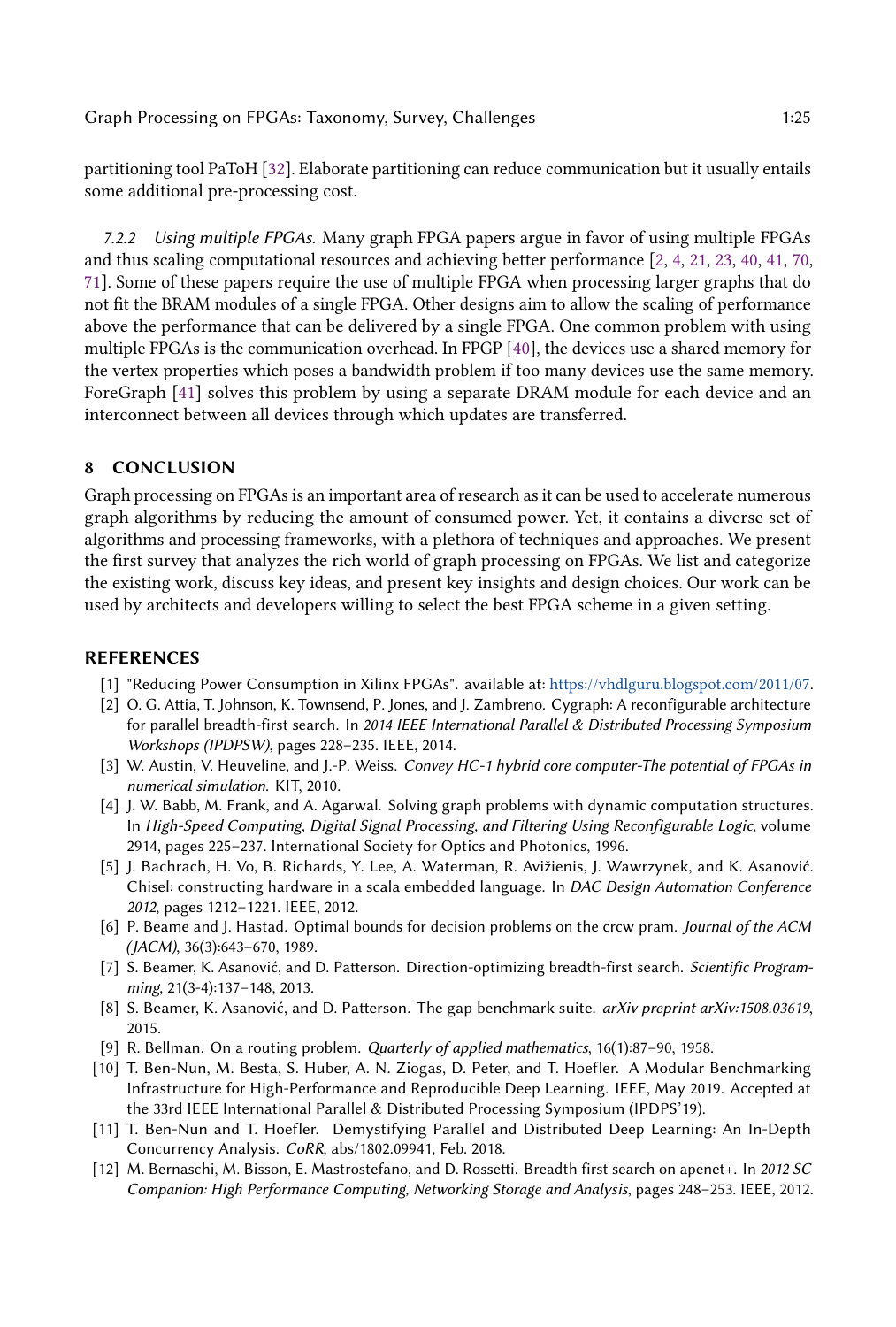- <span id="page-25-5"></span>[13] M. Besta, M. Fischer, T. Ben-Nun, J. D. F. Licht, and T. Hoefler. Substream-Centric Maximum Matchings on FPGA. Feb. 2019. In Proceedings of the 27th ACM/SIGDA International Symposium on Field-Programmable Gate Arrays.
- <span id="page-25-15"></span>[14] M. Besta, S. M. Hassan, S. Yalamanchili, R. Ausavarungnirun, O. Mutlu, and T. Hoefler. Slim noc: A low-diameter on-chip network topology for high energy efficiency and scalability. In Proceedings of the Twenty-Third International Conference on Architectural Support for Programming Languages and Operating Systems, pages 43–55. ACM, 2018.
- <span id="page-25-13"></span>[15] M. Besta and T. Hoefler. Slim fly: A cost effective low-diameter network topology. In Proceedings of the International Conference for High Performance Computing, Networking, Storage and Analysis, pages 348–359. IEEE Press, 2014.
- <span id="page-25-6"></span>[16] M. Besta and T. Hoefler. Accelerating irregular computations with hardware transactional memory and active messages. In Proceedings of the 24th International Symposium on High-Performance Parallel and Distributed Computing, pages 161–172. ACM, 2015.
- <span id="page-25-16"></span>[17] M. Besta and T. Hoefler. Survey and taxonomy of lossless graph compression and space-efficient graph representations. arXiv preprint arXiv:1806.01799, 2018.
- <span id="page-25-0"></span>[18] M. Besta, F. Marending, E. Solomonik, and T. Hoefler. Slimsell: A vectorizable graph representation for breadth-first search. In Proc. IEEE IPDPS, volume 17, 2017.
- <span id="page-25-1"></span>[19] M. Besta, M. Podstawski, L. Groner, E. Solomonik, and T. Hoefler. To push or to pull: On reducing communication and synchronization in graph computations. In Proceedings of the 26th International Symposium on High-Performance Parallel and Distributed Computing, pages 93–104. ACM, 2017.
- <span id="page-25-17"></span>[20] M. Besta, D. Stanojevic, T. Zivic, J. Singh, M. Hoerold, and T. Hoefler. Log (graph): a near-optimal high-performance graph representation. In Proceedings of the 27th International Conference on Parallel Architectures and Compilation Techniques, page 7. ACM, 2018.
- <span id="page-25-8"></span>[21] B. Betkaoui, D. B. Thomas, W. Luk, and N. Przulj. A framework for fpga acceleration of large graph problems: Graphlet counting case study. In Field-Programmable Technology (FPT), 2011 International Conference on, pages 1–8. IEEE, 2011.
- <span id="page-25-9"></span>[22] B. Betkaoui, Y. Wang, D. B. Thomas, and W. Luk. Parallel fpga-based all pairs shortest paths for sparse networks: A human brain connectome case study. In 22nd International Conference on Field Programmable Logic and Applications (FPL), pages 99–104, Aug 2012.
- <span id="page-25-10"></span>[23] B. Betkaoui, Y. Wang, D. B. Thomas, and W. Luk. A reconfigurable computing approach for efficient and scalable parallel graph exploration. In Application-Specific Systems, Architectures and Processors (ASAP), 2012 IEEE 23rd International Conference on, pages 8–15. IEEE, 2012.
- <span id="page-25-18"></span>[24] P. Boldi and S. Vigna. The webgraph framework i: compression techniques. In Proceedings of the 13th international conference on World Wide Web, pages 595–602. ACM, 2004.
- <span id="page-25-14"></span>[25] E. G. Boman, K. D. Devine, and S. Rajamanickam. Scalable matrix computations on large scale-free graphs using 2d graph partitioning. In SC'13: Proceedings of the International Conference on High Performance Computing, Networking, Storage and Analysis, pages 1–12. IEEE, 2013.
- <span id="page-25-11"></span>[26] U. Bondhugula, A. Devulapalli, J. Dinan, J. Fernando, P. Wyckoff, E. Stahlberg, and P. Sadayappan. Hardware/software integration for fpga-based all-pairs shortest-paths. In Field-Programmable Custom Computing Machines, 2006. FCCM'06. 14th Annual IEEE Symposium on, pages 152–164. IEEE, 2006.
- <span id="page-25-7"></span>[27] U. Bondhugula, A. Devulapalli, J. Fernando, P. Wyckoff, and P. Sadayappan. Parallel fpga-based all-pairs shortest-paths in a directed graph. In Proceedings 20th IEEE International Parallel Distributed Processing Symposium, pages 10 pp.–, April 2006.
- <span id="page-25-2"></span>[28] O. Boruvka. O jistém problému minimálním. 1926.
- <span id="page-25-3"></span>[29] U. Brandes. A faster algorithm for betweenness centrality\*. Journal of Mathematical Sociology, 25(2):163– 177, 2001.
- <span id="page-25-4"></span>[30] E. Cáceres, F. Dehne, A. Ferreira, P. Flocchini, I. Rieping, A. Roncato, N. Santoro, and S. W. Song. Efficient parallel graph algorithms for coarse grained multicomputers and bsp. In International Colloquium on Automata, Languages, and Programming, pages 390–400. Springer, 1997.
- <span id="page-25-12"></span>[31] A. E. Caldwell, A. B. Kahng, and I. L. Markov. Improved algorithms for hypergraph bipartitioning. In Proceedings of the 2000 Asia and South Pacific Design Automation Conference, pages 661–666. ACM, 2000.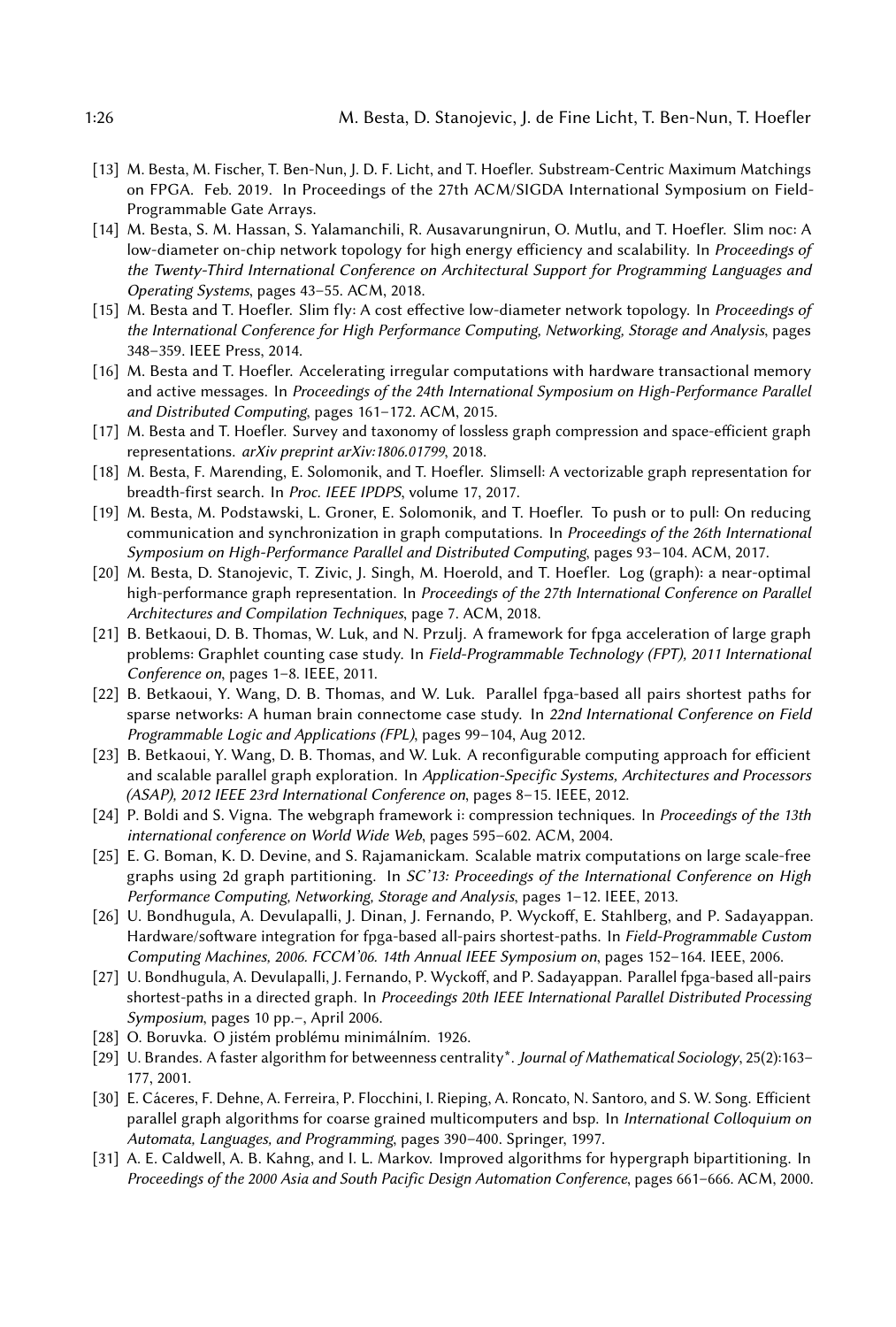- <span id="page-26-20"></span>[32] U. V. Catalyurek and C. Aykanat. Hypergraph-partitioning based decomposition for parallel sparsematrix vector multiplication. IEEE Transactions on parallel and distributed systems, 10(7):673–693, 1999.
- <span id="page-26-7"></span>[33] B. Chazelle. A minimum spanning tree algorithm with inverse-ackermann type complexity. Journal of the ACM (JACM), 47(6):1028–1047, 2000.
- <span id="page-26-21"></span>[34] Y. Chi, G. Dai, Y. Wang, G. Sun, G. Li, and H. Yang. Nxgraph: An efficient graph processing system on a single machine. In Data Engineering (ICDE), 2016 IEEE 32nd International Conference on, pages 409–420. IEEE, 2016.
- <span id="page-26-0"></span>[35] A. Ching, S. Edunov, M. Kabiljo, D. Logothetis, and S. Muthukrishnan. One trillion edges: Graph processing at facebook-scale. Proceedings of the VLDB Endowment, 8(12):1804-1815, 2015.
- <span id="page-26-19"></span>[36] E. S. Chung, J. C. Hoe, and K. Mai. Coram: an in-fabric memory architecture for fpga-based computing. In Proceedings of the 19th ACM/SIGDA international symposium on Field programmable gate arrays, pages 97–106. ACM, 2011.
- <span id="page-26-13"></span>[37] J. Cohen. Graph twiddling in a mapreduce world. Computing in Science & Engineering, 11(4):29–41, 2009.
- <span id="page-26-17"></span>[38] P. E. Compeau, P. A. Pevzner, and G. Tesler. How to apply de bruijn graphs to genome assembly. Nature biotechnology, 29(11):987, 2011.
- <span id="page-26-1"></span>[39] T. H. Cormen, C. Stein, R. L. Rivest, and C. E. Leiserson. Introduction to Algorithms. McGraw-Hill Higher Education, 2nd edition, 2001.
- <span id="page-26-2"></span>[40] G. Dai, Y. Chi, Y. Wang, and H. Yang. Fpgp: Graph processing framework on fpga a case study of breadthfirst search. In Proceedings of the 2016 ACM/SIGDA International Symposium on Field-Programmable Gate Arrays, FPGA '16, pages 105–110, New York, NY, USA, 2016. ACM.
- <span id="page-26-3"></span>[41] G. Dai, T. Huang, Y. Chi, N. Xu, Y. Wang, and H. Yang. Foregraph: Exploring large-scale graph processing on multi-fpga architecture. In Proceedings of the 2017 ACM/SIGDA International Symposium on Field-Programmable Gate Arrays, FPGA '17, pages 217–226, New York, NY, USA, 2017. ACM.
- <span id="page-26-18"></span>[42] W. J. Dally and B. P. Towles. Principles and practices of interconnection networks. Elsevier, 2004.
- <span id="page-26-14"></span>[43] A. Dandalis, A. Mei, and V. K. Prasanna. Domain specific mapping for solving graph problems on reconfigurable devices. In International Parallel Processing Symposium, pages 652–660. Springer, 1999.
- <span id="page-26-12"></span>[44] J. Dean and S. Ghemawat. MapReduce: simplified data processing on large clusters. Communications of the ACM, 51(1):107–113, 2008.
- <span id="page-26-9"></span>[45] E. W. Dijkstra. A note on two problems in connexion with graphs. Numerische mathematik, 1(1):269–271, 1959.
- <span id="page-26-11"></span>[46] D. Ediger and D. A. Bader. Investigating graph algorithms in the bsp model on the cray xmt. In Parallel and Distributed Processing Symposium Workshops & PhD Forum (IPDPSW), 2013 IEEE 27th International, pages 1638–1645. IEEE, 2013.
- <span id="page-26-8"></span>[47] J. Edmonds. Paths, trees, and flowers. Canadian Journal of mathematics, 17(3):449–467, 1965.
- <span id="page-26-16"></span>[48] N. Edmonds, A. Breuer, D. P. Gregor, and A. Lumsdaine. Single-source shortest paths with the parallel boost graph library. In The Shortest Path Problem, pages 219–248, 2006.
- <span id="page-26-4"></span>[49] N. Engelhardt and H. K.-H. So. Gravf: A vertex-centric distributed graph processing framework on fpgas. In Field Programmable Logic and Applications (FPL), 2016 26th International Conference on, pages 1–4. IEEE, 2016.
- <span id="page-26-6"></span>[50] R. W. Floyd. Algorithm 97: shortest path. Communications of the ACM, 5(6):345, 1962.
- <span id="page-26-10"></span>[51] L. R. Ford Jr. Network flow theory. Technical report, RAND CORP SANTA MONICA CA, 1956.
- <span id="page-26-5"></span>[52] M. L. Fredman and R. E. Tarjan. Fibonacci heaps and their uses in improved network optimization algorithms. Journal of the ACM (JACM), 34(3):596–615, 1987.
- <span id="page-26-22"></span>[53] M. Gao and C. Kozyrakis. Hrl: Efficient and flexible reconfigurable logic for near-data processing. In High Performance Computer Architecture (HPCA), 2016 IEEE International Symposium on, pages 126–137. Ieee, 2016.
- <span id="page-26-15"></span>[54] R. Gerstenberger, M. Besta, and T. Hoefler. Enabling highly-scalable remote memory access programming with mpi-3 one sided. Scientific Programming, 22(2):75–91, 2014.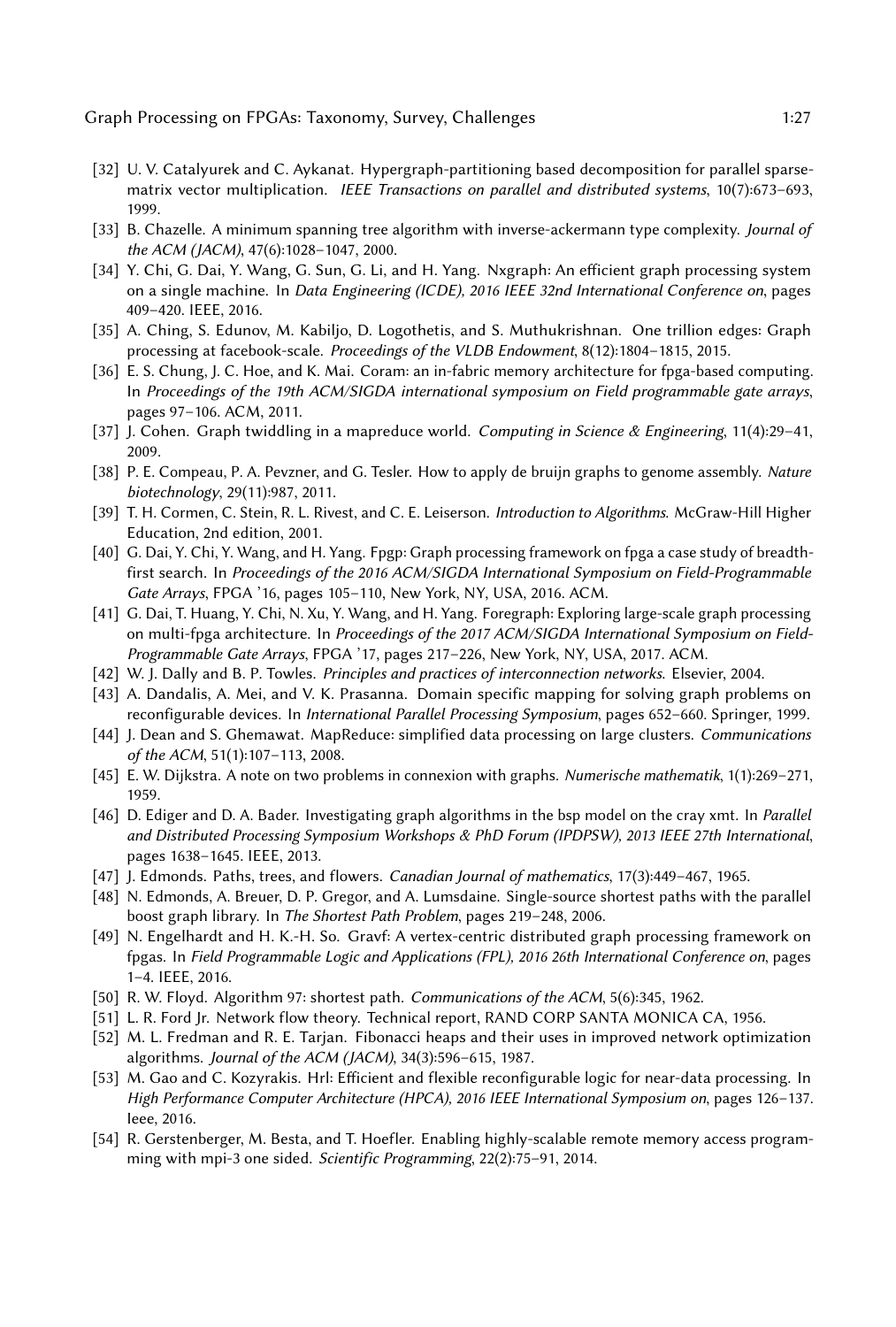- <span id="page-27-11"></span>[55] L. Gianinazzi, P. Kalvoda, A. De Palma, M. Besta, and T. Hoefler. Communication-avoiding parallel minimum cuts and connected components. In Proceedings of the 23rd ACM SIGPLAN Symposium on Principles and Practice of Parallel Programming, pages 219–232. ACM, 2018.
- <span id="page-27-5"></span>[56] P. B. Gibbons. A more practical pram model. In Proceedings of the first annual ACM symposium on Parallel algorithms and architectures, pages 158–168. ACM, 1989.
- <span id="page-27-4"></span>[57] Y. Han, V. Y. Pan, and J. H. Reif. Efficient parallel algorithms for computing all pair shortest paths in directed graphs. Algorithmica, 17(4):399–415, Apr 1997.
- <span id="page-27-12"></span>[58] S. Hauck and A. DeHon. Reconfigurable computing: the theory and practice of FPGA-based computation, volume 1. Elsevier, 2010.
- <span id="page-27-17"></span>[59] M. Herlihy and J. E. B. Moss. Transactional memory: Architectural support for lock-free data structures, volume 21. ACM, 1993.
- <span id="page-27-18"></span>[60] S. Hong, S. Salihoglu, J. Widom, and K. Olukotun. Simplifying scalable graph processing with a domainspecific language. In Proceedings of Annual IEEE/ACM International Symposium on Code Generation and Optimization, page 208. ACM, 2014.
- <span id="page-27-13"></span>[61] M. Horowitz. 1.1 computing's energy problem (and what we can do about it). In 2014 IEEE International Solid-State Circuits Conference Digest of Technical Papers (ISSCC), pages 10–14, Feb 2014.
- <span id="page-27-20"></span>[62] L. Huelsbergen. A representation for dynamic graphs in reconfigurable hardware and its application to fundamental graph algorithms. In Proceedings of the 2000 ACM/SIGDA eighth international symposium on Field programmable gate arrays, pages 105–115. ACM, 2000.
- <span id="page-27-14"></span>[63] Intel. Understanding How the New Intel HyperFlex FPGA Architecture Enables Next-Generation High-Performance Systems. Technical report.
- <span id="page-27-22"></span>[64] B. Jacob, S. Ng, and D. Wang. Memory systems: cache, DRAM, disk. Morgan Kaufmann, 2010.
- <span id="page-27-19"></span>[65] G. R. Jagadeesh, T. Srikanthan, and C. Lim. Field programmable gate array-based acceleration of shortest-path computation. IET computers & digital techniques, 5(4):231–237, 2011.
- <span id="page-27-0"></span>[66] B. Jiang. A short note on data-intensive geospatial computing. In Information Fusion and Geographic Information Systems, pages 13–17. Springer, 2011.
- <span id="page-27-6"></span>[67] D. B. Johnson. Efficient algorithms for shortest paths in sparse networks. Journal of the ACM (JACM), 24(1):1–13, 1977.
- <span id="page-27-9"></span>[68] V. Kalavri, V. Vlassov, and S. Haridi. High-level programming abstractions for distributed graph processing. IEEE Transactions on Knowledge and Data Engineering, 30(2):305–324, 2018.
- <span id="page-27-8"></span>[69] R. Kaleem, S. Pai, and K. Pingali. Stochastic gradient descent on gpus. In Proceedings of the 8th Workshop on General Purpose Processing Using GPUs, GPGPU-8, pages 81–89, New York, NY, USA, 2015. ACM.
- <span id="page-27-16"></span>[70] N. Kapre. Custom fpga-based soft-processors for sparse graph acceleration. In 2015 IEEE 26th International Conference on Application-specific Systems, Architectures and Processors (ASAP), pages 9–16, July 2015.
- <span id="page-27-15"></span>[71] N. Kapre, N. Mehta, D. Rizzo, I. Eslick, R. Rubin, T. E. Uribe, F. Thomas Jr, A. DeHon, et al. Graphstep: A system architecture for sparse-graph algorithms. In Field-Programmable Custom Computing Machines, 2006. FCCM'06. 14th Annual IEEE Symposium on, pages 143–151. IEEE, 2006.
- <span id="page-27-21"></span>[72] N. Kapre and P. Moorthy. A case for embedded fpga-based socs in energy-efficient acceleration of graph problems. Supercomput. Front. Innov.: Int. J., 2(3):76–86, July 2015.
- <span id="page-27-2"></span>[73] J. Kepner, P. Aaltonen, D. Bader, A. Buluç, F. Franchetti, J. Gilbert, D. Hutchison, M. Kumar, A. Lumsdaine, H. Meyerhenke, et al. Mathematical foundations of the graphblas. arXiv preprint arXiv:1606.05790, 2016.
- <span id="page-27-3"></span>[74] J. Kepner and J. Gilbert. *Graph algorithms in the language of linear algebra*, volume 22. SIAM, 2011.
- <span id="page-27-10"></span>[75] A. Khan and C. Aggarwal. Query-friendly compression of graph streams. In Advances in Social Networks Analysis and Mining (ASONAM), 2016 IEEE/ACM International Conference on, pages 130–137. IEEE, 2016.
- <span id="page-27-1"></span>[76] S. Khoram, J. Zhang, M. Strange, and J. Li. Accelerating graph analytics by co-optimizing storage and access on an fpga-hmc platform. In Proceedings of the 2018 ACM/SIGDA International Symposium on Field-Programmable Gate Arrays, pages 239–248. ACM, 2018.
- <span id="page-27-7"></span>[77] J. B. Kruskal. On the shortest spanning subtree of a graph and the traveling salesman problem. Proceedings of the American Mathematical society, 7(1):48–50, 1956.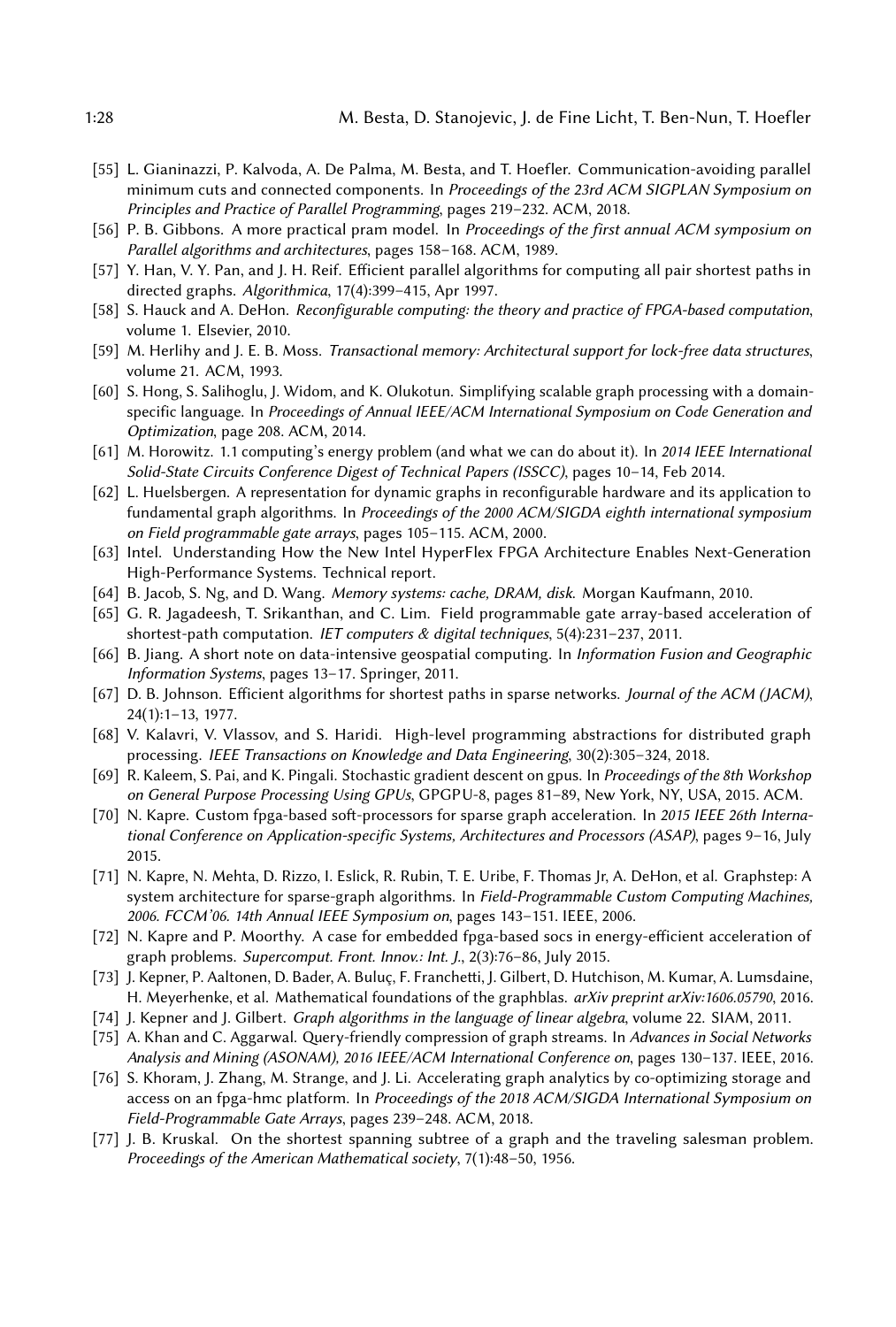- <span id="page-28-13"></span>[78] A. Kyrola, G. Blelloch, and C. Guestrin. GraphChi: large-scale graph computation on just a PC. In Presented as part of the 10th USENIX Symposium on Operating Systems Design and Implementation (OSDI 12), pages 31–46, 2012.
- <span id="page-28-1"></span>[79] J. Lee, H. Kim, S. Yoo, K. Choi, H. P. Hofstee, G.-J. Nam, M. R. Nutter, and D. Jamsek. Extrav: boosting graph processing near storage with a coherent accelerator. Proceedings of the VLDB Endowment, 10(12):1706–1717, 2017.
- <span id="page-28-2"></span>[80] G. Lei, Y. Dou, R. Li, and F. Xia. An fpga implementation for solving the large single-source-shortest-path problem. IEEE Transactions on Circuits and Systems II: Express Briefs, 63(5):473–477, 2016.
- <span id="page-28-6"></span>[81] C. E. Leiserson and T. B. Schardl. A work-efficient parallel breadth-first search algorithm (or how to cope with the nondeterminism of reducers). In Proceedings of the twenty-second annual ACM symposium on Parallelism in algorithms and architectures, pages 303–314. ACM, 2010.
- <span id="page-28-11"></span>[82] H. Liu and P. Singh. Conceptnet-a practical commonsense reasoning tool-kit. BT technology journal, 22(4):211–226, 2004.
- <span id="page-28-14"></span>[83] Y. Low, J. Gonzalez, A. Kyrola, D. Bickson, C. Guestrin, and J. M. Hellerstein. Graphlab: A new framework for parallel machine learning. preprint arXiv:1006.4990, 2010.
- <span id="page-28-0"></span>[84] A. Lumsdaine, D. Gregor, B. Hendrickson, and J. W. Berry. Challenges in Parallel Graph Processing. Par. Proc. Let., 17(1):5–20, 2007.
- <span id="page-28-3"></span>[85] X. Ma, D. Zhang, and D. Chiou. Fpga-accelerated transactional execution of graph workloads. In Proceedings of the 2017 ACM/SIGDA International Symposium on Field-Programmable Gate Arrays, pages 227–236. ACM, 2017.
- <span id="page-28-12"></span>[86] G. Malewicz, M. H. Austern, A. J. Bik, J. C. Dehnert, I. Horn, N. Leiser, and G. Czajkowski. Pregel: a system for large-scale graph processing. In Proceedings of the 2010 ACM SIGMOD International Conference on Management of data, pages 135–146. ACM, 2010.
- <span id="page-28-18"></span>[87] O. Mencer, Z. Huang, and L. Huelsbergen. Hagar: Efficient multi-context graph processors. In International Conference on Field Programmable Logic and Applications, pages 915–924. Springer, 2002.
- <span id="page-28-7"></span>[88] U. Meyer and P. Sanders. ∆-stepping: a parallelizable shortest path algorithm. Journal of Algorithms, 49(1):114–152, 2003.
- <span id="page-28-15"></span>[89] R. Nane, V. Sima, C. Pilato, J. Choi, B. Fort, A. Canis, Y. T. Chen, H. Hsiao, S. Brown, F. Ferrandi, J. Anderson, and K. Bertels. A survey and evaluation of fpga high-level synthesis tools. IEEE Transactions on Computer-Aided Design of Integrated Circuits and Systems, 35(10):1591–1604, Oct 2016.
- <span id="page-28-10"></span>[90] M. E. Newman. A measure of betweenness centrality based on random walks. Social networks, 27(1):39–54, 2005.
- <span id="page-28-19"></span>[91] S. Ni, Y. Dou, D. Zou, R. Li, and Q. Wang. Parallel graph traversal for fpga. IEICE Electronics Express, 11(7):20130987–20130987, 2014.
- <span id="page-28-17"></span>[92] E. Nurvitadhi, G. Weisz, Y. Wang, S. Hurkat, M. Nguyen, J. C. Hoe, J. F. Martínez, and C. Guestrin. Graphgen: An fpga framework for vertex-centric graph computation. In 2014 IEEE 22nd Annual International Symposium on Field-Programmable Custom Computing Machines, pages 25–28, May 2014.
- <span id="page-28-4"></span>[93] T. Oguntebi and K. Olukotun. Graphops: A dataflow library for graph analytics acceleration. In Proceedings of the 2016 ACM/SIGDA International Symposium on Field-Programmable Gate Arrays, FPGA '16, pages 111–117, New York, NY, USA, 2016. ACM.
- <span id="page-28-5"></span>[94] M. M. Ozdal, S. Yesil, T. Kim, A. Ayupov, J. Greth, S. Burns, and O. Ozturk. Energy efficient architecture for graph analytics accelerators. In Computer Architecture (ISCA), 2016 ACM/IEEE 43rd Annual International Symposium on, pages 166–177. IEEE, 2016.
- <span id="page-28-20"></span>[95] M. O'Neill. Neural network for recognition of handwritten digits (2006). Source: http://www. codeproject. com/KB/library/NeuralNetRecognition. asp x, 2016.
- <span id="page-28-9"></span>[96] L. Page, S. Brin, R. Motwani, and T. Winograd. The pagerank citation ranking: Bringing order to the web. Technical report, Stanford InfoLab, 1999.
- <span id="page-28-8"></span>[97] C. H. Papadimitriou and K. Steiglitz. Combinatorial optimization: algorithms and complexity. Courier Corporation, 1998.
- <span id="page-28-16"></span>[98] J. T. Pawlowski. Hybrid memory cube (hmc). In 2011 IEEE Hot chips 23 symposium (HCS), pages 1–24. IEEE, 2011.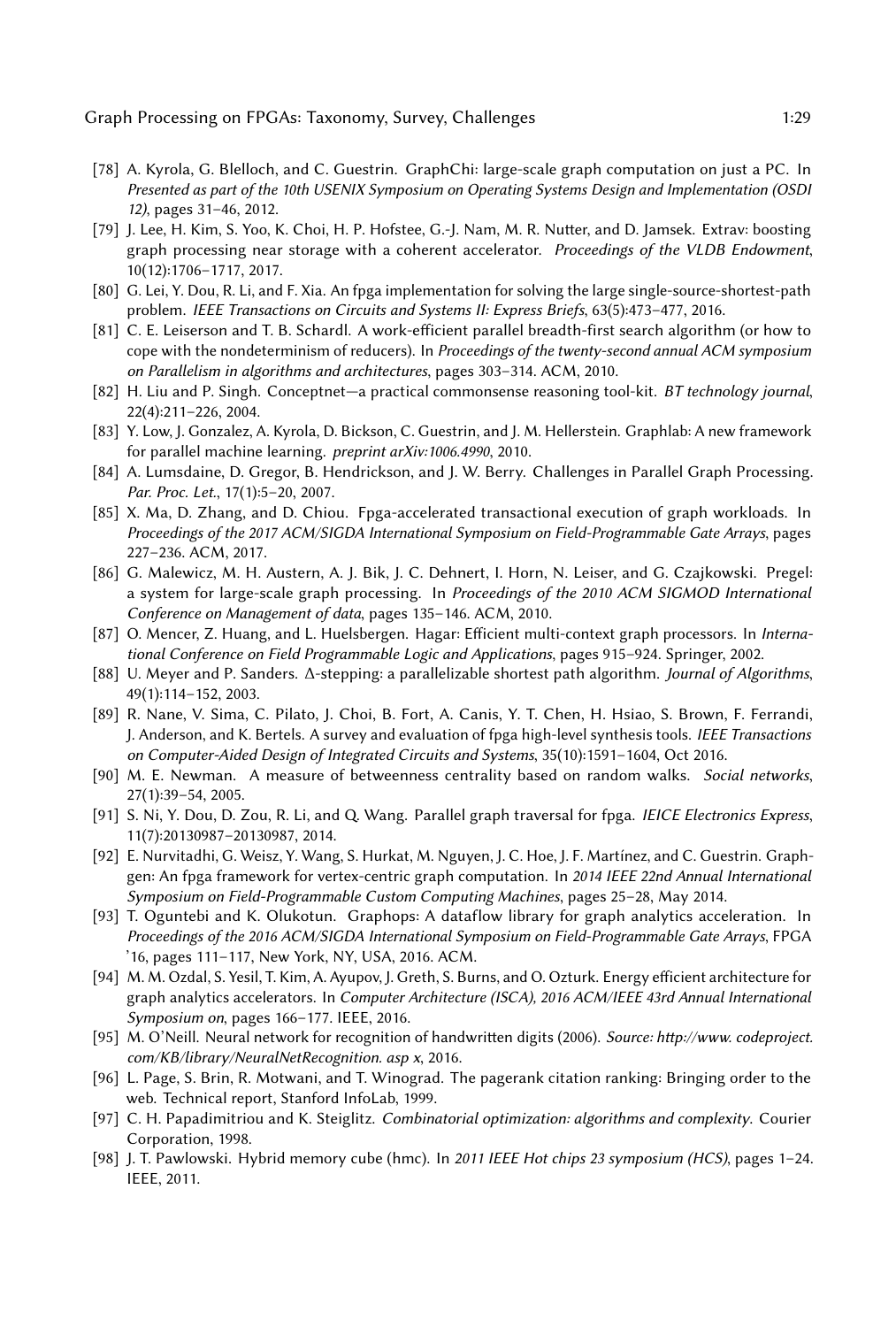- <span id="page-29-12"></span>[99] O. Pell, O. Mencer, K. H. Tsoi, and W. Luk. Maximum performance computing with dataflow engines. In High-performance computing using FPGAs, pages 747–774. Springer, 2013.
- <span id="page-29-20"></span>[100] C. Poirier, B. Gosselin, and P. Fortier. Dna assembly with de bruijn graphs using an fpga platform. IEEE/ACM transactions on computational biology and bioinformatics, 15(3):1003–1009, 2018.
- <span id="page-29-7"></span>[101] R. C. Prim. Shortest connection networks and some generalizations. Bell system technical journal, 36(6):1389–1401, 1957.
- <span id="page-29-10"></span>[102] A. Roy, I. Mihailovic, and W. Zwaenepoel. X-stream: Edge-centric graph processing using streaming partitions. In Proceedings of the Twenty-Fourth ACM Symposium on Operating Systems Principles, pages 472–488. ACM, 2013.
- <span id="page-29-2"></span>[103] Y. Saad. Sparskit: A basic tool kit for sparse matrix computations. 1990.
- <span id="page-29-6"></span>[104] T. Schank. Algorithmic aspects of triangle-based network analysis. 2007.
- <span id="page-29-0"></span>[105] P. Schmid, M. Besta, and T. Hoefler. High-performance distributed rma locks. In Proceedings of the 25th ACM International Symposium on High-Performance Parallel and Distributed Computing, pages 19–30. ACM, 2016.
- <span id="page-29-1"></span>[106] H. Schweizer, M. Besta, and T. Hoefler. Evaluating the cost of atomic operations on modern architectures. In 2015 International Conference on Parallel Architecture and Compilation (PACT), pages 445–456. IEEE, 2015.
- <span id="page-29-4"></span>[107] Y. Shiloach and U. Vishkin. An o (log n) parallel connectivity algorithm. Technical report, Computer Science Department, Technion, 1980.
- <span id="page-29-5"></span>[108] J. Shun and K. Tangwongsan. Multicore triangle computations without tuning. In Data Engineering (ICDE), 2015 IEEE 31st International Conference on, pages 149–160. IEEE, 2015.
- <span id="page-29-8"></span>[109] E. Solomonik, M. Besta, F. Vella, and T. Hoefler. Scaling betweenness centrality using communicationefficient sparse matrix multiplication. In Proceedings of the International Conference for High Performance Computing, Networking, Storage and Analysis, page 47. ACM, 2017.
- <span id="page-29-15"></span>[110] K. Sridharan, T. Priya, and P. R. Kumar. Hardware architecture for finding shortest paths. In TENCON 2009-2009 IEEE Region 10 Conference, pages 1–5. IEEE, 2009.
- <span id="page-29-18"></span>[111] C. Sun, E. W. Chew, N. Shaikh Husin, and M. Khalil-Hani. Accelerating graph algorithms with priority queue processor. In Regional Postgraduate Conference on Engineering and Science (RPCES 2006), pages 257–262, 2006.
- <span id="page-29-13"></span>[112] J. Sun, N.-N. Zheng, and H.-Y. Shum. Stereo matching using belief propagation. IEEE Transactions on pattern analysis and machine intelligence, 25(7):787–800, 2003.
- <span id="page-29-9"></span>[113] R. Szeliski, R. Zabih, D. Scharstein, O. Veksler, V. Kolmogorov, A. Agarwala, M. Tappen, and C. Rother. A comparative study of energy minimization methods for markov random fields with smoothness-based priors. IEEE transactions on pattern analysis and machine intelligence, 30(6):1068–1080, 2008.
- <span id="page-29-17"></span>[114] A. Tate, A. Kamil, A. Dubey, A. Größlinger, B. Chamberlain, B. Goglin, C. Edwards, C. J. Newburn, D. Padua, D. Unat, et al. Programming abstractions for data locality. PADAL Workshop 2014, April 28–29, Swiss National Supercomputing Center ..., 2014.
- <span id="page-29-3"></span>[115] M. Thorup. Undirected single-source shortest paths with positive integer weights in linear time. Journal of the ACM (JACM), 46(3):362–394, 1999.
- <span id="page-29-14"></span>[116] M. Tommiska and J. Skyttä. Dijkstra's shortest path routing algorithm in reconfigurable hardware. In International Conference on Field Programmable Logic and Applications, pages 653–657. Springer, 2001.
- <span id="page-29-16"></span>[117] Y. Umuroglu, D. Morrison, and M. Jahre. Hybrid breadth-first search on a single-chip fpga-cpu heterogeneous platform. In 2015 25th International Conference on Field Programmable Logic and Applications (FPL), pages 1–8, Sept 2015.
- <span id="page-29-11"></span>[118] L. G. Valiant. A bridging model for parallel computation. Communications of the ACM, 33(8):103–111, 1990.
- <span id="page-29-21"></span>[119] B. S. C. Varma, K. Paul, M. Balakrishnan, and D. Lavenier. Fassem: Fpga based acceleration of de novo genome assembly. In Field-Programmable Custom Computing Machines (FCCM), 2013 IEEE 21st Annual International Symposium on, pages 173–176. IEEE, 2013.
- <span id="page-29-19"></span>[120] G. Venkataraman, S. Sahni, and S. Mukhopadhyaya. A blocked all-pairs shortest-paths algorithm. Journal of Experimental Algorithmics (JEA), 8:2–2, 2003.